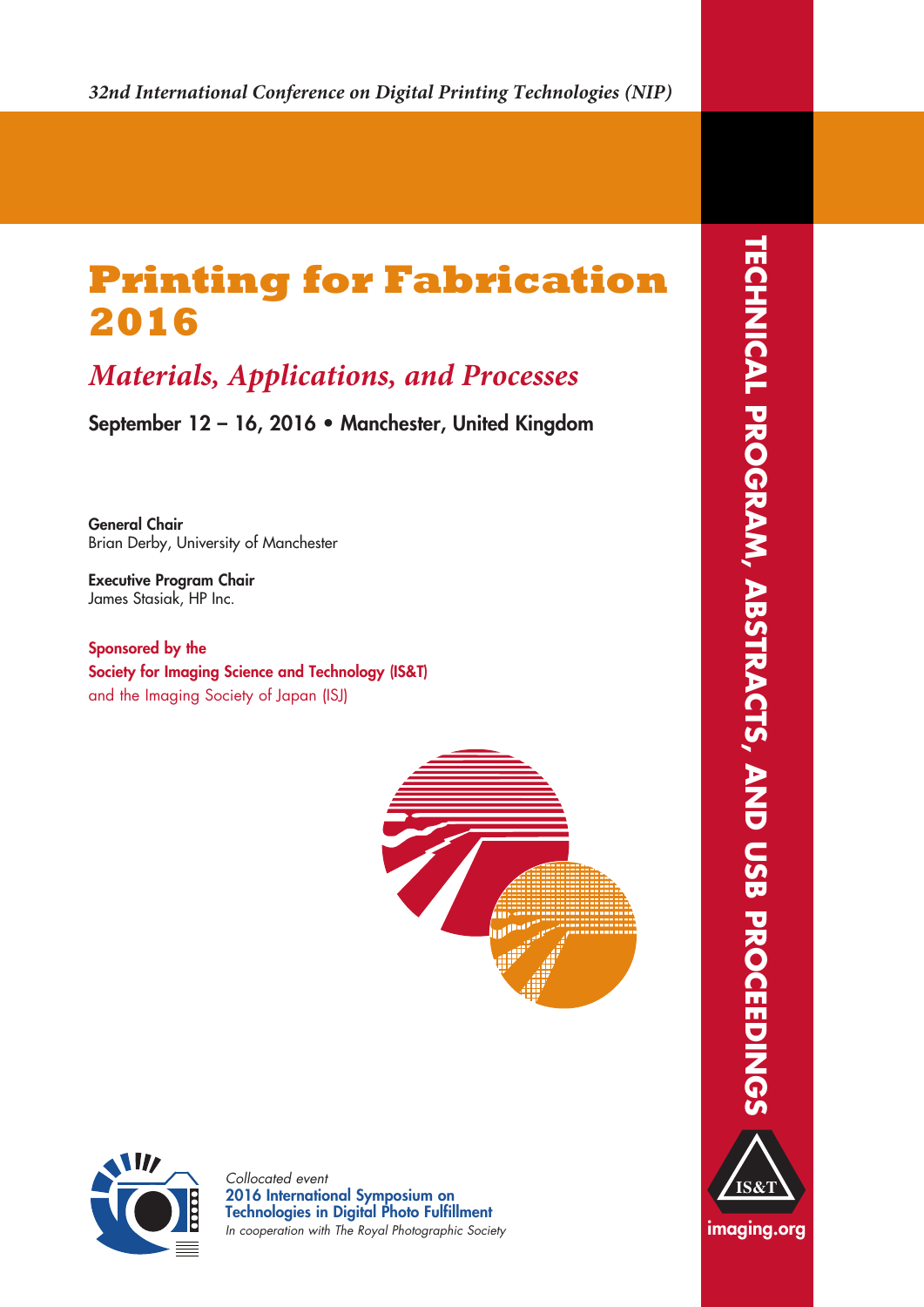The papers in this volume represent the program of Printing for Fabrication 2016 (NIP32) held September 12 – 15, 2016, in Manchester, UK.

Copyright 2016.

IS&T: The Society for Imaging Science and Technology 7003 Kilworth Lane Springfield, VA 22151 USA 703/642-9090; 703/642-9094 fax info@imaging.org; www.imaging.org All rights reserved. The book, or parts thereof, may not be reproduced in any form without the written permission of the Society.

## **ISBN: 978-0-89208-321-3 (abstract book)**

ISBN: 978-0-89208-322-0 (hardcopy book) ISBN: 978-0-89208-323-7 (usb stick) ISSN 2169-4362 (print) ISSN 2169-4451 (online) ISSN 2169-446x (usb stick)

Contributions are reproduced from copy submitted by authors; no editorial changes have been made to the papers.

Printed in United Kingdom.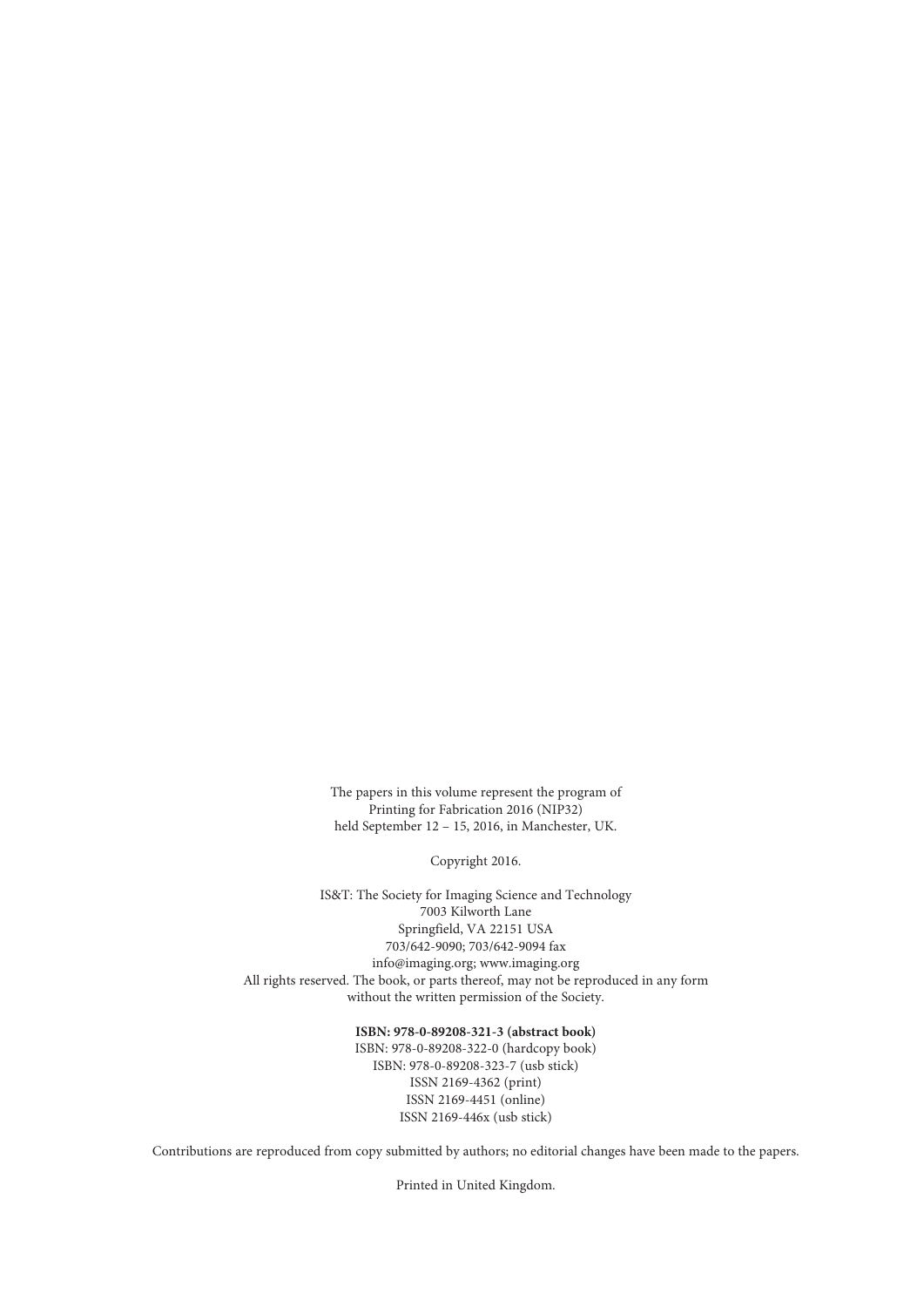# **Table of Contents**

## **TECHNICAL PROGRAMS: SCHEDULES AND ABSTRACTS** (listed by session)

|--|--|--|--|--|--|--|--|--|--|--|--|--|--|--|--|--|--|

## **Tuesday September 13, 2016**

| Digital Fabrication and 3D Printing: 3D Printing and Additive Manufacturing I viii |  |
|------------------------------------------------------------------------------------|--|
|                                                                                    |  |
| Materials, Methods, and Performance: Metrology Tools for Digital Printing          |  |
|                                                                                    |  |

Colleague Connections: Overview of the UK Innovation Landscape ............. xv

## **Wednesday September 14, 2016**

| Digital Fabrication and 3D Printing: 3D Printing and Additive Manufacturing II xvi |
|------------------------------------------------------------------------------------|
|                                                                                    |
|                                                                                    |
|                                                                                    |
| Materials, Methods, and Performance: Performance of Print Products (Quality,       |
| Robustness, Permanence, and Functionality xxv                                      |
| Materials, Methods, and Performance: Physics and Chemistry of Materials I xxvi     |

## **Thursday September 15, 2016**

| Digital Fabrication and 3D Printing: Printed Sensors xxx                               |  |
|----------------------------------------------------------------------------------------|--|
| Digital Printing Technologies: Printing and Fabrication Principles and Processes xxxii |  |
| Digital Printing Applications: Security Printing  xxxv                                 |  |
|                                                                                        |  |
| International Symposium on Technologies for Digital Photo Fulfillment 2016:            |  |
|                                                                                        |  |

| Colleague Connections-Late Breaking News/Success Stories xxxv |  |  |  |  |  |
|---------------------------------------------------------------|--|--|--|--|--|
|                                                               |  |  |  |  |  |

## **Friday September 16, 2016**

| Materials, Methods, and Performance: Physics and Chemistry of Materials II xlii |  |
|---------------------------------------------------------------------------------|--|
| Materials, Methods, and Performance: Laser Imaging and Patterning xliv          |  |
| International Symposium on Technologies for Digital Photo Fulfillment 2016:     |  |
|                                                                                 |  |
| International Symposium on Technologies for Digital Photo Fulfillment 2016:     |  |
| Factors that Influence Permanence and Durability of Photo Books xlv             |  |
|                                                                                 |  |
|                                                                                 |  |

|--|--|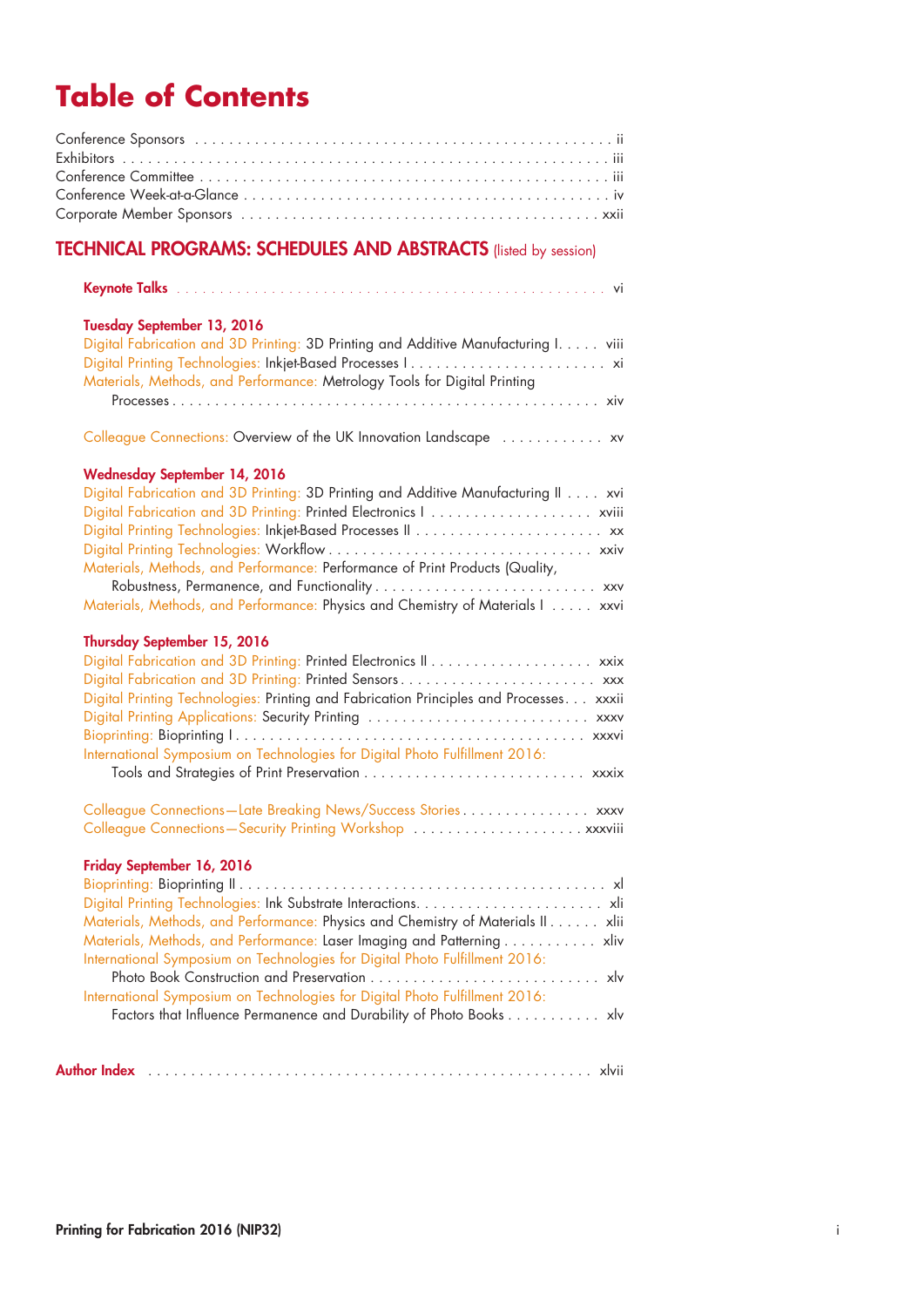

*IS&T thanks the staff of the University of Manchester for helping make this year's meeting possible.*



The University of Manchester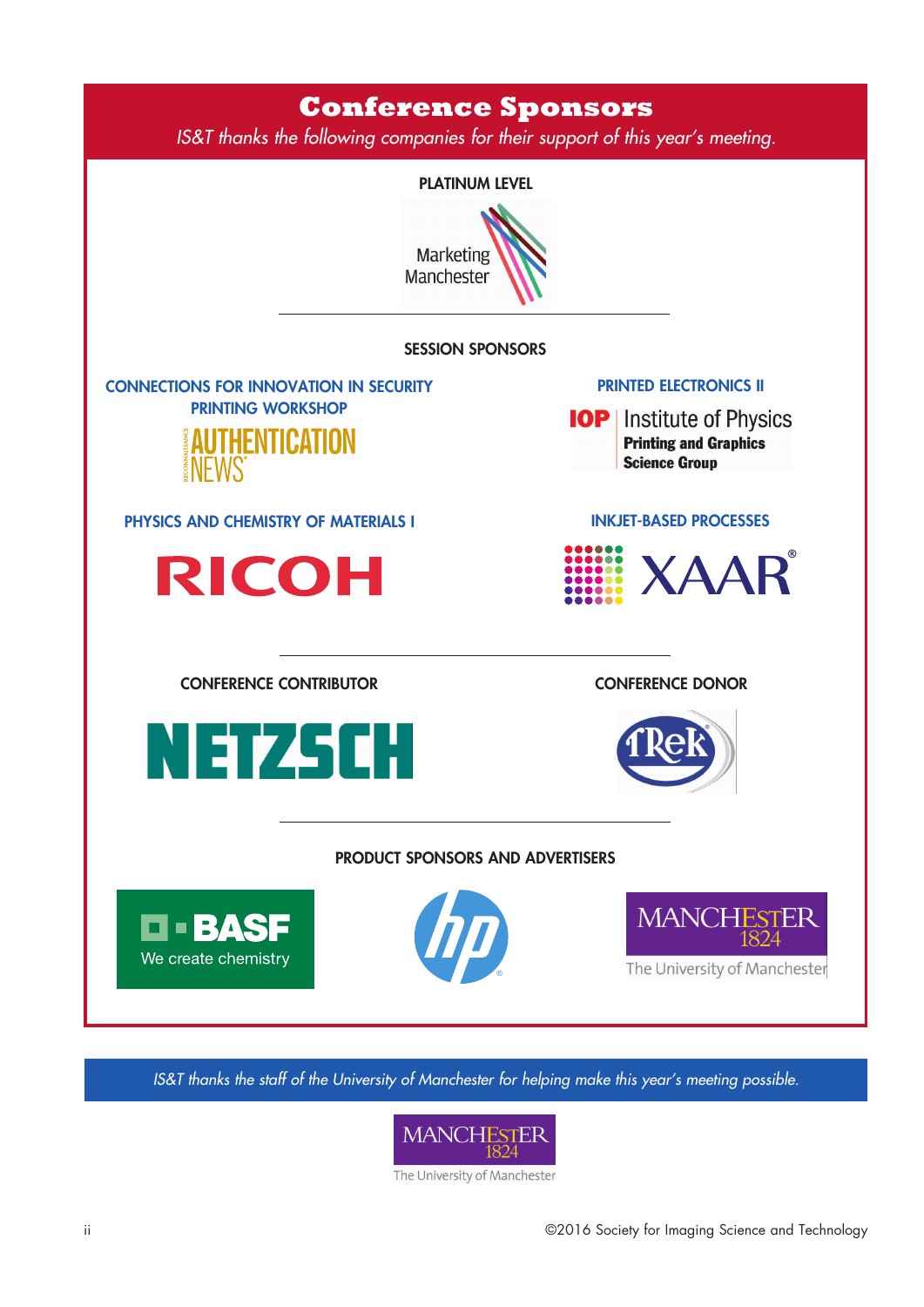

## **Conference Committees Printing for Fabrication 2016**

## **General Chair**

Brian Derby, University of **Manchester** 

**Executive Program Chair** James Stasiak, HP Inc.

#### **Program Chairs** Asia & Oceania

Kye-Si Kwon, Soonchunhyang University Koei Suzuki, Ricoh Co., Ltd. Hirotosi Terao, Alps Electric Co., Ltd.

The Americas Ross Mills, Vexajet Corp. Devin Mourey, HP Inc.

Europe/Middle East Ingo Reinhold, Xaar

**Short Course Chair** Patrick Smith, University of Sheffield

**JIST-first/NIP Guest Editor** Kye-Si Kwon, Soonchunhyang University Branka Lozo, University of Zagreb

## **Publicity Chairs**

Jolke Perelaer, Wiley-VCH Verlag GmbH & Co. KGaA Shinjiro Umezu, Waseda **University** 

**University Liaison Chair** Stephen Yeates, University of Manchester

**Audio-Visual Chair** Steven V. Korol, Evolutionary Technology

**Steering Committee Chair** Alan Hodason, Alan Hodason Consulting Ltd.

#### **Steering Committee**

Brian Derby, University of **Manchester** Masakiko Fujii, Fuji Xerox Co. Ltd. Suzanne E. Grinnan, IS&T James Stasiak, HP Inc.



### **In cooperation with**



## **General Co-chairs**

Anna Fricker, Imperial College London Joseph LaBarca, Pixel Preservation International

### **Program Committee**

Nancy Carr, Mylio Reiner Fageth, CEWE Stiftung & Co. **KGaA** Don Franz, *Photo Imaging News* Kurt Freund, Imaging Power GmbH Stuart Gordon, Kodak Alaris Matthias Hausmann, CEVVE Stiftung & Co. KGaA Ina Hilker, Felix Schoeller Alan Hodgson, Alan Hodgson Consulting Ltd. Mike Molaire, Molecular Glasses Cathi Nelson, Association of Personal Photo Organizers Herb Stein, Photo Imaging Consultant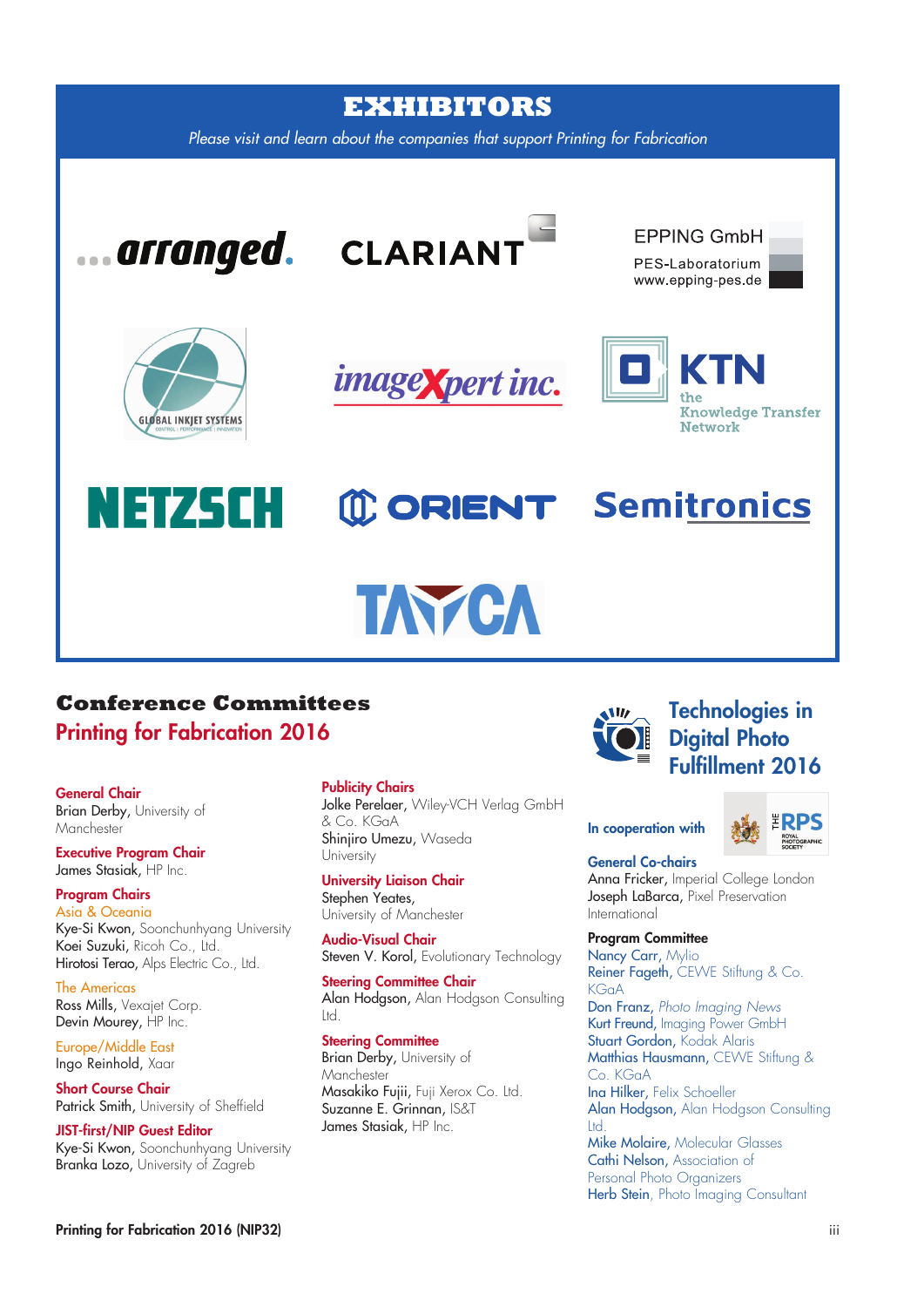# **Printing for Fabrication 2016 Week At-a-Glance**



Thursday 15:30 – 16:30 Renold C<sub>15</sub>

**Conference Reception**

Thursday 19:00 – 22:00 Museum of Science and Industry (MOSI) Liverpool Road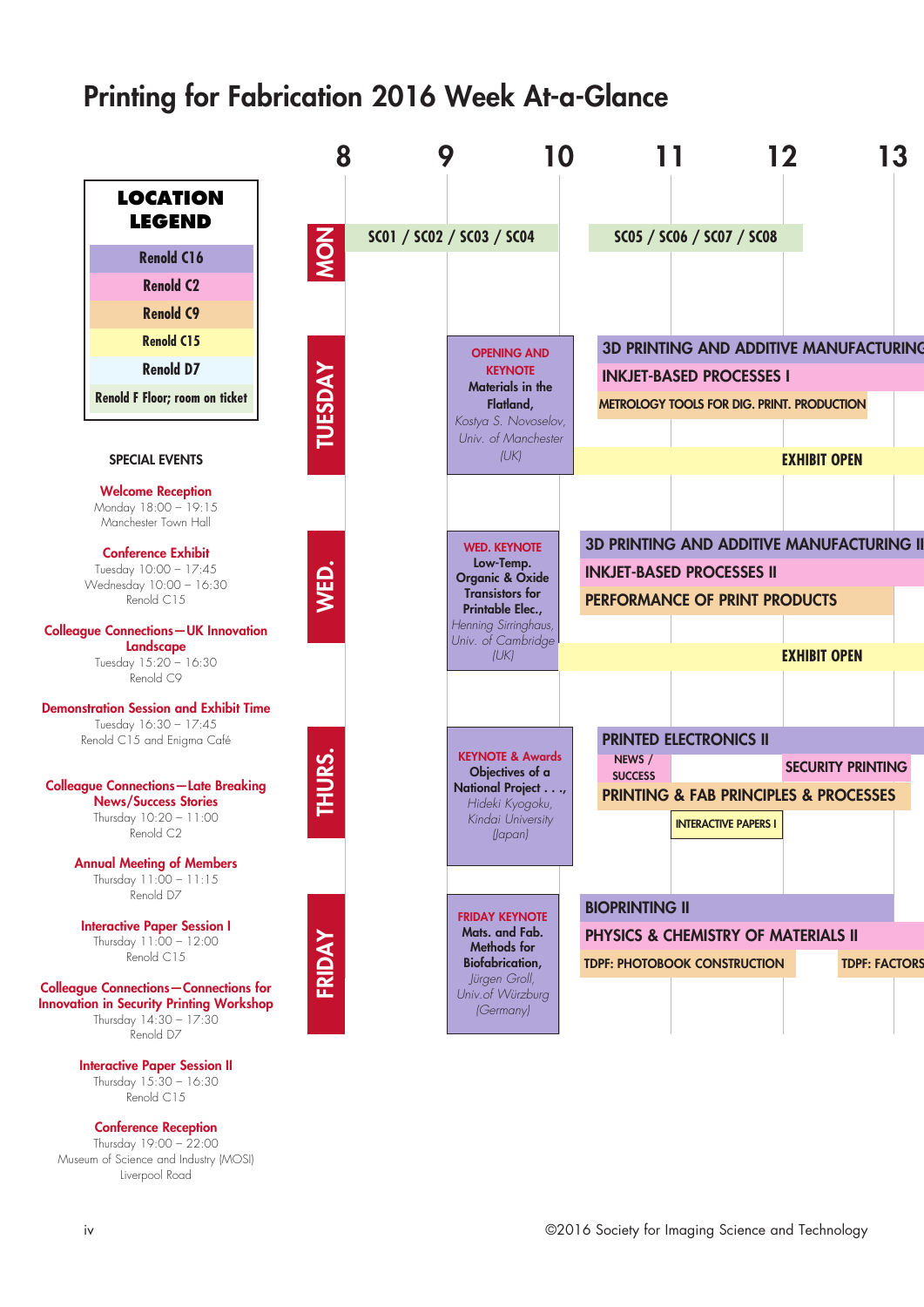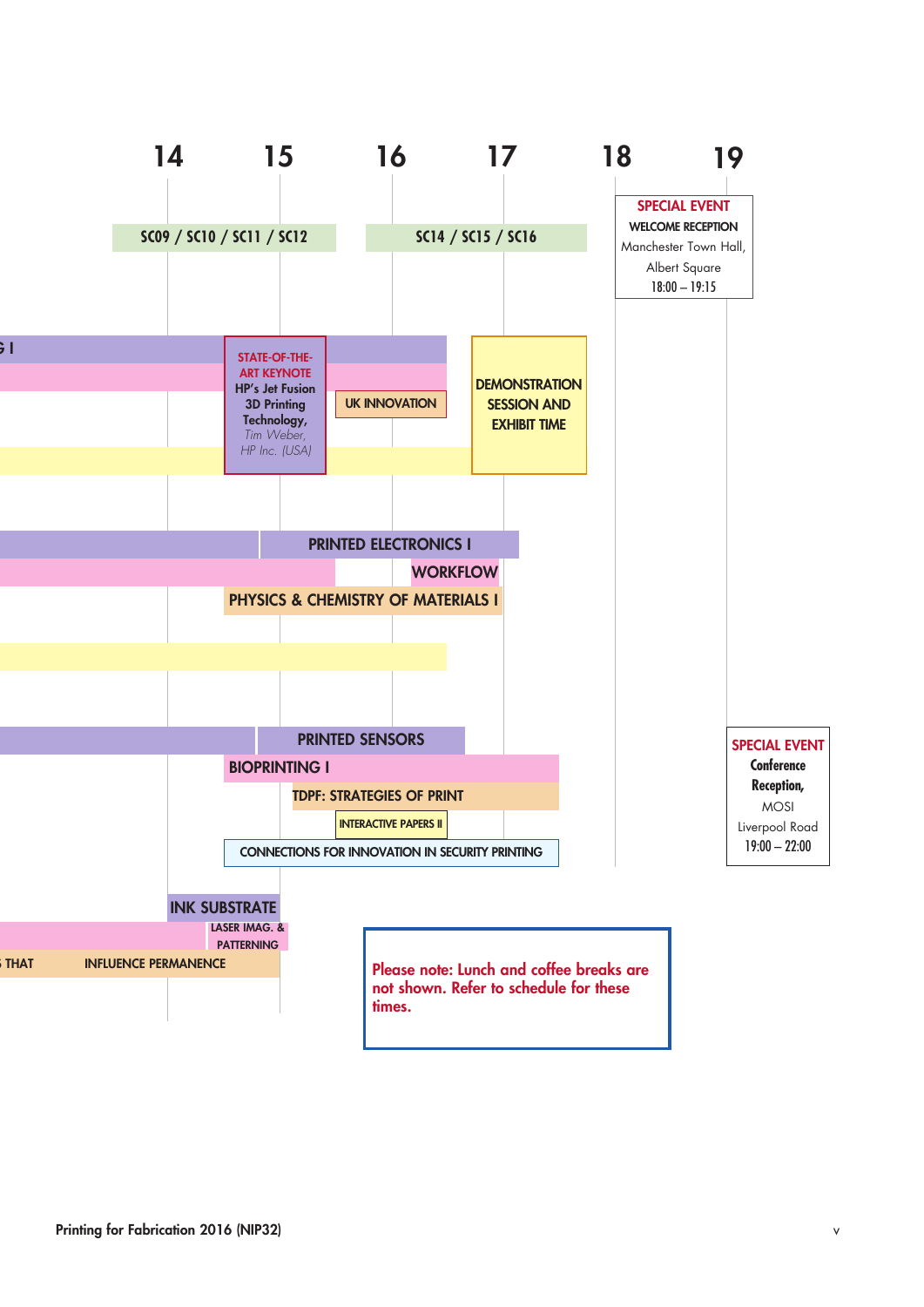# **Technical Papers Program: Schedule and Contents\***

## *SPECIAL EVENT*

### **WELCOME RECEPTION**

Monday, September 12th  $18:00 - 19:15$ Manchester Town Hall **Albert Square** 

**Kick off the conference by joining colleagues on Monday before heading to dinner**

## **TUESDAY SEPTEMBER 13, 2016**

**KEYNOTE AND INVITED TALKS FOR ALL TRACKS ALL DAYS**

*Renold C16*

## **TUESDAY, SEPTEMBER 13**

### **Opening Ceremony and Keynote**

Session Chair: Brian Derby, University of Manchester **9:00 – 10:10**

9:00 **Materials in the Flatland,** *Kostya S. Novoselov, University of Manchester (UK)* . . . . . . . . . . . . . . . 1 When one writes by a pencil, thin flakes of graphite are left on a surface. Some of them are only one atom thick and can be viewed as individual atomic planes cleaved away from the bulk. Such one atom thick crystals of graphite (dubbed graphene) turned out to be the strongest crystals available to us, the most conductive, most thermally conductive, most elastic, flexible, transparent material, etc, etc, etc. Its electronic properties are particularly exciting: its quasiparticles are governed by the Dirac equation so that charge carriers in graphene mimic relativistic particles with zero rest mass.

Still, probably the most important "property" of graphene is that it has opened a floodgate of experiments on many other 2D atomic crystals: BN, NbSe2, TaS2, MoS22, etc. The resulting pool of 2D crystals is huge, and they cover a massive range of properties: from the most insulating to the most conductive, from the strongest to the softest.

If 2D materials provide a large range of different properties, sandwich structures made up of 2, 3, 4 … different layers of such materials can offer even greater scope. Since these 2D-based heterostructures can be tailored with atomic precision and individual layers of very different character can be combined together, the properties of these structures can be tuned to study novel physical phenomena or to fit an enormous range of possible applications, with the functionality of heterostructure stacks is "embedded" in their design.

### **State-of-the-Art Invited Talk: 3D Printing**

Session Chair: James Stasiak, HP Inc. **14:30 – 15:20**

## 14:30 **HP's Jet Fusion 3D Printing Technology—Enabling the Next Industrial Revolution,**

*Tim Weber, HP Inc. (USA) . . . . . . . . . . . . . . . . . . . . . . . . . . . . . . . . . . . . . . . . . . . . . . . . .* 2 In 2014 Hewlett-Packard announced the development and commercialization of an innovative 3D printing technology that promised to set new standards for performance, quality, reliability and low TCO. HP's Multi Jet Fusion™ (MJF) technology achieves its breakthrough performance by leveraging the company's 30+ year history of innovation and market leadership in imaging and digital printing. This presentation will provide an introduction to a newto-the-world digital fabrication technology that makes it possible to design and print three-dimensional objects that possess both precise geometric and functional characteristics. The MJF technology will radically change the way engineers and designers prototype and produce functional parts and the blending of HP's MJF 3D printing technology with digital materials design creates a new fabrication paradigm – a paradigm that enables innovation in both form and function.

\*Please note: Page numbers listed after paper titles refer to the page on which a paper is found in the full proceedings book found digitally on the USB stick that accompanies this book.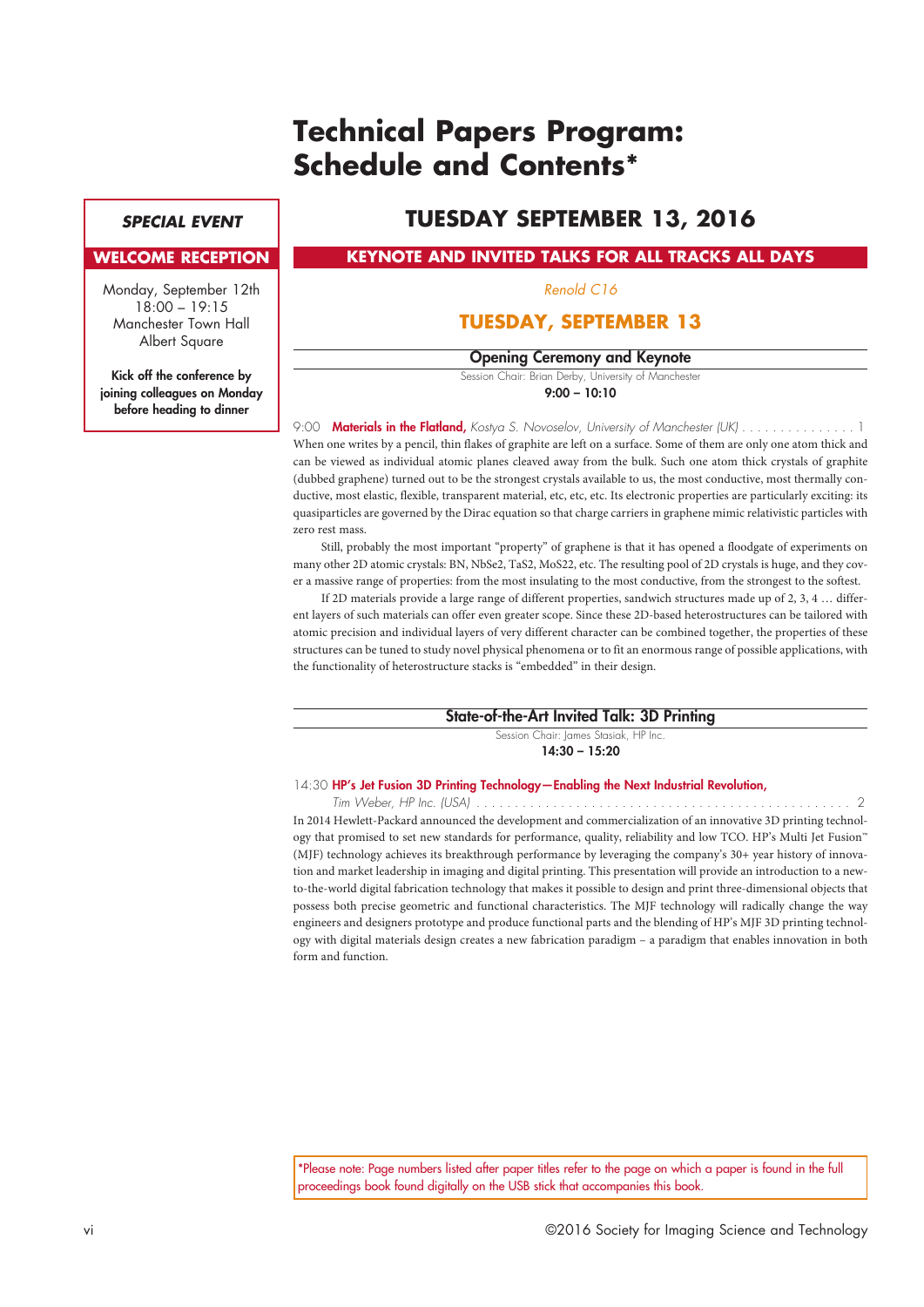## **WEDNESDAY, SEPTEMBER 14**

#### **Wednesday Keynote**

Session Chair: Brian Derby, University of Manchester **9:00 – 10:00**

9:00 **Low-Temperature Organic and Oxide Transistors for Printable Electronics,** *Henning Sirringhaus,*

*University of Cambridge (UK) . . . . . . . . . . . . . . . . . . . . . . . . . . . . . . . . . . . . . . . . . . . . . . . .* 3 Over recent years there has been tremendous progress in developing low-temperature processible organic and oxide semiconductors that can be processed by solution-based printing techniques and provide high charge carrier mobilities for both n-type and p-type field-effect transistor operation, good operational stability and other functionalities such as efficient electroluminescence, sensing or memory functions. In this talk I will discuss the basic device and charge transport physics of organic and oxide transistors, review manufacturing approaches and assess their performance in light of a range of applications in displays and integrated systems.

## **THURSDAY, SEPTEMBER 15**

**Thursday Keynote and IS&T Awards**

Session Chair: **9:00 – 10:10**

9:00 **The Objectives of a National Project of 'Manufacturing Innovation through Development of Next**

Generation 3D Printers' in Japan, Hideki Kyogoku, Kindai University (Japan). . . . . . . . . . . . . . . . 4 Technology Research Association for Future Additive Manufacturing (TRAFAM) was established in 2014 to achieve the development of innovative additive manufacturing systems to meet the world's highest standards and the development of manufacturing technologies for high value-added products. In this presentation, the current status of the TRAFAM project is introduced.

## **FRIDAY, SEPTEMBER 16**

**Friday Keynote**

Session Chair: James Stasiak, HP Inc. **9:00 – 10:00**

9:00 **Materials and Fabrication Methods for Biofabrication,** *Jürgen Groll, University of Würzburg*

*(Germany) . . . . . . . . . . . . . . . . . . . . . . . . . . . . . . . . . . . . . . . . . . . . . . . . . . . . . . . . . . . . .* 5 Within tissue engineering and regenerative medicine, Biofabrication is a young and dynamically evolving field of research. It aims at the automated generation of hierarchical tissue-like structures from cells and materials through Bioprinting or Bioassembly. This approach has the potential to overcome a number of classical challenges relating to organization, personalized shape and mechanical integrity of generated constructs.

Although this has allowed achieving some remarkable successes, it has recently become evident that the lack of variety in printable hydrogel systems is one major drawback for the complete field. In order to be suitable for Biofabrication, hydrogels have to comply with a number of prerequisites with regards to rheological behavior and especially stabilization of the printed structure instantly after printing, while at the same time allowing the cells to proliferate. Also fabrication techniques are often not ideal and need to be optimized for the printing of anatomical structures.

This lecture will briefly introduce the field and the major printing techniques, as well as the most important demands on materials and fabrication techniques. It will then introduce a new method for the rational design of thermoplast fibre constructs by the combination of melt electrospinning with automated movement of the collector (Melt electrospinning writing). This technique allows for the generation of highly regular fibrous constructs with pore sizes in cellular dimensions and fibre diameters down to submicrometer. Printing of anatomical structures that would not be accessible otherwise will be demonstrated at one example. The lecture will then focus on printable hydrogels. Thiolene cross-linking of poly(glycidyl-co-allylglycidylether) based 3D plotted hydrogels will be introduced as alternative to the often used free radical polymerization to stabilize printed hydrogel structures with high resolution and reproducibility. Furthermore, a purely physically cross-linked system based on recombinant spider silk proteins will be introduced, in which beta-sheet interactions facilitate good printability and stability of the constructs.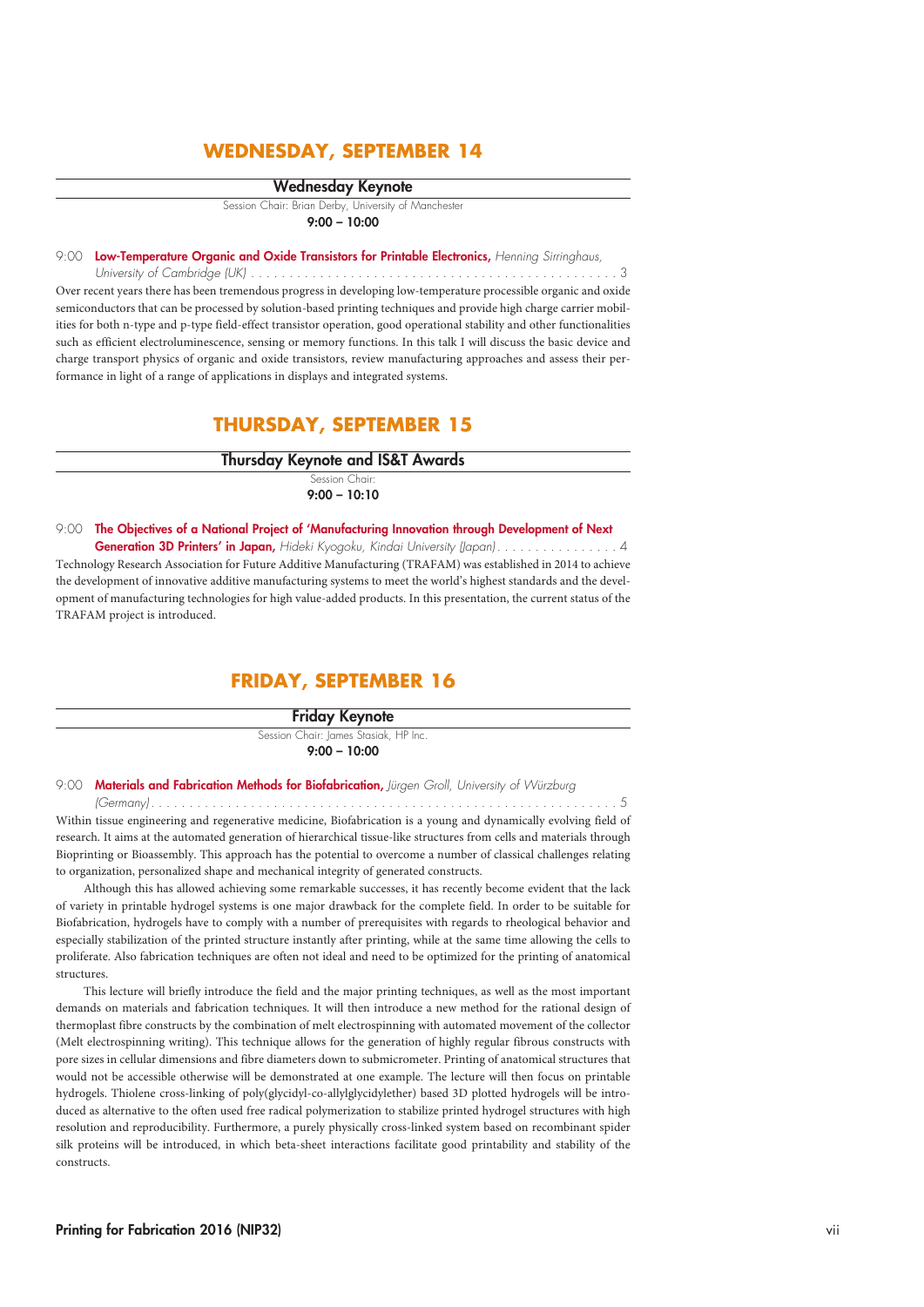## *SPECIAL EVENT*

## **2016 EXHIBIT**

Tuesday 10:00 – 17:45

**Wednesday** 10:00 – 16:00 PM

#### *Renold C15*

**Visit this year's exhibitors, see page ii.**

## **TUESDAY SEPTEMBER 13, 2016**

## **DIGITAL FABRICATION AND 3D PRINTING TRACK**

*9:00 – 10:10 Opening Ceremony and Keynote, Renold C16, see page vi.*

*Exhibit Open: 10:00 – 17:45, Renold C15*

*Renold C16*

#### **3D Printing and Additive Manufacturing I**

Session Chairs: Shinri Sakai, University of Tokyo; Adam Ellis, University of Sheffield; and Mike Regan, HP Inc. **10:20 – 16:30**

#### 10:20 **Material Jetting 3D Printing Process by Thermal Inkjet Head,** *Oh Hyun Baek, Keon Kuk, and*

*Eun-Bong Han, Samsung Electronics Co., Ltd. (Korea) . . . . . . . . . . . . . . . . . . . . . . . . . . . . . . . .* 6 A new type of 3D printing process is introduced. The printing mechanism is based on material jetting process by inkjetprinting head to eject and deposit a photopolymer ink as the 3D object building material. The existing material jetting 3D printer adopted multi nozzle piezo-electrical print head. The piezo ink jet head requires complicated head structure, ink supply and maintenance system. The printing area should be large because of wide area of printing head and it causes that the 3D printing machine should be large and expensive for a commercial purpose only. In this study, Thermal ink jet head is applied to the print head for 3D printing process. The thermal head has low cost and compact printing mechanism but it is hard to apply photo polymer ink of material jetting process for jetting fluid because the thermal ink jet head fires the ink droplet by boiling mechanism. The specific building material for jetting in thermal head is applied and a 3D printing process is investigated for stable ejection and deposition on the substrate for building 3D object. The droplet volume of print head is under 20 pico-litters and ejection frequency is 2 kHz and the thickness of single layer deposited for building object is more than 10 micro-meters. The 3D printing system is fabricated and the hollow cylindrical object with high aspect ratio is successfully built and printing process is verified.

#### 10:40 **Finishing Processes of Fused Deposition Modeling (FDM) 3D Printer,** *Kensuke Takagishi and*

*Shinjiro Umezu, Waseda University (Japan). . . . . . . . . . . . . . . . . . . . . . . . . . . . . . . . . . . . . .* 10 3D printer is expected to spread currently. This paper describes the processing method of modifying the FDM printed products. We get the characteristics of each of the processing by evaluation using the time and surface roughness.

#### 11:00 **Three Dimensional Inkjet Fabrication of Nano-Composite Hydrogel,** *Yoshihiro Norikane,*

*Hiroshi Iwata, Takashi Matsumura, Hiroyuki Naitoh, and Tatsuya Niimi, Ricoh Co., Ltd. (Japan) . . .* 14 We have developed the direct inkjet 3D fabrication system which can vary mechanical strength of nano-composite hydrogels on demand. The object body contains various parts which have gradual strength, colors and other physical properties. In addition, over-hanging and hollow structures were successfully obtained by using support material. It can be said that the hydrogel 3D fabrication system is able to construct a fine objects having partially controlled mechanical strength. Those objects have a potential of adding a unique value into the medical 3D model, and other applications.

The methodology of hydrogel fabrication and the properties of the hydrogel object are discussed, and the blood vessel model and the hollow vascular model were prepared for surgical training application.

#### 11:20 – 11:50 Coffee Break — in the Exhibit Hall — Renold C15

### 11:50 **Newly Developed Printing Technologies for 3D Printed Electronics (Focal),** *Shizuo Tokito,*

*Yasunori Yoshida, and Konami Izumi, Yamagata University (Japan) . . . . . . . . . . . . . . . . . . . . . .* 18 We report on two newly developed patterning methods for three-dimensional (3D) printed electronics applications, which are known as soft blanket gravure (SBG) and omnidirectional inkjet (OIJ) printing technologies. These technologies make it possible to print various inks directly onto non-flat or 3D object surfaces, and have a capability that could enable new electronic applications and markets.

#### 12:20 **Inkjet Printing and the Steady State Macroscopic Mechanical Energy Balance (SSMMEB) Equation,**

*Steven J. Simske, HP Inc. (USA). . . . . . . . . . . . . . . . . . . . . . . . . . . . . . . . . . . . . . . . . . . . . .* 21 The author is a co-author on a Wiley book under preparation entitled the *"Handbook of Industrial Inkjet"* (chief editor Werner Zapka). One area of relevant new content in this book is in surface manufacturing, which refers to the customization of a finished product – usually a manufactured good – by using printing and/or printing-like processes. Surface manufacturing is a form of additive manufacturing in which there is a template in the form of a partially finished object upon which to use as a surface for the (usually product-finishing) custom manufacturing. There are four major types of inkjetting that can be considered for a role in surface manufacturing. After describing these,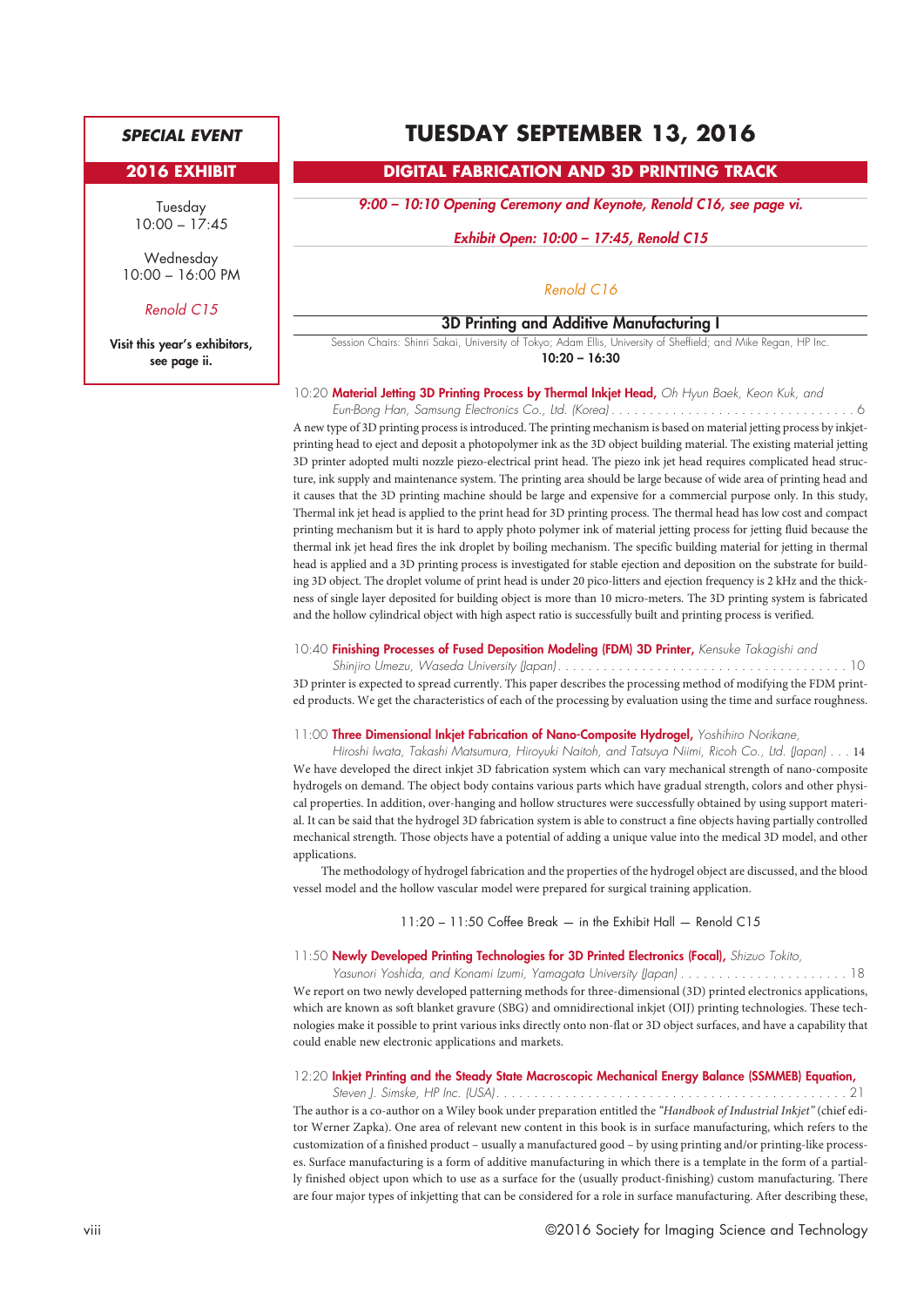we then consider their use in surface manufacturing in light of the Steady State Macroscopic Mechanical Energy Balance (SSMMEB) Equation. Some approaches to designing for variability are then discussed.

#### 12:40 **Implementation of the Four-Flux Model for Spectral and Color Prediction of 2.5D Prints,**

*Théo Phan Van Song, 1,2 Christine Andraud, <sup>2</sup> and Maria V. Ortiz Segovia1; 1Oce Print Logic*

*Technologies SA and 2MNHN (France) . . . . . . . . . . . . . . . . . . . . . . . . . . . . . . . . . . . . . . . .* 26 Optical models to predict visual appearance of 2D prints are relatively well-known. Two-flux models, such as the Kubelka-Munk (KM) theory, are the most commonly used and offer good prediction rates. However, most two-flux models assume that the ink layer and the printing support have the same optical indices neglecting their wavelength dependency. An improvement of such constraint would be to include detailed optical indices of the inks in current models. In this paper we compute optical indices of our inks by printing ink stacks of different thicknesses on a transparent support for reflectance and transmittance measurements. Since KM-based models work under limited conditions, we input our computed indices into a more robust model. By taking additional fluxes into account, one can address the limitations of the two-flux approaches. For instance, the four-flux model considers two collimated and two diffuse fluxes propagating upward and downward the layer stack offering better reflectance and transmittance predictions especially when translucent materials are involved. Our four-flux theory including inks optical indices enables us to make spectral predictions of 2.5D prints without any preliminary measurements. The model is fairly accurate with primary colorants since the ΔE94 values do not exceed 1 unit.

13:00 – 14:30 Lunch Break (on own)

*14:30 – 15:20 State-of-the-Art Invited Talk: 3D Printing Renold C16, see page vi.*

*concurrent event 15:20 – 16:30 Colleague Connections: Overview of the UK Innovation Landscape see details on page xv, Renold C9*

### 15:30 **Development of Inks Suitable for the Manufacturing of Micro-Scale Polyurethane Foams,**

*Fabian Schuster, 1,2 Tobia Goetz, 1,2 Thomas Hirth, <sup>3</sup> Achim Weber, 1,2 and Monika Bach1,2; 1Institute of Interfacial Process Engineering and Plasma Technology, 2Fraunhofer Institute for Interfacial* Engineering and Biotechnology, and <sup>3</sup>Karlsruhe Institute of Technology (Germany) . . . . . . . . . . . . 31 We herein present the development of inkjet inks that have the capability of producing micro-scale polyurethane foams. Inkjet technology can be used as an additive manufacturing tool using small amounts of liquids to form a desired structure. Furthermore, in situ chemical reactions can be carried out using this particular printing technique. In order to achieve suitable printing inks, viscosity properties were taken as the key limiting factor choosing the ink components. Poly(ethylene glycol) 200 was selected as the main polyol for the reactive inks. Glycerol ethoxylate, also known as star-PEG, was selected as the crosslinking agent due to its three primary hydroxyl groups as well as its good compatibility with PEG200. Variation in star-PEG content was investigated by means of rheometric and tensiometric measurements. For the reactive isocyanate compound, 1,6-hexamethylene diisocyanate (HDI) was chosen due to its high reactivity and low viscosity.

Polyurethane foams (PUF) were prepared in bulk to validate the foam recipe. Small droplets of the inks were then tested by manually placing two drops on top of each other. It was shown that in the absence of mechanical mixing the gelling and blowing reaction still take place. Furthermore, catalytic influences on the reactions were investigated using a central composite experimental design combined with FTIR-ATR spectroscopy. In order to evaluate the spectra, a deconvolution of the Amid I and Amid II area was conducted. The results were evaluated using an analysis of variance to gain models.

## 15:50 **On-Demand-Like FDM 3D Printhead Consideration,** *Hideo Taniguchi, Nobuhisa Ishida, and Jiro Oi,*

*HIT Research Corporation (USA) . . . . . . . . . . . . . . . . . . . . . . . . . . . . . . . . . . . . . . . . . . . . .* 37 HIT Research Corp, the research and development arm of HIT Devices Ltd., has been studying the feasibility of utilizing the patented on-demand and temperature-controllable heating device for various applications. One field identified and focused has been the fast growing three dimensional (3D) printing technology. There are several different methods of 3D printing, but the technology compatible with our device and also most widely used process is known as Fused Deposition Modelling (FDM).

An FDM 3D printer uses a thermoplastic filament, which is heated to its melting point by a heating device and then extruded through a small hole, layer by layer, to create a three dimensional object. The traditional 3D extruder (or printhead as we refer to) heating section has a discrete heating element and temperature sensor which makes it large and bulky. We integrated them on a single ceramic substrate so it will be more efficient, compact, lighter and easier to maneuver for the three dimensional head movement.

## *SPECIAL EVENT*

### **DEMONSTRATION SESSION, EXHIBIT TIME, AND COFFEE BREAK**

**Tuesday, 16:30 – 17:45** *Renold C15 and Enigma Café*

**Meet with authors display hardware, software, and objects related to their talks; talk with exhibitors abut their products and services, and connect with colleagues to wrap up the day.**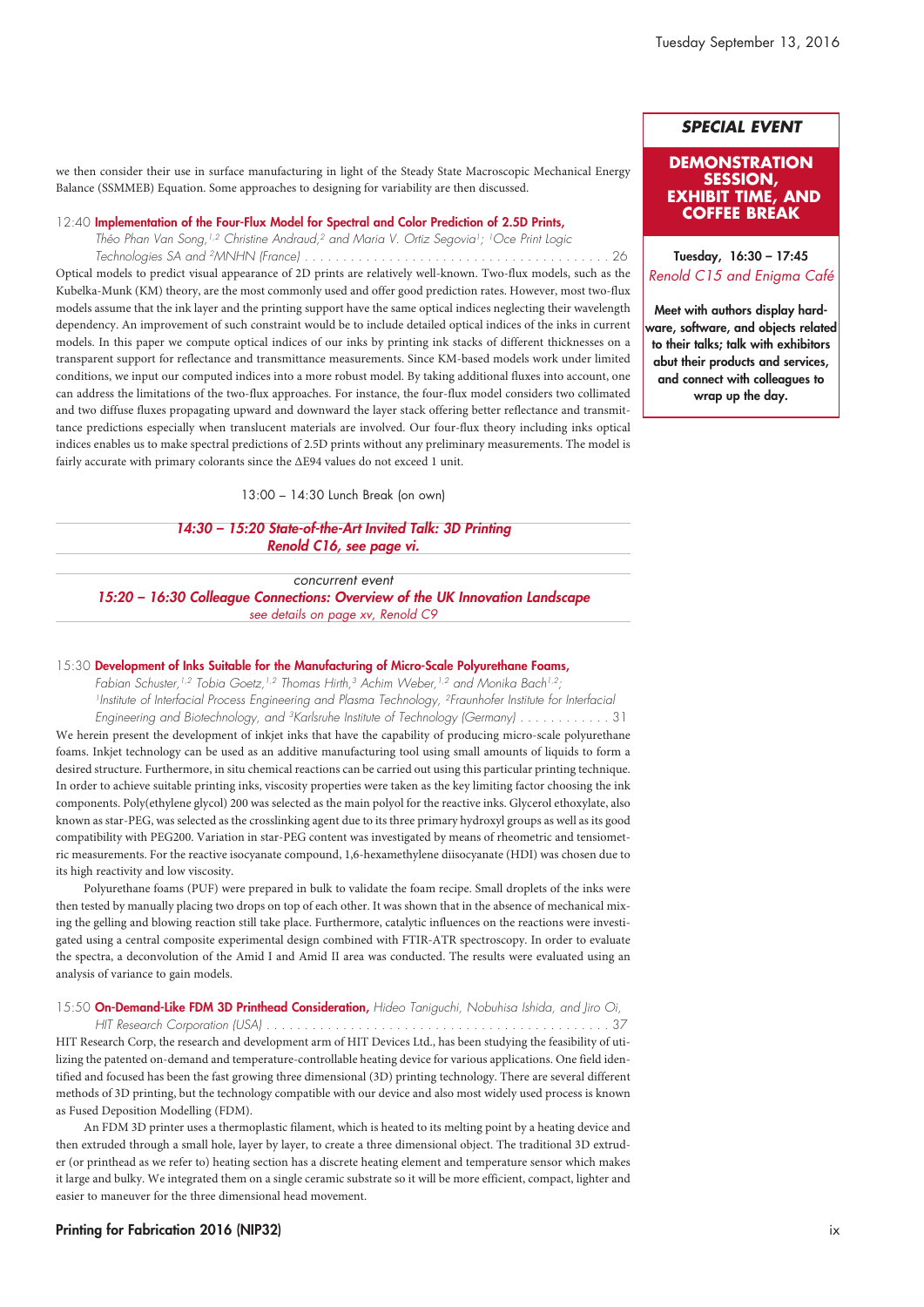Unlike many existing printheads which incorporate a substantial size cooling fan or some cooling devices in order to bleed off the excess heat which is not used for melting the material, the excess heat of the new heating head is minimal and cooling requirement is substantially reduced.

The most significant benefit for the new configuration is the ability to be made into a multi-nozzle line-type printhead due to the size and thermal efficiency. This will be left for the future report, the preliminary study indicates that there will be a serious impact on the process time when it becomes an actual product.

#### 16:10 **3D High Viscosity Jetting of Functional Materials,** *Javier Ledesma-Fernandez, Christopher Tuck, and*

*Richard Hague, University of Nottingham (UK) . . . . . . . . . . . . . . . . . . . . . . . . . . . . . . . . . . . .* 41 Inkjet printing is one of the most suitable technologies to produce multi-material and multi-layered printed electronics due to its scalability, the wide range of substrates that it can accept and the possibility of mixing and combining numerous fluids in a single process. However, restrictions in material properties such as viscosity, typically below 25 mPa·s, limit the molecular weight of usable polymers and the solid content of inks. In some cases, this leads to volumetric shrinkage, longer post-process treatments and poor performance. Therefore, a high viscosity approach would widen the material catalogue for printed electronics without compromising the advantages of inkjet.

In this work, drop-on-demand micro-dispensing valves that combine mechanic and pneumatic actuation were used to create 2D patterns and 3D structures of a conductive and non-Newtonian carbon paint. The combination of this functional material with a non-conductive photo-curable resin allowed the creation of more complex 3D geometries using the layer-by-layer approach typical from Additive Manufacturing. Printing parameters such as pneumatic pressure, valve closing speed, resolution and drying time are studied and optimised to produce multilayered tracks, self-standing pillars and a functional demonstrator featuring a printed capacitive switch and an embedded commercial LED.

#### 16:30 **Advancements in Inkjet Technology for Materials Deposition and Manufacturing (Interactive),**

*Scott D. Liniger and William Buskirk, ImTech Technologies LLC (USA). . . . . . . . . . . . . . . . . . . . .* 48 Ink jet technology continues to advance, providing greater opportunities for research, prototyping, and manufacturing. 3D printing continues to evolve, enabling advancements in market segments from medical devices to industrial components. This presentation will provide an overview of the capabilities today's ink jet technologies provide, as well as where this technology is headed. We will target multi-head systems and their uses for research, prototyping, and manufacturing. We will look at some of the current uses of printhead technology for development, research, and manufacturing.

#### 16:35 **Depth Feeling Dependence on Array Condition of Objects (Interactive),** *Yasushi Hoshino,*

*Daiki Hanasaka, and Nobuji Tetsutani, Tokyo Denki University, and Aran Hansuebsai,*

*Chulalongkorn University (Japan) . . . . . . . . . . . . . . . . . . . . . . . . . . . . . . . . . . . . . . . . . . . . .* 52 Depth feeling is important in image quality and expression. Depth feeling is influenced by various factors such as linear perspective, size, overlapping, shade, aerial perspective and so on. Linear perspective is known as a powerful technique for expressing depth on flat surface. But the effect of linear perspective to depth feeling is not yet understood well. In this paper, images of simple object of arrayed sphere are generated by computer graphics method and the depth feeling is subjectively estimated. It is found that the arrayed spheres on two converging lines generate depth feeling.

> *16:40 – 17:45 Demonstration Session, Exhibit Time, and Coffee Break* Renold C15

## **IS&T CORPORATE MEMBERS**

## **Sustaining Corporate Members**

Adobe Systems Inc. • HCL America • HP Inc. Qualcomm Technologies, Inc. • Samsung Electronics Co. Ltd.• Xerox Corporation

## **Supporting Corporate Members**

BASF Corporation • FUJIFILM Corporation • Konica Minolta, Inc. • Lexmark International, Inc.

## **Donor Corporate Members**

Ball Packaging Europe Holding GmbH & Co KG • Clariant Plastics and Coatings (Deutschland) GmbH Japanese Patent Office • Kodak Alaris • Ricoh Company, Ltd.

Schoeller Technocell GmbH & Co KG • TREK, INC./TREK JAPAN KK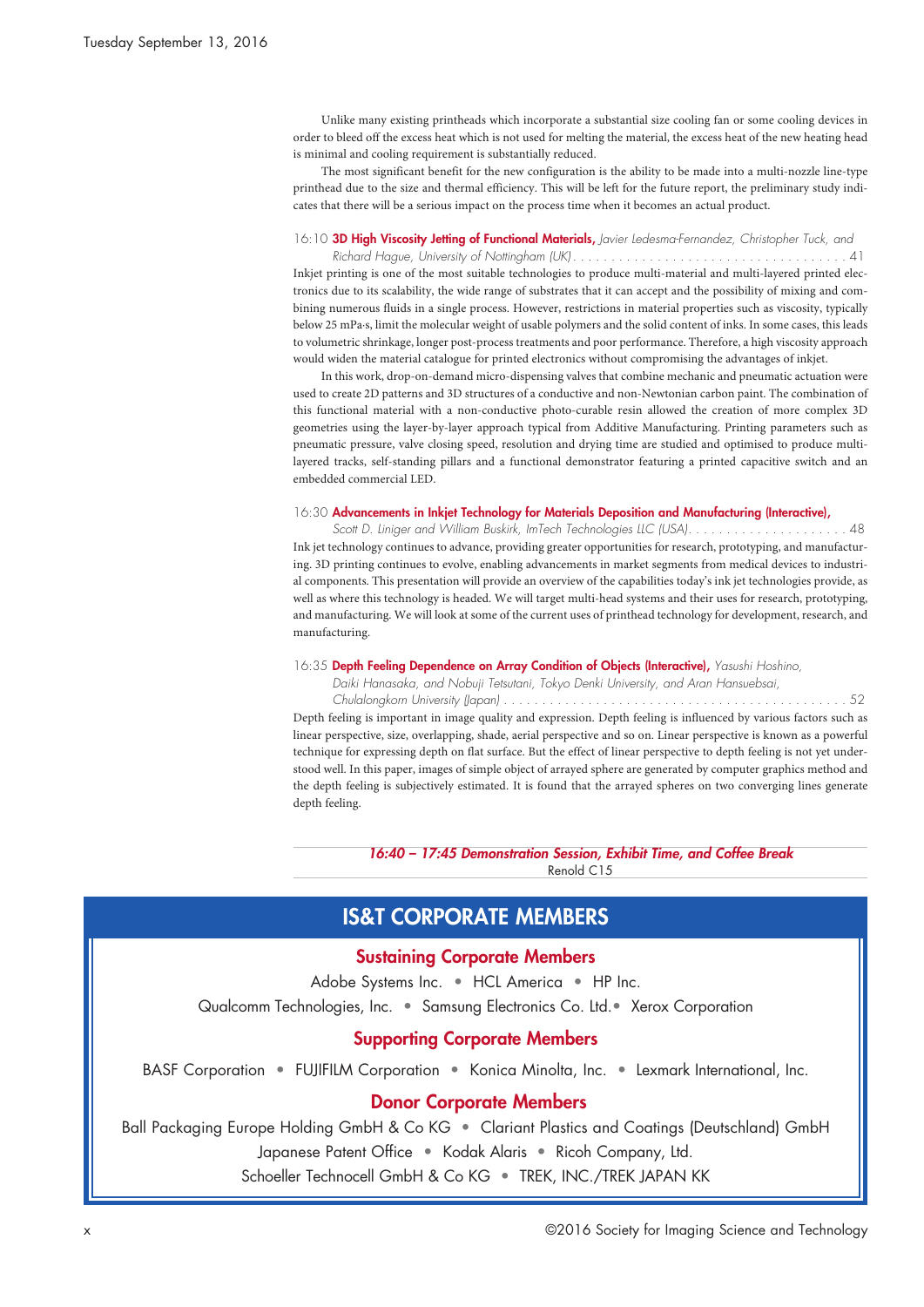## **DIGITAL PRINTING TECHNOLOGIES TRACK**

### *9:00 – 10:10 Opening Ceremony and Keynote, Renold C16, see page vi.*

#### *Exhibit Open: 10:00 – 17:45, Renold C15*

*Renold C2*

#### **Inkjet-Based Processes I**

Session Chairs: Mineo Kaneko, Canon Inc.; Werner Zapka, Xaar; and Ross Mills, Vexajet Corporation

**10:20 – 16:30**

*Session sponsored by*



#### 10:20 **Evaluation Method of Inkjet First Drop Dissimilarity,** *Kye-Si Kwon and Hyung-Seok Kim,*

*Soonchunhyang University (Korea) . . . . . . . . . . . . . . . . . . . . . . . . . . . . . . . . . . . . . . . . . . . .* 56 Drop-on-demand inkjet printing has been used as a manufacturing tool for printed electronics, and it has several advantages since a droplet of an exact amount can be deposited on an exact location. Such technology requires positioning the inkjet head on the printing location without jetting, so a jetting pause (non-jetting) idle time is required. Nevertheless, the behavior of the first few drops after the non-jetting pause time is well known to be possibly different from that which occurs in the steady state. The abnormal behavior of the first few drops may result in serious problems regarding printing quality. Therefore, a proper evaluation of a first-droplet failure has become important for the inkjet industry. To this end, in this study we propose the use of a high-speed camera to evaluate first-drop dissimilarity. For this purpose, the image acquisition frame rate was determined to be an integer multiple of the jetting frequency, and in this manner, we can directly compare the droplet locations of each drop in order to characterize the first-drop dissimilarity.

#### 10:40 **Measurement of Inkjet Printhead Reliability by Detecting Every Single Droplet in Flight (Focal),**

*Ingo Reinhold, <sup>1</sup> Tomáš Cerný, <sup>2</sup> Maik Müller, <sup>1</sup> and Werner Zapka1; 1XaarJet AB (Sweden) and*

*2Xaar plc (UK). . . . . . . . . . . . . . . . . . . . . . . . . . . . . . . . . . . . . . . . . . . . . . . . . . . . . . . . . .* 60

Inkjet printing is adapted for many digital imaging systems including graphical, industrial and advanced manufacturing applications. Reliability was identified to be one of the key challenges for inkjet printheads due to their susceptibility to variations in temperature, ink consistency, debris or external vibration. Hence, lengthy tests with printouts on kilometers of papers are necessary to establish a measure of reliability, which is time-consuming and extends the development cycle for a given application.

In this contribution a line-scan camera is used to observe all droplets from a printhead row in flight at full jetting frequency. This allows for the identification of missing droplets as a function of the printed image, external disturbances as well as the drive waveforms used and other print parameters. This provides a quantitative measurement not only of reliability but also of deviations in droplet velocity and trajectory in a laboratory environment. The paper discusses the necessary hard- and software approaches and details the necessity for various image transformations due to the challenges imposed by the illumination. Furthermore, we will present experimental data as well as speed benchmarks.

#### 11:10 **Titanium Oxo-alkoxide Clusters as a New Source Material for High Quality TiO2 Structures by**

**Inkjet Printing (Interactive),** *Josh Turner, 1,2 Danielle Mehta, 1,2 Helen C. Aspinall, <sup>1</sup> Simon Rushworth, 2 and Kate Black1; 1University of Liverpool and 2EpiValence (UK). . . . . . . . . . . . . . . . . . . . . . . . .* 64 Inkjet printing offers an attractive route for the manufacture of metal oxide films and allows a low-cost, environmentally friendly route to manufacture. Here we describe a stabilised process for the printing of TiO<sub>2</sub> films. This has been achieved through the use of a range of titanium (IV) ink solutions, employing stabilised  $\mathrm{Ti(O^!Pr)}_4$  or titanium oxo-alkoxide clusters as the source materials. Printed tracks with feature sizes of 156μm have been achieved, along with more complex architectures of TiO<sub>2</sub>. XRD analyses shows that the as deposited TiO<sub>2</sub> is amorphous.

11:15 **Reproduction of HDR Image on Paper Medium Using Inkjet Printer (Interactive),** *Xiaozhou Li, Yang Zhao, and Jingqiang Jia, Qilu University of Technology, and Jingjing Liu, Shandong University of Art & Design (China) . . . . . . . . . . . . . . . . . . . . . . . . . . . . . . . . . . . . . . . . . . . . . . . . . . . . . . . . .* 68 Display is the main low dynamic range media to represent HDR image. A lot of tone information and detail infor-

mation can't be perceived when we use the conventional paper medium to reproduce HDR image because of the disadvantages of low dynamic range and small gamut of paper medium. However, Inkjet printing which is taken as the advanced and new method to reproduce the image has several advantages of larger gamut, higher dynamic as opposed to conventional printing. Inkjet printing was used to reproduce HDR image in view of the advantages in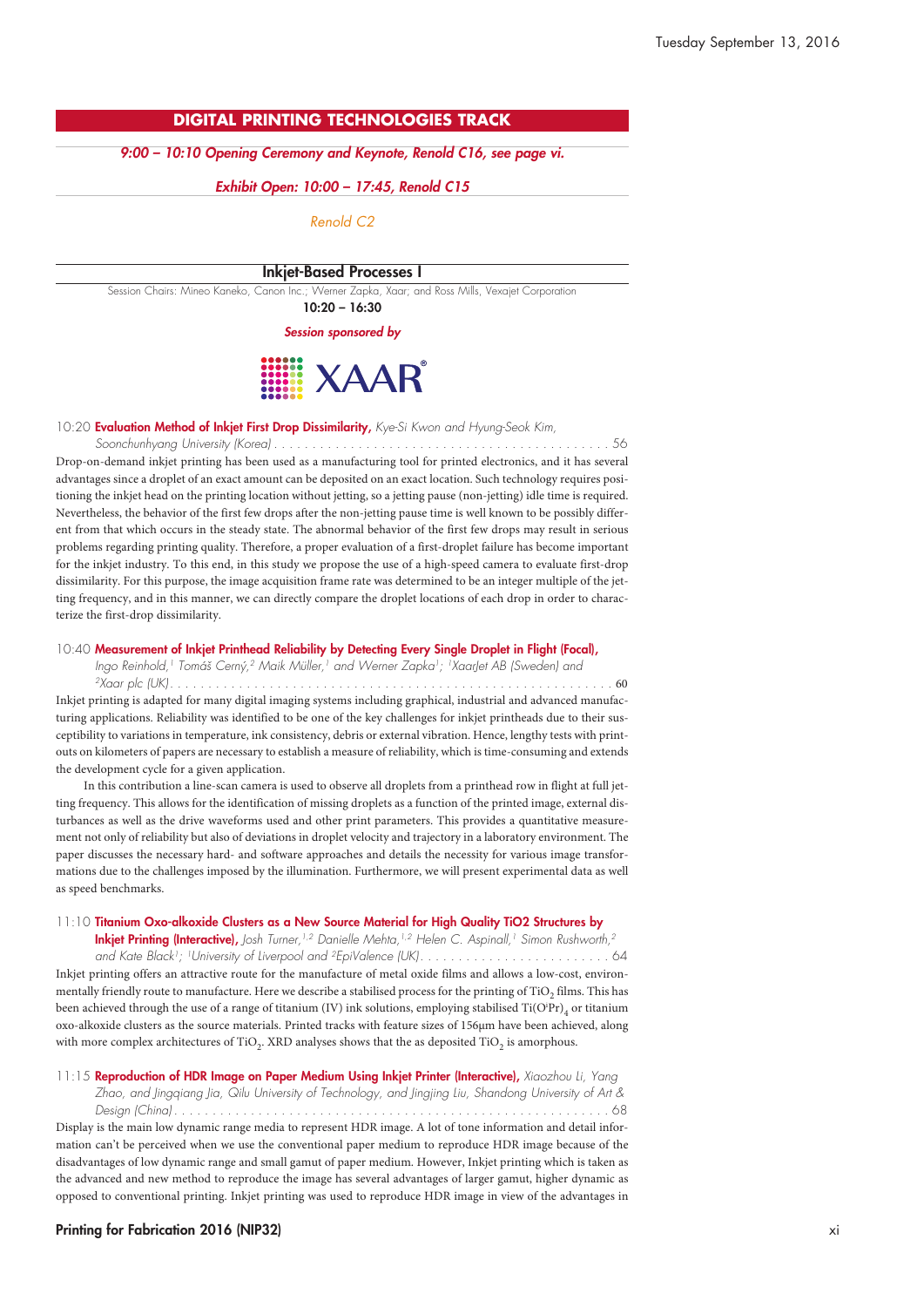this paper. The process and characteristics of HDR image represented on paper medium using inkjet printing technique were studied. The tone properties of HDR image and inkjet printing paper were studied and the correlated curves were plotted to show the properties. We took several HDR images as the original images. Inkjet printing was the main method to present HDR image in this study. We developed two digital workflows using Cannon iPF8410s inkjet printer and HP Z6200 inkjet printer. And the color management was also used to guarantee the reproduction quality of digital printing process. The tone of HDR image was partitioned into three parts according to the human vision perception mechanism. The tone of paper medium was got from the process of digital printing workflow. The tone of paper medium was compared with the several tone partitioned from the HDR image. And the compared results were used to build the correlation between the HDR image tone and paper medium tone. Finally a multilevel tone partition system with correlated gamut methods was developed. The mechanism and method developed would help to solve the problems existing methods. The theory and technique foundation will also be promoted in such thesis.

#### 11:20 – 11:50 Coffee Break — in the Exhibit Hall — Renold C15

#### 11:50 **Interaction of Sequential Pulsed Electrohydrodynamic Jets for Drop-on-Demand Printing (Focal),**

*Ching-Hsien Chen, Graham D. Martin, and Ian M. Hutchings, University of Cambridge (UK). . . . .* 71 A method is demonstrated for studying hydrodynamic effects in pulsed electrohydrodynamic (EHD) jetting, for the drop-on-demand printing of small droplets. The transient behaviour of pulsed EHD jets and the deposition of liquid on to a substrate were investigated by using an ultra-high speed camera (Shimadzu HPV-1) with a Newtonian aqueous liquid (water-glycerol). Time-resolved images of jets induced by two consecutive voltage pulses, with different time delays, were captured. Image analysis was used to determine the jet length, meniscus radius at the nozzle, and deposit volume in each case and revealed that the behaviour of an EHD jet depends strongly on the delay time after a previous ejection event. The effect originates in the time taken for the meniscus shape and position to recover to their equilibrium values and plays a critical role in the design of printing strategies for EHD drop-ondemand applications. It is possible that the maximum printing frequency achievable by pulsed EHD jetting can be increased by optimizing the drive waveform in order to accelerate recovery of the meniscus position.

#### 12:20 **Development of New Aqueous Resin Ink for Sign Graphics,** *Masahiro Kido, Naohiro Toda,*

*Tomohiro Nakagawa, Hidefumi Nagashima, Juichi Furukawa, Noriaki Okada, and Hikaru Kobayashi,*

*Ricoh Co., Ltd. (Japan). . . . . . . . . . . . . . . . . . . . . . . . . . . . . . . . . . . . . . . . . . . . . . . . . . . .* 75 An aqueous resin ink was developed which can offer excellent image qualities on non-permeating media such as plastic media with an inkjet printer. The print speed with this aqueous resin ink reaches the level of solvent-inks diffused as inks for non-permeating media for sign graphic, i.e., at least 30m2/h. In order to increase the print speed, it is important that the ink has good compatibility to the coating layer of non-permeating media. It was found that kinds of solvents added to the ink were highly related to the compatibility. Furthermore, such solvents have a particular feature in common. Solvents with specific range of fractional parameter have high coating layer-solving ability. To show validity of this mechanism, a new method for evaluation of ink fixation was developed. With this new method, it was proved that higher concentration of coating-layer-solving solvent gave ink faster fixation onto the non-permeating media. Furthermore, we also discovered that the characteristics of the pigment dispersion element in an ink formula greatly affected the discharging reliability.

#### 12:40 **Breakthroughs Required in Piezo-on-Demand Inkjets for Production Printing: Satellite Drops, Ink**

**Penetration, and Evaporation,** *Naoki Morita, Toshinobu Hamazaki, Toshinori Ishiyama, Yukari*

*Motosugi, and Susumu Hirakata, Fuji Xerox Co., Ltd. (Japan) . . . . . . . . . . . . . . . . . . . . . . . . . .* 79 A high-speed digital production printer using an aqueous piezo-on-demand inkjet is considered in terms of its highspeed applicability to electrophotography, which also enables digital printing. Further enhancement of the printing speed and improvement in the image quality will require control of the satellite drops that are generated during ink jetting. Further versatility is necessary for use of paper types that require printing without ink penetration, and as a result, the reliability of moisture evaporation in ink becomes increasingly important.

13:00 – 14:30 Lunch Break (on own)

*14:30 – 15:20 State-of-the-Art Invited Talk: 3D Printing Renold C16, see page vi.*

*concurrent event 15:20 – 16:30 Colleague Connections: Overview of the UK Innovation Landscape see details on page xv, Renold C9*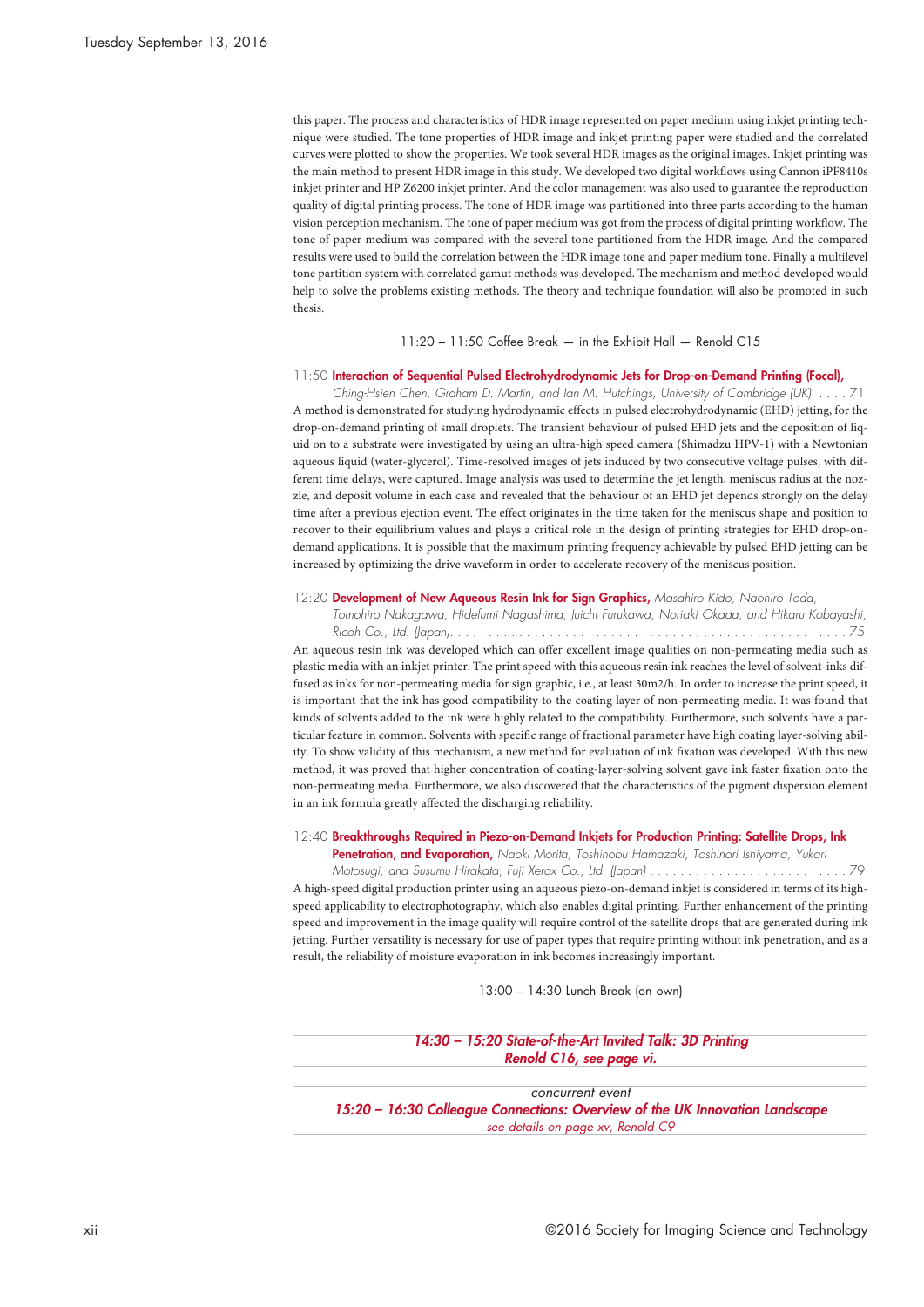## 15:30 **Influence of Z Number and Pulse Voltage on Drop-on-Demand Inkjet Printability,** *Yuanyuan Liu and*

*Brian Derby, University of Manchester (UK)* . . . . . . . . . . . . . . . . . . . . . . . . . . . . . . . . . . . . . . 83

Inkjet printing has been applied in manufacturing structural and functional materials for decades. There are two kind of methods known as continuous inkjet (CIJ) printing and drop-on-demand (DOD) inkjet printing. In DOD inkjet printing, drops are generated only when a drop needed by producing a pressure pulse in a chamber filled with inks. And before drop generation, the inkjet printing head will be moved to the desired location to locate the drop in a precise position. DOD inkjet printing is a method that directly places materials on demand, which saves the required raw materials and reduces the printing steps. As a consequence, DOD inkjet printing saves more time with lower waste consumption during production than CIJ printing and the equipment has a smaller footprint.

DOD inkjet printing can be divided into two methods by which the pressure pulse is generated followed by drop ejection: thermal DOD inkjet printing and piezoelectric DOD inkjet printing. In piezoelectric DOD inkjet printing, the pressure pulse is produced by the mechanical actuation of the chamber walls. When a voltage is applied, the piezoelectric material changes shape, which generates a pressure pulse in the fluid forcing a droplet of ink from the nozzle. It is important to know the inkjet printable range to generate accurate and repeatable drops. Fromm had defined ink printability in drop on demand (DOD) printing using a dimensionless Z number which related to the physical properties of the inks. However, it is still not agreed whether there is a precise Z number range for inkjet printability and not known whether the range varies using different actuating pulses.

The goal of our study is to find out the detail relationship between the ink properties and Drop-on-Demand inkjet printing printability and explore whether the printable Z number range change with actuating pulses and different kind of printheads.

Here we investigate the influence of Z number and pulse voltage on printability using two inkjet printheads (10 pl Dimatix and 80 μm MicroFab). We have used 10 model inks made from solvent mixtures of ethylene glycol, diethylene glycol and distilled water. A range of actuating pulse voltages has also been studied. We found that the printable Z number range changes with the pulse voltages applied on inkjet printing. When increasing pulse voltage to print the same ink, it becomes printable under low pulse voltage and flying slow in the air and then printing well until at a certain voltage satellites forms and more satellites form when further increasing the pulse voltage. We also found that the printable voltage range is slightly different among inks with Z > 8. Under higher pulse voltages, it is possible to get single droplets with  $Z < 4$ , but inks with  $Z > 4$  are printed out with some satellites. However, accurate and stable drops without satellites could be formed using inks of Z > 4 under lower voltages and it is not printable for inks of Z < 4 when printed under lower pulse voltages. These results could give an explanation of the different Z number range shown in different researches published when they using different printheads and pulse voltages.

#### 15:50 **Laser Drying Technology Applied to Improvement of Density Variation on Offset-Coated Paper,**

*Takuma Ishihara, Akira Sakamoto, Satoshi Hasebe, Takeshi Zengo, Yukari Motoaugi, and Toshinobu Hamazaki, Fuji Xerox Co., Ltd. (Japan) . . . . . . . . . . . . . . . . . . . . . . . . . . . . . . . . .* 85

High-speed inkjet printing system is growing in recent years. Laser-drying technology can dry inks in a very short time (~100ms). This technology has advantages of applicability for various paper types and suppressing paper deformation because heating is focused on an ink without heating a paper. Furthermore, this technology can control occurrence of density variation due to migration and flow of an ink on offset-coated paper by rapid drying. Exposure condition of laser was optimized using high speed camera and drying mechanism was discussed by comparing simulation and actual observations.

#### 16:10 **Application of Antibacterial Coatings on Resin Composite Implant Materials Using Inkjet Printing**

**Technology,** *Henrika Wickström, <sup>1</sup> Annette Anthoni, <sup>1</sup> Mirja Palo, <sup>1</sup> Johan O. Nyman, <sup>1</sup> Anni Määttänen, 1* Mari Nurmi,<sup>1</sup> Niko Moritz,<sup>2</sup> Terhi Oja,<sup>1</sup> Maren Preis,<sup>1</sup> and Niklas Sandler<sup>1</sup>; <sup>1</sup>Abo Akademi University *and 2University of Turku (Finland) . . . . . . . . . . . . . . . . . . . . . . . . . . . . . . . . . . . . . . . . . . . . .* 89 Fiber-reinforced composite (FRC) implants have shown to be a favorable option as an implant material, compared to titanium, in terms of biocompatibility and mechanical properties. Furthermore, application of antibacterial coatings onto these implant material have been presented as a viable strategy to prevent biofilm formation. The purpose of this study was to analyse the biofilm prevention effect on gentamicin coated fiber-reinforced composite implants, by means of inkjet technology, when exposed to Staphylococcus aureus ATCC 25923 bacteria. Scanning white light interferometry and scanning electron microscopy were used to characterize the surface texture and surface roughness of the pure and printed implant material and titanium (control) specimens. Quantification of the deposited gentamicin amount was performed using a colorimetric assay. Statistically significant biofilm inhibition was seen for the gentamicin coated resin specimens and a more than 100-fold reduction in viable cells was determined. It was concluded that piezoelectric inkjet technology could be a viable technology to precisely deposit anti-biofilm coatings onto implant materials. The presented work is based on results of a master's thesis by Anthoni et al., 2016 conducted at Åbo Akademi University.

> *16:30 – 17:45 Demonstration Session, Exhibit Time, and Coffee Break* Renold C15

## *SPECIAL EVENT*

### **COLLEAGUE CONNECTIONS: OVERVIEW OF THE UK INNOVATION LANDSCAPE**

**Tuesday, 15:20 – 16:30** *Renold C9*

**Learn about what is happening in the UK regarding funding and partnerships; see page xv for details.**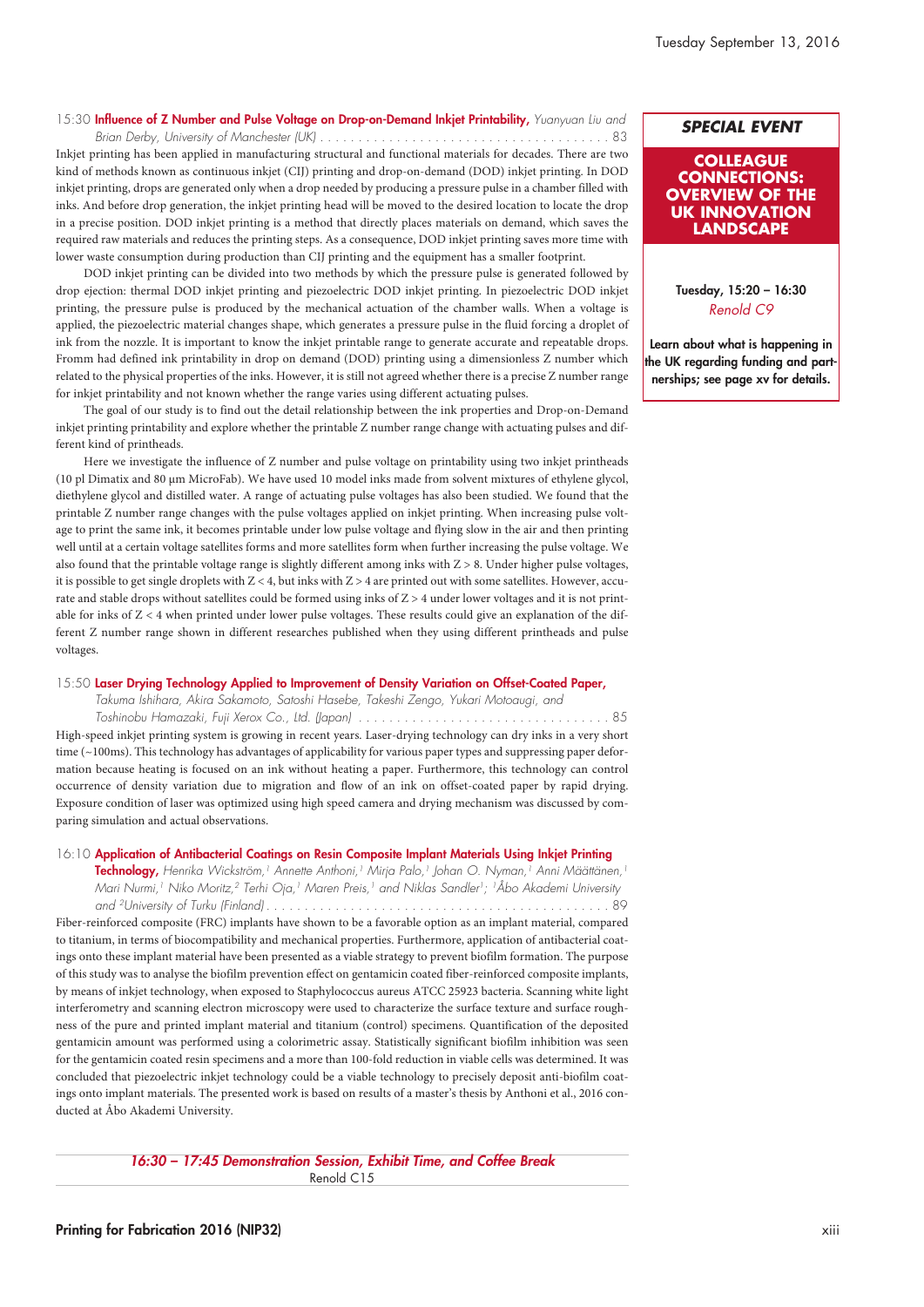## **MATERIALS, METHODS AND PERFORMANCE TRACK**

*9:00 – 10:10 Opening Ceremony and Keynote, Renold C16, see page vi.*

#### *Exhibit Open: 10:00 – 17:45, Renold C15*

#### *Renold C9*

#### **Metrology Tools for Digital Printing Processes**

Session Chairs: Yumiko Kishi, Ricoh Co., Ltd.; David Stüwe, Notion Systems GmbH; and Paul Best, ImageXpert, Inc. **10:20 – 12:40**

#### 10:20 **JIST-First Paper Measurement of Inkjet Drop Volume—The Role of Image Processing,** *Graham D.*

Martin, William C. Price, and Ian M. Hutchings, University of Cambridge (UK). . . . . . . . . . . . . . 94 The measurement of the volumes of small .10–100 μm/ liquid drops is important in a number of fields including inkjet printing, liquid dispensing and spraying. This article explores the use of synthetic, constructed images, representing shapes with precisely known volumes, and real photographic images of inkjet drops to compare a number of image processing methods designed to estimate drop volume. The synthetic images were generated with a range of sizes, background gray levels and degrees of blur and noise. The image processing methods were chosen to represent a range of approaches, some very simple and some more complex. A comparison of the results from these methods shows that they responded differently to various image features. The process described in this article could be used to compare other existing or new processing methods, and the results should be valuable in the development of standard methods for drop measurement.

#### 10:40 **Development of a Small Built-in Spectrophotometric Sensor for Color Printers (Focal),** *Shun-ichi*

*Ebihara, Masayasu Teramura, Tomohisa Itagaki, and Tatsuya Kobayashi, Canon Inc. (Japan) . . .* 103 A key requirement on color printers is maintaining accurate color reproduction in output images. Reproducing the same colors more precisely on the same printer or between different printers requires a color calibration process involving precise measurement of the output sheet's chromaticity and subsequent chromaticity adjustments. This sort of color calibration has conventionally been a complicated offline process, involving placing and measuring the output sheet in a standalone colorimeter and then editing and adjusting print data based on the colorimetric data. Usability improvement and space saving in this process have been needed. And with the growth seen in the digital color press market in recent years, expectation for the inclusion of more accurate colorimetric sensors and more sophisticated automatic color matching are increasing. In response, we developed a spectrophotometric sensor with excellent colorimetric precision that is small enough to fit inside a color printer. In this paper, we report on the optical technology that was a key to reducing the size of spectrophotometric sensor and examples of applications using the digital press device, imagePRESS C10000VP, which makes use of the developed sensor.

#### 11:10 **A New Out-of-Gamut Determination Method of Image based on Irregular Segmentation**

(Interactive), Maohai Lin and Yin Zhang, Qilu University of Technology (China) . . . . . . . . . . . . 107 The out-of-gamut determination of images is very important for color gamut mapping which plays an important role in crossmedia color reproduction. In this paper, aiming to achieve an accurate out-of-gamut determination of image and exploit the full potential of the reproduction device gamut, we propose an out-of-gamut determination method of images based on irregular segmentation which divides the color gamut into several parts according to the chroma and lightness of colors in CIELAB color space. First, the device color gamut is divided into the high-chroma and the low-chroma color parts, and the high-chroma parts are divided into more segments through the CIELAB a\*b\* plane when calculating color gamut descriptors. Then, in each segment the radiuses between the color points and the center point are calculated. For the color points located in the high-chroma parts, the color point with the biggest radius is selected as the gamut boundary descriptor, and for that in the low-chroma parts, if the corresponding outer segments are empty, the color point with the biggest radius is selected as the gamut boundary descriptor. Through the irregular segmentation of gamut, the GBDs distribute more uniformly among the color gamut surface than segment maximum method which treats all colors in the same way wherever they are located in the gamut. After that, determination of the out-of-gamut colors can be done by calculating the position relationship between the source colors and the GBDs. Additionally, GMAs would benefit from this accurate out-of-gamut determination of image. GMAs based on this out-of-gamut determination method validate the promising results.

11:15 – 11:50 Coffee Break — in the Exhibit Hall — Renold C15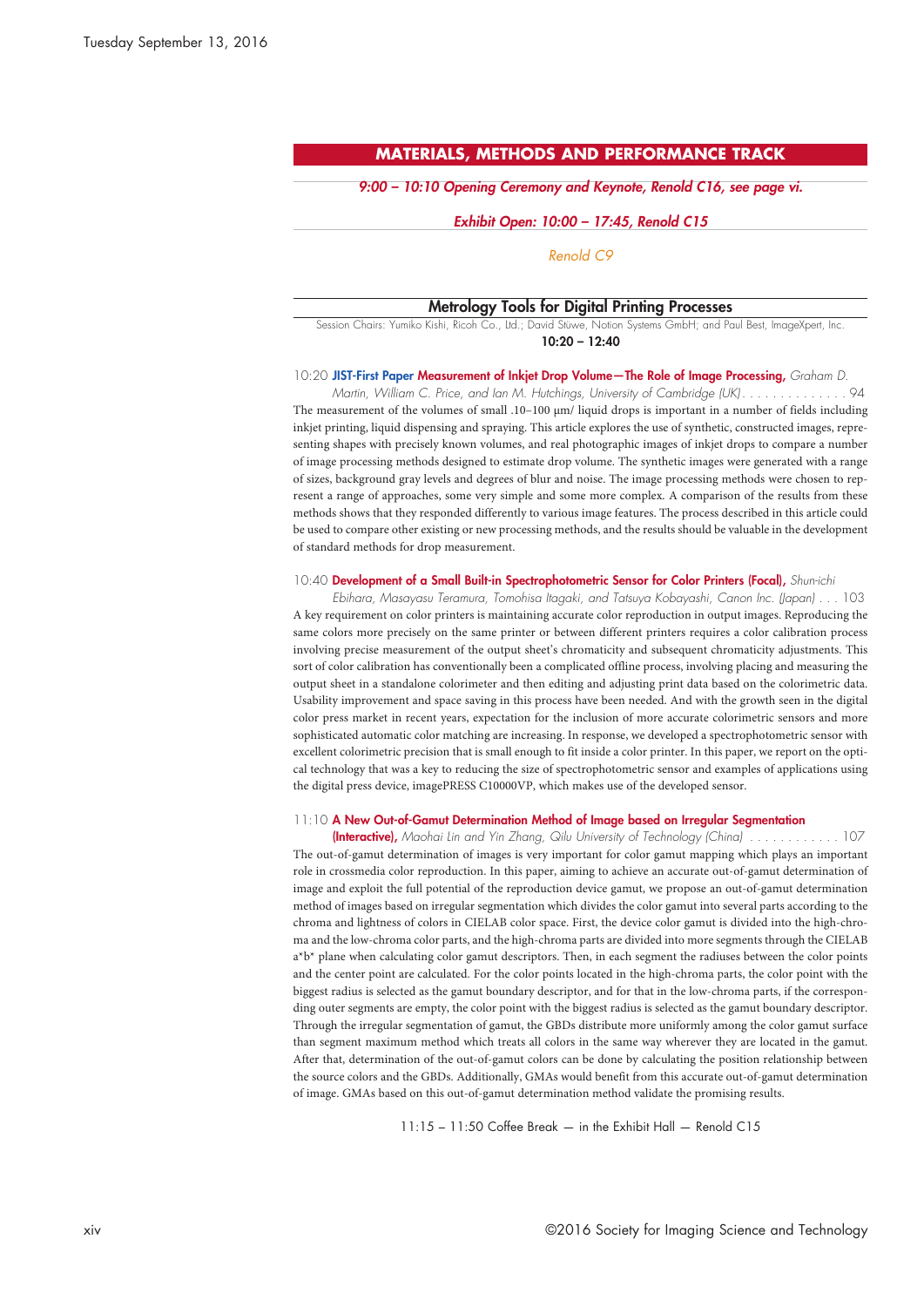#### 11:50 **Basic Study on Evaluation Method of Thermal Conduction through Printing Papers Using**

**1-Dimentional Thermal Conductivity Measurement (Focal),** *T. Fukue, <sup>1</sup> H. Terao, <sup>2</sup> K. Hirose, <sup>1</sup> Y.* , Sasaki, <sup>1</sup> T. Wauke,<sup>2</sup> H. Hoshino,<sup>2</sup> T. Tomimura,<sup>3</sup> and Y. Koito<sup>3</sup>; <sup>1</sup>Iwate University, <sup>2</sup>AlPS Electric Co

*Ltd, and 3Kumamoto University (Japan) . . . . . . . . . . . . . . . . . . . . . . . . . . . . . . . . . . . . . . . .* 112 This study targets to develop a 1-dimensional evaluation method of thermal conduction process around printing papers in DTP (Direct Thermal Printing) process. Our special attention was paid to investigate an evaluation method of thermal conductivity and contact thermal resistance of the printing papers. The evaluation of thermal conductivity of the printing papers is generally difficult because thermal conductivity of the papers is small like insulation. In addition, contact thermal resistance between the thermal head and the papers cannot be measured directly. Therefore, in this report, the clarification of the level of the thermal conductivity and the contact thermal resistance were targeted by using 1-dimensional thermal conductivity measurement system.

From the measurement of the equivalent thermal conductivity, the level of the difference of the thermal conductivity and the contact resistance of the paper was investigated. In addition, the optimum pressing pressure of the platen roller in order to minimize thermal contact resistance is clarified.

#### 12:20 **Study on Visibility of Density Unevenness in Printed Images Affected by Characteristics in Input**

**Images,** *Natsuko Minegishi, Konica Minolta, Inc., and Keiji Uchikawa, Tokyo Institute of Technology (Japan) . . . . . . . . . . . . . . . . . . . . . . . . . . . . . . . . . . . . . . . . . . . . . . . . . . . . . . . . . . . . .* 116

Visibility of density unevenness area appeared on printed images varies depending on some characteristics of input images. We focused on Saliency and Spatial frequency of tone distribution as those characteristics to clarify a mechanism for perceiving image noise.

In this study, we performed examinations for detecting density unevenness area. Shapes of the density unevenness are circle and belt-like. As results, we found that specific spatial frequency components in original tone distribution, which is similar to that of the density unevenness, correlated with the visibility of density unevenness. Trends between statistic values of saliency and visibility of density unevenness showed different depending on the polarity of density change. We could not clarify factors of this phenomenon. Finally, those statistic values of saliency which we studied were not proved as parameters affecting to visibility of density unevenness. All correlations for belt-like density unevenness were weaker than in case of circle. Some impacts of their size or continuity were supposed.

12:40 – 14:30 Lunch Break (on own)

#### *14:30 – 15:20 State-of-the-Art Invited Talk: 3D Printing Renold C16, see page vi.*

#### **Colleague Connections: Overview of the UK Innovation Landscape** Session Chair: TBA

**15:20 – 16:30**

As this conference is in the UK this year, a session has been devoted to an overview of the UK innovation landscape. This could be particularly valuable to those from outside the UK looking for collaborations or to do business here. It could also be useful for students to gain an understanding of the funding landscape. This is an opportunity to hear a series of short presentations giving a perspective from the following key players:

- The Knowledge Centre for Materials Chemistry
- The UK Knowledge Transfer Network (KTN)
- The University of Manchester

*16:30 – 17:45 Demonstration Session, Exhibit Time, and Coffee Break* Renold C15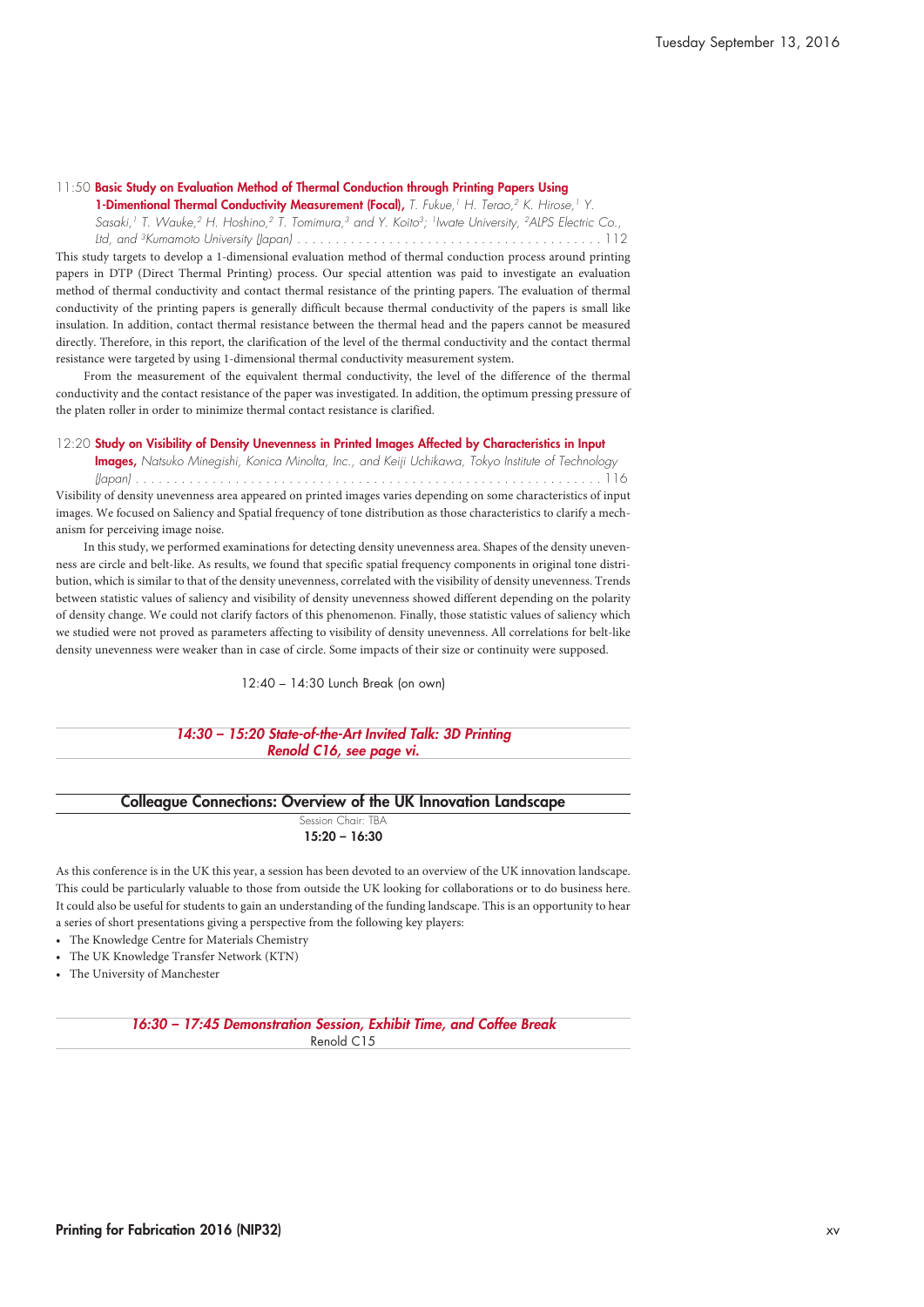## **WEDNESDAY SEPTEMBER 14, 2016**

## **DIGITAL FABRICATION AND 3D PRINTING TRACK**

*9:00 – 10:00 Wednesday Keynote, Renold C16, see page vii.*

#### *Exhibit Open: 10:00 – 16:10, Renold C15*

### *Renold C16*

## **3D Printing and Additive Manufacturing II**

Session Chairs: Masahiko Fujii, Fujii Xerox Co., Ltd.; Fritz Bircher, University of Applied Sciences Western Switzerland; and Mike Regan, HP Inc.

**10:10 – 14:50**

#### 10:10 **Fine Particulate and Chemical Emissions from Desktop 3D Printers,** *Rodney Weber, Qian Zhang,*

*and Jenny Pui Shan Wong, Georgia Institute of Technology; Aika Davis and Marilyn Black,*

*Underwriters Laboratories, Inc. (USA) . . . . . . . . . . . . . . . . . . . . . . . . . . . . . . . . . . . . . . . . .* 121 Fused deposition modeling (FDM) printers, the more common type of desktop 3D printers, emit volatile gases and particulates that may deteriorate indoor air quality. The developed method for characterizing and quantifying emissions from an operating 3D printer measures fine particulate and volatile organic compound (VOC) concentrations over time using an environment controlled testing chamber.

All tested printers emitted ultrafine particulates (UFP). Approximately 70% of the particulates released from the printers were less than 50 nm in diameter. Emitted UFPs increased in size over time by coagulating with other particles and condensation of printer-generated vapors. Chemical compositions of the released gases varied depending on the filament material. Volatile chemicals such as styrene and ethylbenzene were released from acrylonitrile butadiene styrene (ABS) filament. Caprolactam, originating from a nylon filament, was a predominant released gas. Though polylactic acid (PLA) filament is thought to be safer since it is biodegradable, PLA still released chemicals such as methyl methacrylate. Acetaldehyde and formaldehyde were released from all the studied filaments. ABS emitted more particles than PLA or nylon filaments.

The extrusion nozzle temperature on the printer had the greatest effect on both particles and VOC emissions; the emissions increased as the temperature of the nozzle increased. Depending on the maker of the filaments, the total particle number emissions varied by a factor of 20. Filament colors had minor effects on emissions compared to other parameters studied.

#### 10:30 **Intensive 3D Structure Modeling and Seamless Data Flow to 3D Printers Using Voxel-based Data**

**Format FAV (Fabricatable Voxel),** *Tomonari Takahashi, <sup>1</sup> Atsushi Masumori, <sup>2</sup> Masahiko Fujii, <sup>1</sup> and Hiroya Tanaka2; 1Fuji Xerox Co., Ltd. and 2Keio University (Japan) . . . . . . . . . . . . . . . . . . . . .* 124 We released a specification of a new voxel-based data format "FAV" (fabricatable voxel) in July, 2016. 3D model data of FAV format is comprised of a voxel which is a three dimensional picture cell. This representation differs from a mesh-based data format like an AMF, 3MF which are recently proposed or STL which has been used as the 'de facto' standard so far. In addition, we are proposing to more effectively utilize abilities of current 3D printers using a fabricatable voxel which is retaining optimized information to be used for fabrication. Utilizing a FAV format, we can realize modeling a 3D model data not only surface but also internal structure and various attributes such as materials to use, full-color information, connection intensity for each voxel, and so on. Furthermore, it can utilize several processes such as design (CAD) and simulation (CAE) mutually and seamlessly without data conversion from FAV format.

In this paper, we introduce a framework of FAV format and structures that FAV can represent. You can design as you like, in detail, regardless of the inside or outside, intensively and minutely using a FAV format. Moreover, FAV format can concurrently maintain three dimensional complicated information of shape and attributes. Accordingly, it is available to be applied to various image processing like a three dimensional half-toning, and to enhance expressiveness of 3D printers.

#### 10:50 **Polymer Spray Deposition: A Novel Aerosol based Electrostatic Digital Deposition System for**

can be used to replace more traditional techniques such as injection molding and machining.

**Additive Manufacturing,** *David M. Johnson, Victor Beck, Michael Valente, Armin Völkel, Norine* Chang, Arun Jose, Cory Lancaster, Dave Biegelsen, and Scott Elrod, PARC (USA) . . . . . . . . . . . 129 In order to address some of the shortcomings from traditional additive manufacturing methods, PARC, a Xerox Company, is developing a new additive manufacturing method for polymers that uses electrostatic patterning in combination with a new method of creating aerosols to directly pattern a wide range of thermoplastics with high resolution. Our aerosol technology takes advantage of the non-Newtonian nature of polymers to create monodisperse small droplets. In addition, we leverage ionographic printing techniques to pattern thick substrates and create digital thin films. This technology can bring 3D printing of polymers into a performance range where the technology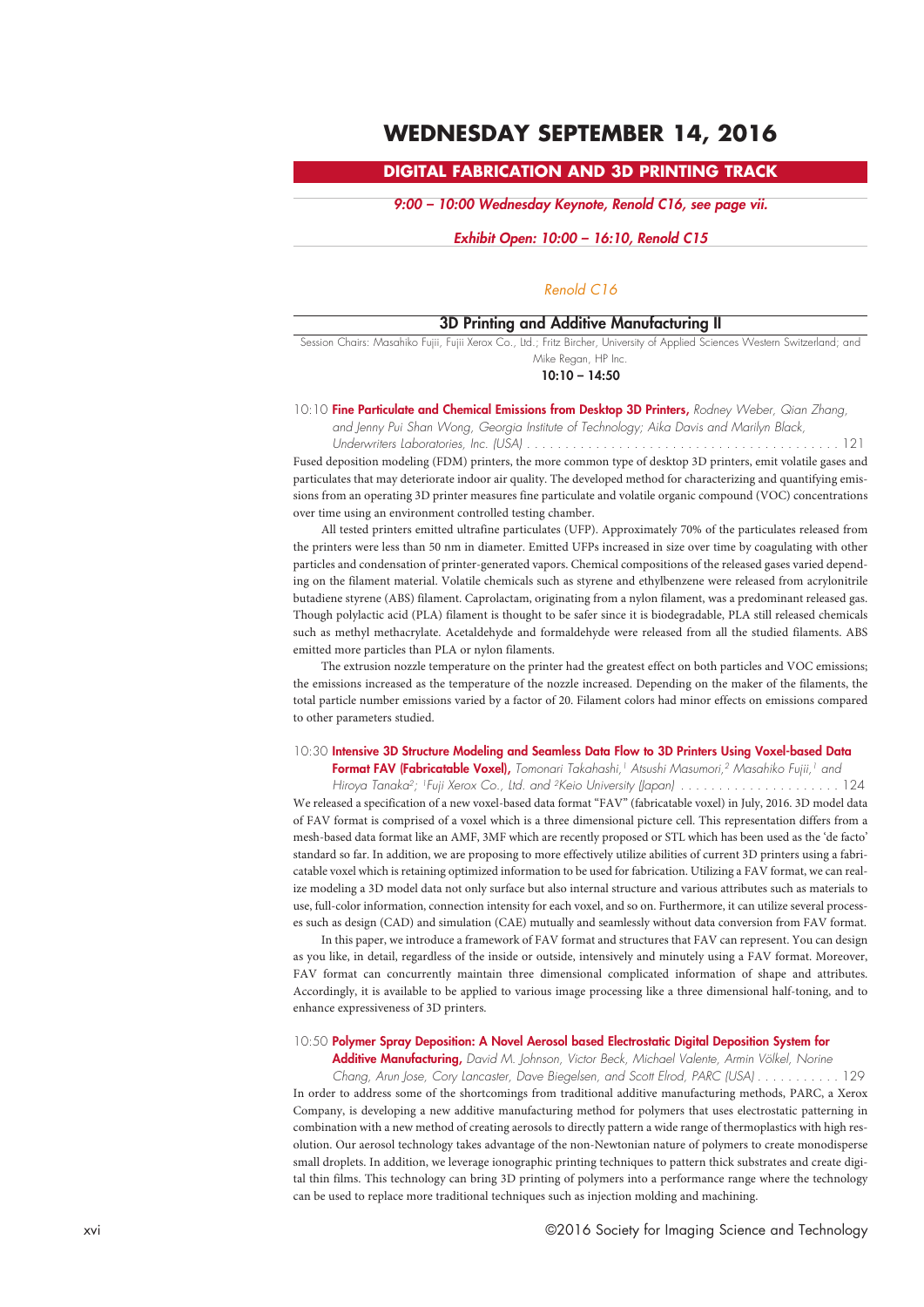#### 11:10 – 11:50 Coffee Break — in the Exhibit Hall — Renold C15

#### 11:50 **The Impact of 3D Printing on US Copyright and Trademarks (Focal),** *Scott M. Slomowitz,*

*Gary A. Greene, and Nicholas M. Tinari, Caesar Rivise, PC (USA) . . . . . . . . . . . . . . . . . . . .* 134 The ubiquitous use of additive manufacturing (and subtractive manufacturing), better known as "3D Printing" has forced intellectual property (IP) owners to re-evaluate the various types of well-known IP protections available to them, namely, patents, copyrights, trademarks and trade secrets. In one aspect, by shifting the act of "manufacturing" or "making" of a product from a conventional industrial manufacturer to a consumer, the IP holder must determine which, if any, of the traditional IP protections are worth the investment. Acts which have been the signature of infringement, both patent and copyright, have been the making, using and selling of an IP protected product. But if the entity that is doing any of those acts by printing an IP-protected product is a consumer, the IP owner may not be able to recover any significant damages from that single consumer or consumers who actually print (i.e., "make") the product. IP owners must look to see if there are any remedy(ies) in suing the vendors who sell the software files provided to the consumer that are loaded into their 3D printers. From a trademark aspect, where a trademark identifies the source of goods or services in commerce, IP owners need to be concerned about those they license to 3Dprint their products; for example, will the end product have the same quality as when the IP owner actually produced the product, since the IP owner's trademark will appear on that printed product? With regard to copyrights, IP owners need to consider that although photographs have copyright the moment they are created, does software of optically scanned 3D objects have the same benefit?

This paper will survey the impact of 3D printing on copyright and trademark issues and how such IP protections can be, or not be, enforceable to provide value to an IP owner.

#### 12:20 **Estimation of High Speed Sintered Nylon-12 Tensile Strength Using Visible Reflectance**

**Spectroscopy,** *Farhana Norazman and Patrick Smith, University of Sheffield, and Neil Hopkinson, Xaar plc (UK) . . . . . . . . . . . . . . . . . . . . . . . . . . . . . . . . . . . . . . . . . . . . . . . . . . . . . . . . .* 137

Additive Manufacturing (AM) refers to a class of manufacturing processes which produces three dimensional objects directly from 3D model data. A range of AM processes, such as fused deposition modelling and laser sintering are deemed slow compared to injection moulding, as they depend on point-to-point consolidation. In order to progress into high speed manufacturing, a novel process called the High Speed Sintering (HSS) process is currently being developed at the University of Sheffield.

HSS is a powder bed fusion process which employs an inkjet print head to print a cross sectional image of an object in radiation absorbing material (RAM) onto a powder build bed. The build bed is subsequently exposed to infrared radiation to promote selective sintering of RAM coated powder, leaving the surrounding powder to act as a support. Consolidation is obtained by adding a new layer of powder in between printing successive images to form a 3D object. The HSS process uses Nylon-12 as its standard material, and is suitable to use with a range of polymer powder, especially thermoplastics. An overview of the HSS process with its key components is illustrated in Figure 1.

Previous research on HSS has focused on assessing the effect of infrared lamp level, the addition of flow agent and the greyscale value on the mechanical properties of parts. Few studies have been performed on non-destructive characterisation of polymer parts, either by using Differential Scanning Calorimetry (DSC) or NIR spectroscopy for laser sintered parts and rubber parts. This project aims to propose a non-destructive method to estimate the tensile properties of HSS Nylon-12 parts. Previous research based on the "greyscale level" suggested a correlation between the input ink dithering level during sintering process and the resultant parts tensile properties, however this method is not widely applicable across all inkjet print heads due to the difference in specifications. Spectroscopy method has never been used to assess parts made by the high speed sintering process and is advantageous as it quantifies an output grey level.

In this contribution, an overview of the HSS processing of Nylon-12 powder will be provided. Reflectance spectroscopy will be performed on manufactured parts and the results compared with actual tensile tests. The correlation between HSS Nylon-12 parts reflectance values and their corresponding ultimate tensile strength values will be presented.

### 12:40 **Spinal Bracing for the Future,** *Kathryn Downey, Iain Stalker, and Brian Derby, University of*

*Manchester, and Abby Paterson, Loughborough University (UK) . . . . . . . . . . . . . . . . . . . . . . .* 138 Several chronic and degenerative illnesses utilize spinal braces to support and correct spinal curvature and gait. Spinal braces are designed to use counter point pressure, putting force in the opposite direction to the unwanted spinal curve in an attempt to counteract the progression of the deviation. Typically this is undertaken during adolescence while the spine is still growing. During teenage years wearing a brace can add additional burden to what is often a challenging period in a young person's life. The key issues contributing to the tolerance of wear include comfort, aesthetics and fit. This research looks at the feasibility of using an additive manufactured (AM) and computer aided design (CAD) approach for the design and fabrication of spinal braces. The aim of the study is to use a digital design workflow that combines existing bracing principles with user specific input in order to create individualized braces.

13:00 – 14:30 Lunch Break (on own)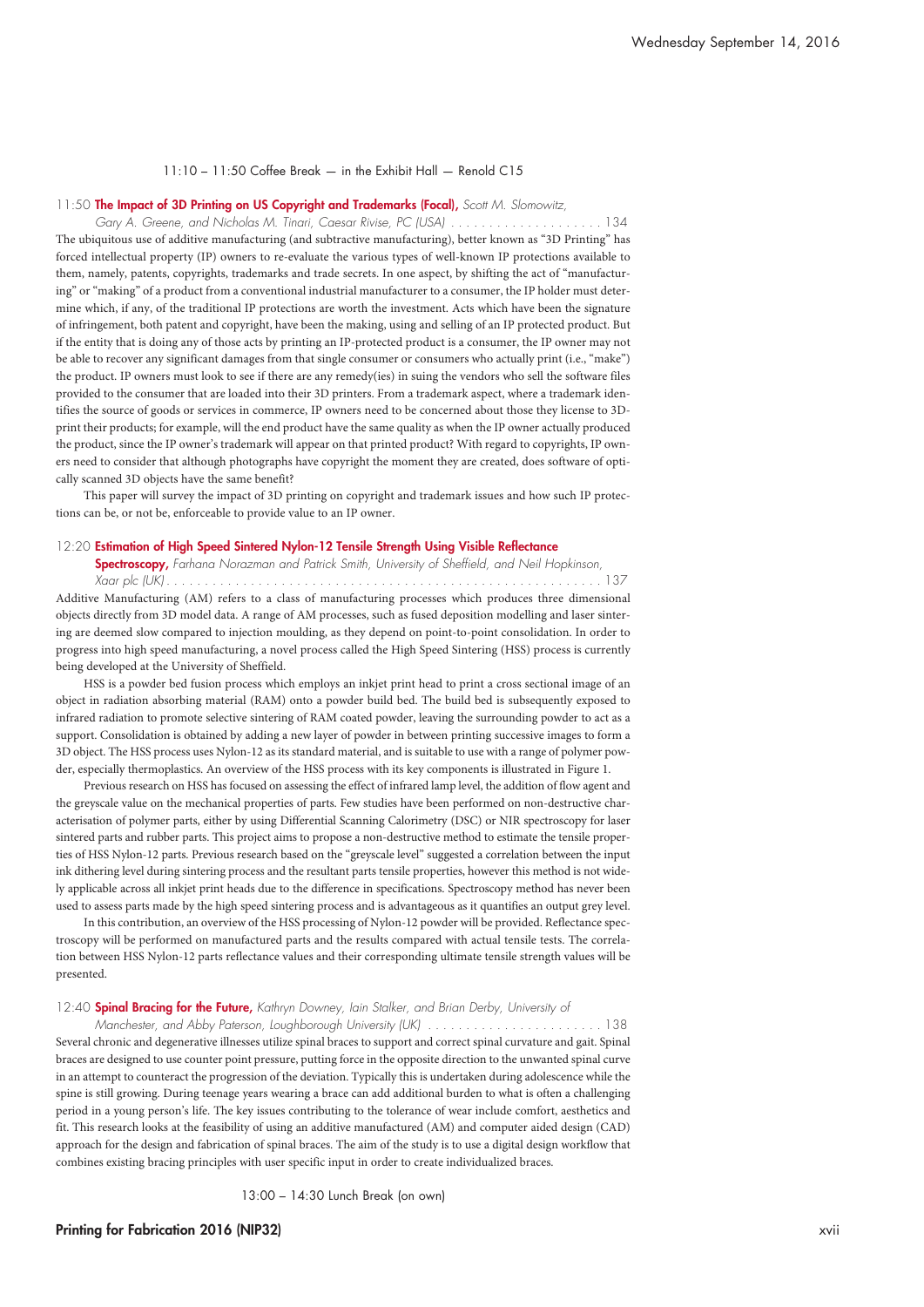14:30 **Coated Powder based Additive Manufacturing Using Inkjet Technique,** *Takafumi Sasaki, Hitoshi*

Iwatsuki, Takeo Yamaguchi, and Daichi Yamaguchi, Ricoh Co., Ltd. (Japan). . . . . . . . . . . . . . . 139 A new binder jetting process for fabricating metal or ceramic parts has been developed by using coated powder and inkjet technique. In this study, we have developed metal and ceramic particles coated with 100 nanometer thickness of water soluble resin in conjunction with a new concept of ink which includes cross linking agent that acts on the coated resin but does not include any binding ingredients. In this paper, we present a methodology of our new binder jetting process and an overview of mechanical and physical properties of 316L stainless steel parts created by our process.

**Printed Electronics I**

Session Chairs: Koei Suzuki, Ricoh Co., Ltd.; Patrick Smith, University of Sheffield; and Dinesh Tyagi, Lexmark International, Inc.

**14:50 – 17:10**

#### 14:50 **Offset Printing of Conductive Features onto Paper Substrates,** *Alan Hodgson, Alan Hodgson*

*Consulting Ltd., and Chris Jones, Novalia Ltd. (UK). . . . . . . . . . . . . . . . . . . . . . . . . . . . . . . .* 143 Offset litho printing offers a useful fabrication method for Printed Electronics. It is capable of high speed printing and there is a large installed base of presses on a variety of scales. Paper in various forms offers an interesting substrate for systems integration of Printed Electronics features. It is widely available at attractive prices, compatible with many existing industrial processes and has the potential to add interesting features to functional print. Conductive features are a key element that enable the fabrication of Printed Electronics. The purpose of this paper is to explore some of the key issues arising from the printing of conductive features onto paper using a standard factory litho press. The whole ethos for this work was to use standard equipment and substrates commonly found in a litho print house and explore the issues that this implementation entails.

As a result the paper substrates chosen are those commonly in use for commercial litho printing, the press was an unmodified unit taken straight from commercial print runs and no specific drying protocols were instigated over and above the commercial print industry standard of stacking prints on the factory floor. As such it serves to illustrate the sort of features that could be produced in any commercial litho printing hall.

#### 15:10 **Inkjet Printable Anode Ink for Fuel Cell Applications,** *Liisa Hakola, Tiina Maaninen, Saara Tuurala,*

*and Anu Vaari, VTT Technical Research Centre of Finland (Finland) . . . . . . . . . . . . . . . . . . . . .* 149 Passive Direct Methanol Fuel Cells (DMFC) are stand-alone power sources that consist of anode and cathode sandwiched between electrodes. Typically the catalyst layer consists of carbon, platinum and ruthenium particles. Platinum and ruthenium are the catalysts and carbon particles provide electrical conductivity. The catalyst and proton-conducting Nafion can be formulated into a printable ink. We present experiments for formulation of inkjet printable stable inks containing the catalyst and Nafion solution. When printed on suitable substrates the inks can provide layers suitable to be used as a part of membrane electrode assemblies (MEAs) of a DMFC device. Two formulations have been successfully manufactured and inkjet printed with laboratory scale printheads: a water based ink and a solvent based ink. The water based ink was compatible with also industrial scale printheads thus providing possibility for process upscaling. However, the solvent based ink is considered to have more potential in DMFC devices since it requires no surfactant that might interfere with the electrochemical reactions.

15:30 **Analysis on Printed Electronics Circuit Design (Interactive),** *Yingmei Zhou, Shanghai Printing and Publishing College, and Zhongmin Jiang, University of Shanghai for Science and Technology*

*(China) . . . . . . . . . . . . . . . . . . . . . . . . . . . . . . . . . . . . . . . . . . . . . . . . . . . . . . . . . . . . .* 153

With the development of technologies in printed electronics, the products are more low cost and convenient. Nowadays, technologies have solved many problems such as performance, functional inks, printing technology, substrate, etc. The focus is how to design the best efficient circus that suit the Electroluminescent (EL) displays. This study attempts to tell the important ways on designing circus with multiple layers products, to help optimize ways to build a printed circuit.

#### 15:35 – 16:10 Coffee Break — in the Exhibit Hall — Renold C15

16:10 **Fabrication of Printed Switches,** Tanja Pleša,<sup>1</sup> Matija Mraovic,<sup>2</sup> Urska Kavcic,<sup>3</sup> Matej Pivar,<sup>1</sup> and *Tadeja Muck1; 1University of Ljubljana, 2Pulp and Paper Institute, and 3Valkarton Rakek d.o.o*

*(Slovenia) . . . . . . . . . . . . . . . . . . . . . . . . . . . . . . . . . . . . . . . . . . . . . . . . . . . . . . . . . . .* 156 The research examines the printing of passive electrical circuit elements, specifically of printed switches. In the introduction, the functional printing and printed electronics are defined, and the composition and functioning of printed switches are explained. The aim of the research was to create printed switches of different sizes and shapes with screen printing, and to explore the optimal conditions for their operation.

In the experimental part, two types of switches were developed, namely with sensors based on two electrodes (electrical capacitor) and sensors based on a single electrode. Various forms of sensors were designed and printed on printing materials (special paper for printed electronic, recycled paper and foil) with functional conductive ink and the screen-printing technology.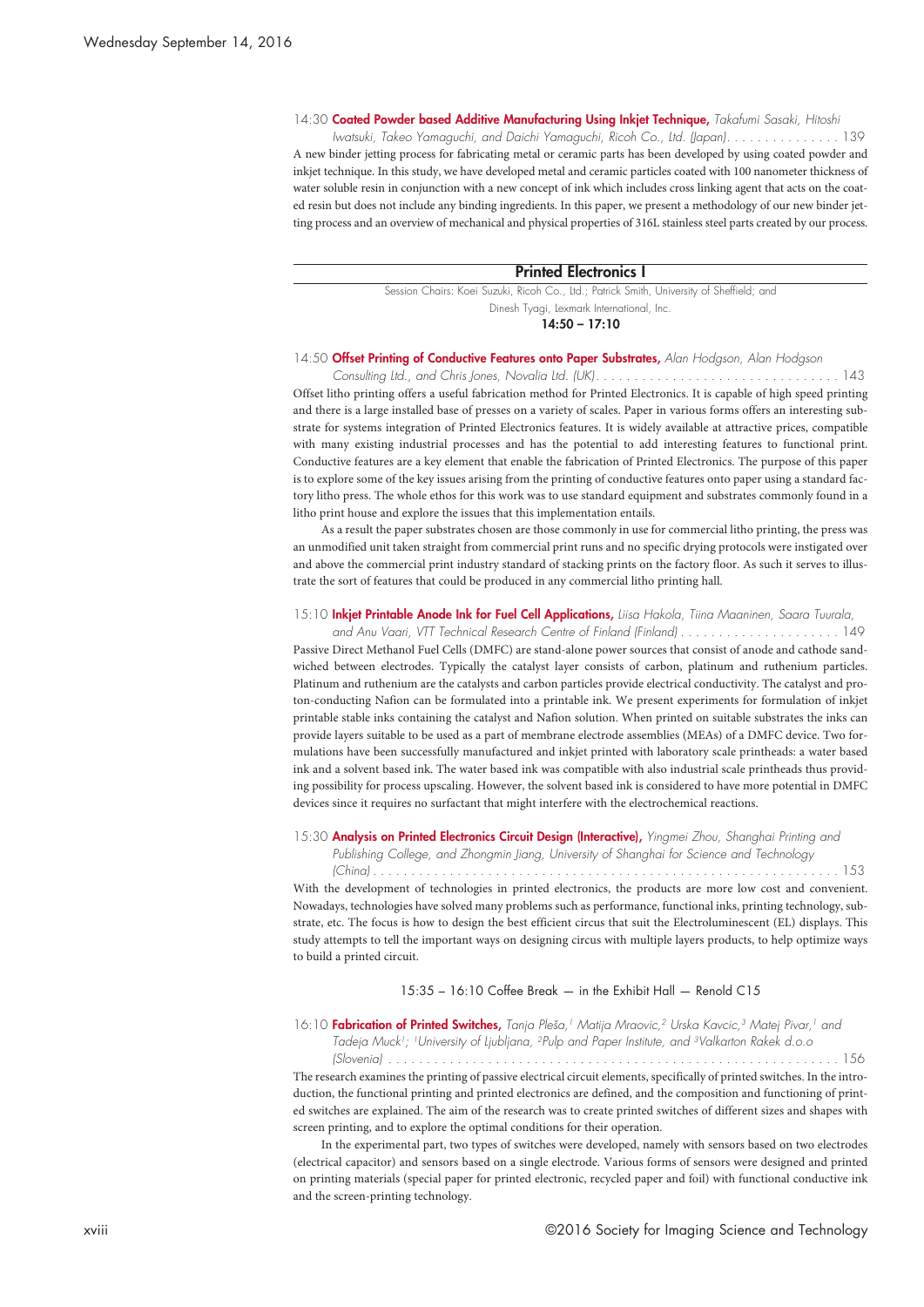Printed sensors were varnished and laminated. On each of them, measurements were performed and the influence of various factors was evaluated, i.e. the shape and size of capacitors/electrodes, printing material, air moisture, varnishing and laminating. Finally, the functionality of sensors was analysed and the sensors were applied onto a packaging as switches for turning on an LED light.

#### 16:30 **A Novel Printable Process for Fabricating Large Size OLED Display,** *Michel Frantz Molaire and*

*David S. Weiss, Molecular Glasses, Inc. (USA) . . . . . . . . . . . . . . . . . . . . . . . . . . . . . . . . . .* 160 The current method for organic optoelectronic device fabrication, small molecule-based organic light emitting diode (OLED) for example, is vacuum-thermal deposition using a shadow mask to locally pattern the individual layers. For relatively small devices such as cell phones, tablets, and small displays these techniques work very well. However, shadow mask technology cannot provide the required uniformity over the large areas required for large displays. Additionally the vacuum-thermal process is expensive and wasteful. Thus, fabrication processes other than thermal evaporation are required. For several years there has been a large effort in developing solution printing processes. However there is still not a commercial solution printing process. Materials limitations have been a barrier; but the ink-jet process has thus far been unable to deliver the required display quality. In particular pixel uniformity has been problematic.

We have developed a novel method of manufacturing OLED display devices by digital printing techniques. The light-emitting layer is produced in four steps:

1) A polymerizable/crosslink-able dopant emitter-receiving base layer is coated over a pre-coated hole-transporting layer. This layer has a glass transition temperature (Tg) below 80ºC. 2) A digital printing technique, such as ink-jet, is used to pattern emitter dopants on the surface of the light-emitting base layer. 3) The coated layers are heated to a temperature below 80ºC to diffuse the patterned dopant emitters into the base emitter layer to form the light-emitting pixels. 4) The organic light emitting layer is then subjected to actinic light to crosslink/polymerize the layer and improve its thermal properties.

This process eliminates the need for a shadow mask, provides efficient dopant diffusion at relatively low temperature and restores layer thermal properties for excellent device stability.

In this paper we demonstrate the feasibility of this novel process. An "ink", using Coumarin-6 as the emitting dye, was formulated with low boiling solvents and loaded into the ink cartridge of an Epson C88 ink-jet printer. The dopant ink solvent is chosen to be a non-solvent for the polymerizable/crosslink-able dopant emitter-receiving base layer. The base layer was a dope formulation of molaicular™ AMBI-1206, a bipolar host material dissolved in acetone containing a photosensitizer and a plasticizing cross-linking agent. The dope was blade-coated on an aluminized substrate, using a 1 mil knife and dried on the coating block at 50ºC. The coated layer was ~2 microns. The aluminized substrate/base layer was fed through the Epson C88 ink-jet printer and the Coumarin-6 dye ink printed in rectangular patterns. Figure 1 shows the as-printed dye illuminated with 360nm light. The printed fluorescent dye is clearly observable. The printed coating was then heated to 50ºC to effect diffusion of the dye into the base layer. The Tg of the base layer was slightly above room temperature. Emission spectra of the Coumarin-6 in the asprinted and dye-diffused emitter layer demonstrated that the spectral characteristics were essentially unchanged.

The Coumarin-6 ink was also printed on a control base layer of molaicular™ AMBI-120 (without crosslinker and photosensitizer). The Coumarin-6 fluorescence in this case, Figure 1, is clearly visible but less intense than the dye-diffused sample. We interpret this difference to Coumarin-6 being on the film surface or diffused into the film.

#### 16:50 **Low-Voltage Printable OFETs for Sub-ppm Detection of Ammonia under Humid Conditions,**

*Ehsan Danesh, Daniel J. Tate, Sheida Faraji, Krishna C. Persaud, Leszek A. Majewski,*

Stephen G. Yeates, and Michael L. Turner, University of Manchester (UK). . . . . . . . . . . . . . . . 162 This report describes the development of a gas sensor platform based on all solution-processed bottom-gate bottomcontact organic field-effect transistors that operate at  $\leq$  -2 V. The sensor was able to detect ammonia as low as 600 ppb under high relative humidity (RH=80%).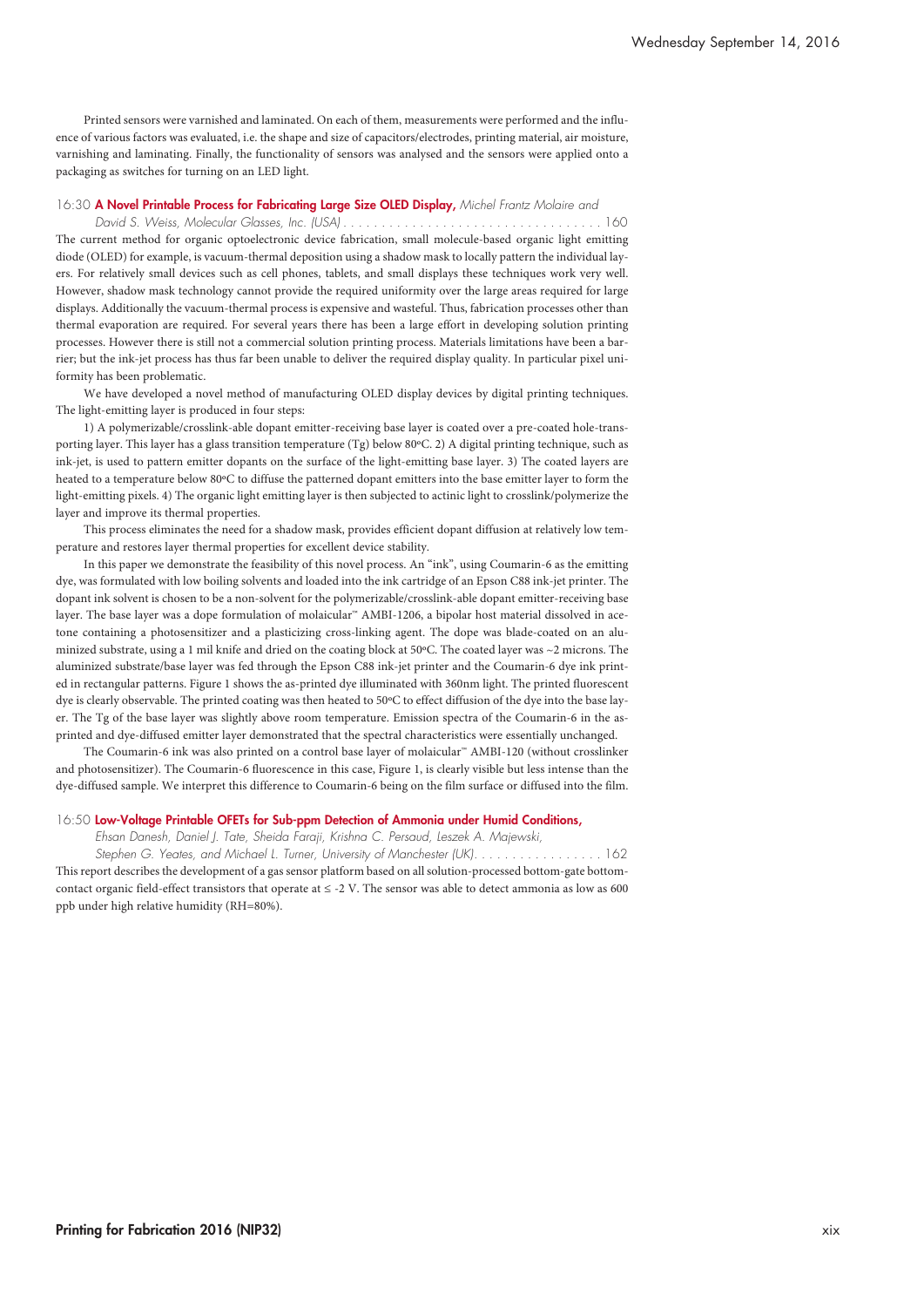## **DIGITAL PRINTING TECHNOLOGIES TRACK**

#### *9:00 – 10:00 Wednesday Keynote, Renold C16, see page vii.*

#### *Exhibit Open: 10:00 – 16:10, Renold C15*

## *Renold C2*

#### **Inkjet-Based Processes II**

Session Chairs: Kye-Si Kwon, Soonchunhyang University; Ingo Reinhold, Xaar; and Devin Mourey, HP Inc. **10:10 – 15:30**

### 10:10 **Key Design Considerations for Measurement of Drops-in-Flight Using Machine Vision,** *Paul Best,*

*ImageXpert, Inc. (USA). . . . . . . . . . . . . . . . . . . . . . . . . . . . . . . . . . . . . . . . . . . . . . . . . . .* 165 Inkjet technology is in the process of revolutionizing traditional printing and dispensing industries. An ever-increasing number of startups and established companies have been working hard to create their own proprietary inkjet knowledge and advanced materials. Machine vision tools have become integral to this R&D process, especially for imaging and measuring drops in flight. Drop-in-flight imaging is usually accomplished using a strobe light synchronized with the firing frequency, together with a camera and workstation. Analysis is accomplished using machine vision techniques, including automatic thresholding, edge finding, and connectivity.

The implementation of this type of system, however, is far from trivial. In order for measurements to be accurate and repeatable, it's very important that proper system design and analysis methods are used.

In this paper, we will discuss imaging techniques and other important considerations for drop-in-flight volume and velocity measurements. Broadly speaking, categories include print controller requirements, optical design, image analysis algorithms, and calibration, as well as other factors and pitfalls.

The impact of these design choices will be explained using theory, experimental data and practical examples.

#### 10:30 **Inkjet Printing onto Patterned Substrates (Focal),** *Beth Kazmierski, Lisong Yang, Emma Talbot, and*

Colin D. Bain, Durham University; Li Wei Tan and Dan Walker, Merck Chemicals (UK) . . . . . . . 170 The drying of picolitre droplets printed onto patterned substrates has been imaged. Organic solvents were printed in a drop-on-demand format into 200  $\mu$ m  $\times$  200  $\mu$ m square wells surrounded by walls of polymer resist which were 1.5 μm high and 20 μm wide. Particle tracking velocimetry (PTV) data revealed the velocity and direction of flows during drying, which could be understood in terms of differential rates of evaporation across the drop. Alongside PTV, interferometry was used to observe the profile of the drop during drying. The measurements revealed that variations in the evaporation rates across the drop were not the only cause of uneven deposits when printing onto patterned substrates. More important was the capillary suction caused by negative curvature in the drop once the level of the fluid dropped below the tops of the walls defining the wells, if the drying droplet was pinned at the tops of the walls. For fast evaporating drops, we observed the formation of a dimple in the centre of the well towards the end of drying.

#### 11:00 **Inkjet Printing of Elastomeric Optical Waveguides (Interactive),** *Aleksandra Samusjew, Krzysztof*

Krawczyk, Markus Kratzer, and Thomas Griesser, University of Leoben (Austria). . . . . . . . . . . . . 175 Optical waveguides transmit light in a controlled manner, making its propagation possible over long distances, with only little and predictable loss. This gives a great advantage for optoelectronics and in wavelength sensitive biological systems, allowing fast information transfer without electromagnetic interference. Typically, optical elements (e.g. printed optical circuit boards) are not required to be flexible or stretchable. However, elasticity and stretchability expand the field of waveguide application. Recent efforts focus on creating fully elastic systems, able to withstand complex deformation (stretching, twisting, bending).

The goal of the research was to develop a system that is compatible with an inkjet printing process and allows the fabrication of elastomeric waveguides, employing commercially available products. For that purpose the system has the following requirements:

- The ink should compromise good printing properties and high substrate wettability. It should be chemically stable and photocurable.
- The ink should have good elastomeric properties after curing, and the mechanical properties of the ink should match the ones of the cladding, to avoid delamination at the waveguide/cladding interface at higher strains.
- The cladding should have a lower refractive index than the cured ink, and this difference should be possibly big.
- The printed channel should be homogenous, with stable contact lines, stable cross section along the long axis and possibly big contact angle. Bulge formation has to be avoided.

The first three requirements are met by optimising the composition of polyurethane acrylate inks, and using PDMS as a substrate and the cladding material. Requirement 4 poses a difficult problem to overcome, since the stability of printed channels decreases for high contact angles. The contact angle can be adjusted by modifying the sur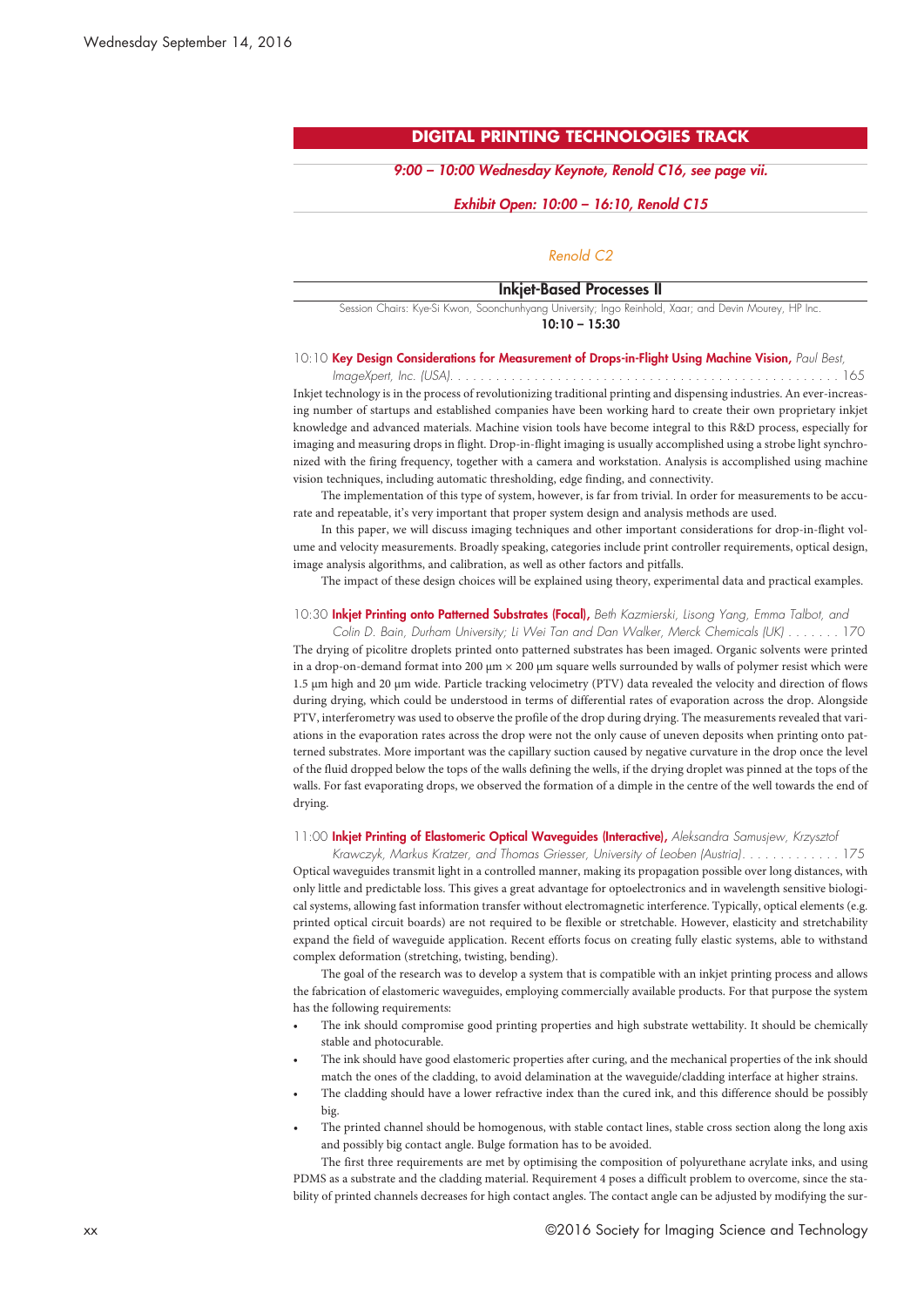face energy and viscosity of both the ink and the substrate. A method which allowed us to obtain homogenous lines with a high contact angle is described. All structures were fabricated with a standard laboratory printer (Dimatix DMP-2831), with an attached LED lamp (Omni Cure LED, Series 1000).

#### 11:05 **Improved Color Performance of Reactive Dye Inkjet Printing on Cotton Fabrics by Controlling Ink**

**Droplets Spreading (Interactive),** *Zundong Liu, <sup>1</sup> Kuanjun Fang, 1,3 Hongguo Gao, <sup>2</sup> Xiuming Liu, 1 Yuqing Cai, <sup>3</sup> and Fujie Li 3; 1Tianjin Polytechnic University, 2Shandong Huanghe Delta Institute of* Textile Science and Technology, Inc., and <sup>3</sup>Qingdao University (China).....................177

Ink drop spreading is an important factor influencing the ink dots distribution which determines the color performance of reactive dye inkjet printed cotton fabrics. In order to control the ink drop spreading, a higher fatty acid derivative (PT) was introduced in the traditional pretreatment solution of sodium alginate. When compared with the untreated fabric, the ink drop spreading area was reduced from 104.9 to 92.5 and 72.3 mm2 on sodium alginate treated and sodium alginate plus PT treated fabrics, respectively. The ink dots on the inkjet printed fabrics with the pretreatment of sodium alginate plus PT were narrow and short. Colorimetric values indicate that the color performance of sodium alginate plus PT treated fabrics was better than that of sodium alginate treated fabrics. Thus, the color performance of reactive dye inkjet printing was improved by the ink droplet spreading inhibitor PT.

11:10 – 11:50 Coffee Break — in the Exhibit Hall — Renold C15

#### 11:50 **Refilling Characteristics of High Frequency Piezo Driven Inkjet Print Heads (Focal),** *J. Frits Dijksman*

*and J.M. Bur, University of Twente (the Netherlands) . . . . . . . . . . . . . . . . . . . . . . . . . . . . . . .* 181 A piezo driven ink jet print head is in principle an open microfluidic system, there are no valves that control the direction of the flow. In order to avoid flooding of the nozzle plate at nozzle level a small under-pressure is maintained. In equilibrium the meniscus of the ink is retracted and pinned to the rim of the nozzle. This equilibrium is controlled by the surface tension of the ink and the setting of under-pressure controller. Operated at low frequencies, after droplet formation, there is ample time for the ink to return to the equilibrium state and to be ready for the next firing of a droplet. Driven at higher frequencies, in between droplets, there is no time to return to the equilibrium state and other mechanisms for refilling come into view. When the meniscus has retracted in the nozzle, the next pressure pulse needs to accelerate a relatively small amount of ink. Moreover the viscous drag in a partly filled nozzle is less compared to a completely filled nozzle. With a constant surface tension pressure, the Washburn equation learns that the refilling speed of a partly filled nozzle increases with decreasing filling of the nozzle. Both effects are supposed to cause that a print head driven at high frequency delivers enough fluid to nozzle to maintain droplet emission. In this paper this theoretical framework is extended by taken into account:

- Droplet formation on the dynamics of the fluid motion,
- Change of droplet volume at high frequencies,
- Inertia effects due to the variable mass in the nozzle.
- A complete non-linear analysis will be outlined including:
- Limitation of the capillary pressure; only close to the nozzle the capillary pressure becomes a linear function of the meniscus displacement, otherwise it is a constant,
- The dependence of the viscous drag on the filling of the nozzle,
- The effects of droplet formation,
- Inertia effects due to the variable mass in the nozzle.

Calculations will be performed for a sample pump of which the dimensions are representative for a standard print head. Two inks will be investigated one with a viscosity of 0.01 Pa.s and another with a low viscosity equal to 0.002 Pa.s.

The non-linear analysis will reveal many details of the fluid dynamics of the ink in a print head, including effects of surface tension, viscosity, droplet formation, pulse shape and repeat rate.

12:20 **Textile Inkjet Printing to Support US Manufacture Reshoring,** *Yi Ding, Lisa Parrillo Chapman, and*

*Harold S. Freeman, North Carolina State University (USA) . . . . . . . . . . . . . . . . . . . . . . . . . . .* 189 This research involved the examination of pigment-based and disperse dye-based inksets applied to polyester fabric by textile inkjet printing. Colorimetric data were recorded for each color, as well as the mixed colors generated through RIPMaster V11 software. Color Table (CTB) profiles were created to compare spot colors and International color consortium (ICC) profiles were created to evaluate color gamut volumes. Four-color and seven-color disperse inksets were compared, while six-color and eight-color pigment inksets were compared. As expected, the additional colors increased color gamuts significantly. It was also found that the disperse dye-based inkset provided deeper color shades, and excellent wet and dry crock fastness properties. However, the light fastness for disperse dye-based inksets was not as good as the levels obtained using pigment-based inksets.

#### 12:40 **JIST-First Paper Multi Pulse Train Modelling of Piezo-Drop-on-Demand Inkjet Print-Head Response,**

*Stephen D. Hoath, University of Cambridge (UK) . . . . . . . . . . . . . . . . . . . . . . . . . . . . . . . . .* 194 Resonant oscillations set up internal fluid waves within a piezo-drop-on-demand (DoD) print-head channel as a result of actuation drive pulses. Such waves will persist for some time after droplet ejection from the nozzle, and the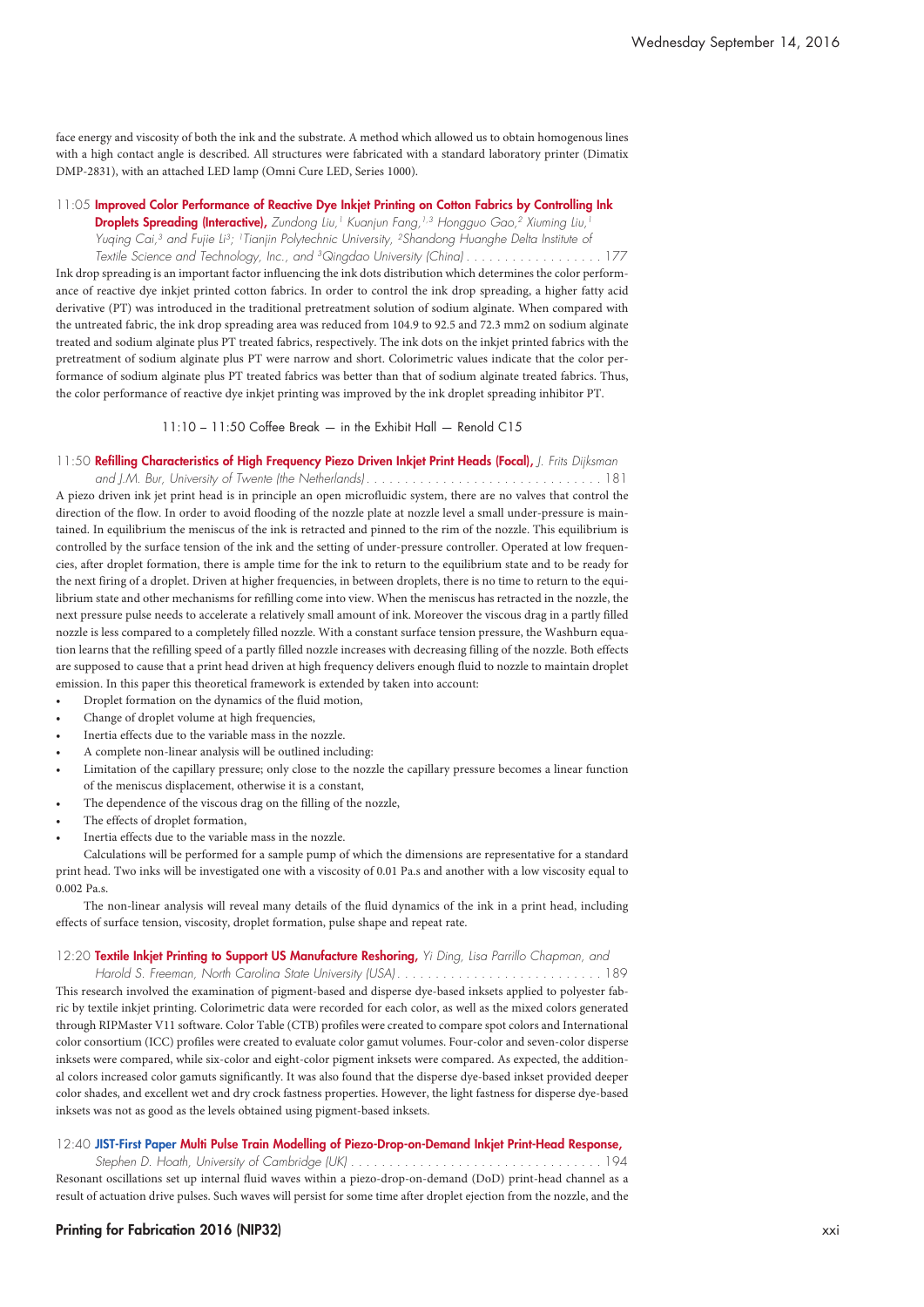residual wave amplitude can interfere (constructively or destructively) with all succeeding actuation drive pulses, potentially altering the speed and volume of successive droplets. As uncontrolled interference would worsen printing quality, residual waves are usually reduced by a combination of print-head design and waveform optimization for better performance at continuous (steady state) printing frequencies. However, the residual waves following any changes of printing frequency can influence "first" drops and short bursts of drops. Exact analytic expressions are provided here for the N-pulse burst DoD print-head response function with fixed printing frequency. This article explains the purpose and application of the model predictions to published piezo-driven DoD data. An examination of the effect of fluid properties, the identification of unexpected jetting behavior and some issues with manufacturing prototype quality, tests of assumptions made in the simple model and extensions to the prediction of print-head performance using realistic complex waveforms are also discussed. An earlier shorter article, mainly introducing the multi pulse train modeling approach and some applications within Xaar, was first presented at NIP31/DF2015 [S. D. Hoath, A simple model for DoD inkjet frequency response, Proc. IS&Ts 31st Int'l. Conf. on Digital Printing Technologies (IS&T, Springfield, VA 2015), 8–12].

#### 13:00 **The Effect of Paper's Properties on the Dot Reproduction of Image in Inkjet Printing (Interactive),**

Fugiang Chu and Xin Wang, Qilu University of Technology (China) . . . . . . . . . . . . . . . . . . 203 The property of printing substrate plays an important role in the image reproduction of ink-jet printing. The paper's properties such as roughness, gloss, surface wettability and other factors have great influence on the dot reproduction attributes of presswork. The main purpose of this paper is to provide a new method to analyze the influence of paper's properties on the dot reproduction. Different paper factor has different effect weight on the image reproduction. The grey relational analysis is a multi-factor statistical analysis method, which is based on the sample data and the grey incidence of various factors and is used to describe the strength, size and the order of the relationship between the factors. The grey relational analysis is applied to analyze the influence law and the effect weight of paper factors on the dot reproduction during ink-jet printing, which could provide theoretical guidance for improving the printability of paper.

In this experiment, five types of ink-jet printing paper were used to test their printing performance, and then the dot gain data were dealt with by the grey relational analysis method. The parameters of the inkjet printer were

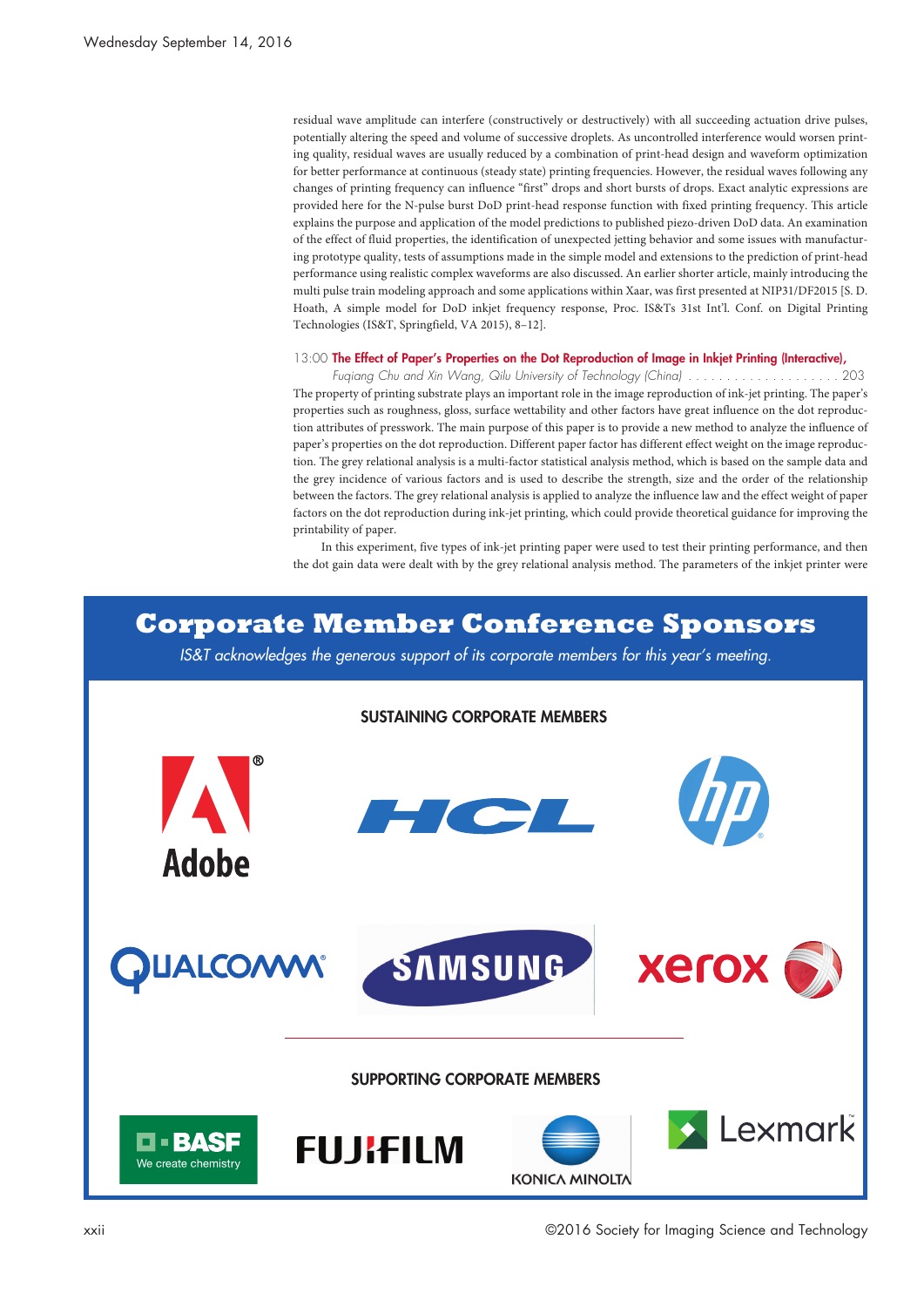adjusted to match the paper type. And then, the CMYK step-wedges designed by Adobe Photoshop CS were printed by the printer with 600dpi print resolution. The step-wedge consisted of the color patches with 1%, 2%, 5%, 25%, 50% and 75% dot coverage respectively. The printed dots were taken photos by Microscope to analyze the ink setting condition. The dot gains of highlights, mid-tone and shadow area in each printed sample were measured by the spectrophotometer. At last, the grey relational analysis was used to analyze the dot reproduction attributes.

Results showed that paper properties had a great influence on ink setting. Ink drop diffused and deformed less and dot gain was small when paper had smooth surface and tight texture. According to the correlation coefficient degree of paper properties which influence on the dot gain of inkjet printing, the sequence was whiteness, roughness, surface wettability and gloss. Whiteness and roughness could significantly influence dot gain, followed by surface wettability, and gloss with minimal impact. Experiments indicated that the grey relational analysis was a simple and effective tool to analyze the influence of paper properties on the dot reproduction of presswork.

#### 13:05 – 14:30 Lunch Break (on own)

14:30 **Ink Recirculation—Xaar TF Technology™: A Study of the Benefits,** *Mark Crankshaw, Mark Rulman,*

Hanifeh Zarezadeh, Maëlle Douaire, and Angus Condie, Xaar plc (UK) ...................207 When Xaar launched the revolutionary 1001 printhead with patented TF Technology® in 2007 it opened up a number of applications to digital print. The ability to handle heavily pigmented inks, avoiding problems such as sedimentation, has been a crucial enabler in areas, for example ceramic tile decoration, glazes, and for white inks.

Since then, recirculation of ink within the printhead has been widely adopted by manufacturers, and a number of printheads offer an ink recirculation capability. Their approaches to recirculation and operational ranges differ. Xaar TF Technology® recirculates the ink through the actuator channels, immediately past the nozzles, and with relatively high flow rates; other printheads recirculate through the ink manifolds, and/or ink flow rates used by different printheads vary significantly.

Besides the challenges of heavily pigmented inks, ink recirculation can have an impact on other aspects of printhead performance. The flow of ink can move debris and bubbles from the ink path, both before they have a chance to impact jetting, and after to recover from a jetting failure. It may even act to maintain the nozzles themselves, but only when the recirculating flow is close to the nozzles.

This publication presents a study on the important factors needed for ink recirculation to offer advantages, and what those advantages are. The study considers aspects such as print reliability, both prevention of and recovery from failures, nozzle latency (decap), and priming. It also considers the interactions between recirculation and stability of inks, in particular high pigment loading inks.

Using the TF Technology™ of the Xaar 1003 printhead, Xaar's latest evolution of the 1001, factors such as the flow rate of the ink and its impact on the above aspects are studied.

The work presented shows that recirculating flow, when it occurs immediately behind the nozzle in a Xaar 1003 printhead, does interact with the fluid in the nozzle itself. This in turn improves nozzle latency such that if recirculation of ink continues when the nozzles are idle, the length of time a nozzle can be left idle for before an adverse effect is seen with some inks can be increased. This is in contrast to some previous results with alternative recirculation conditions. Testing also shows that an ink that shows a level of unreliability at a low recirculation flow rate can operate reliably with a higher recirculation rate. Therefore it is not simply having ink recirculation that is important, but the precise operating conditions, and in particular a sufficient flow rate.

#### 14:50 **Development of Wound Dressings for Biofilm Inhibition by Means of Inkjet Printing (Focal),**

*Mirja Palo, 1,2 Jeannette Öhman, <sup>1</sup> Terhi Oja, <sup>1</sup> and Niklas Sandler 1; 1Åbo Akademi University (Finland) and 2University of Tartu (Estonia) . . . . . . . . . . . . . . . . . . . . . . . . . . . . . . . . . . . . . . . . . . . .* 212 Printing technology has given new opportunities for the fabrication of pharmaceutical dosage forms. The utilization of inkjet printing allows obtaining drug delivery systems with controlled and precise dosing of low dose medications. The healing process of wounds is hindered due to the biofilm formation by the bacteria. Therefore, effective antimicrobial treatments are crucial in wound care.

In this study, the use of inkjet printing technology for the fabrication of antibacterial drug formulations for topical applications was investigated. The customized formulations with antibiotic gentamicin sulfate printed on medical grade silicon sheeting were prepared. The results showed that the inhibition of biofilm formation was achieved with all the printed formulations in pre-exposure assay to Staphylococcus aureus on static method agar plates.

This study provided insight into the feasibility of inkjet printing for the fabrication of topical drug delivery systems. By adjusting the dose and drug-covered area in the wound dressings, inkjet printing could provide the flexibility that is needed to improve the personalization of wound care.

15:20 – 15:30 Free Time to Visit Exhibit or Other Sessions

15:30 – 16:10 Coffee Break — in the Exhibit Hall — Renold C15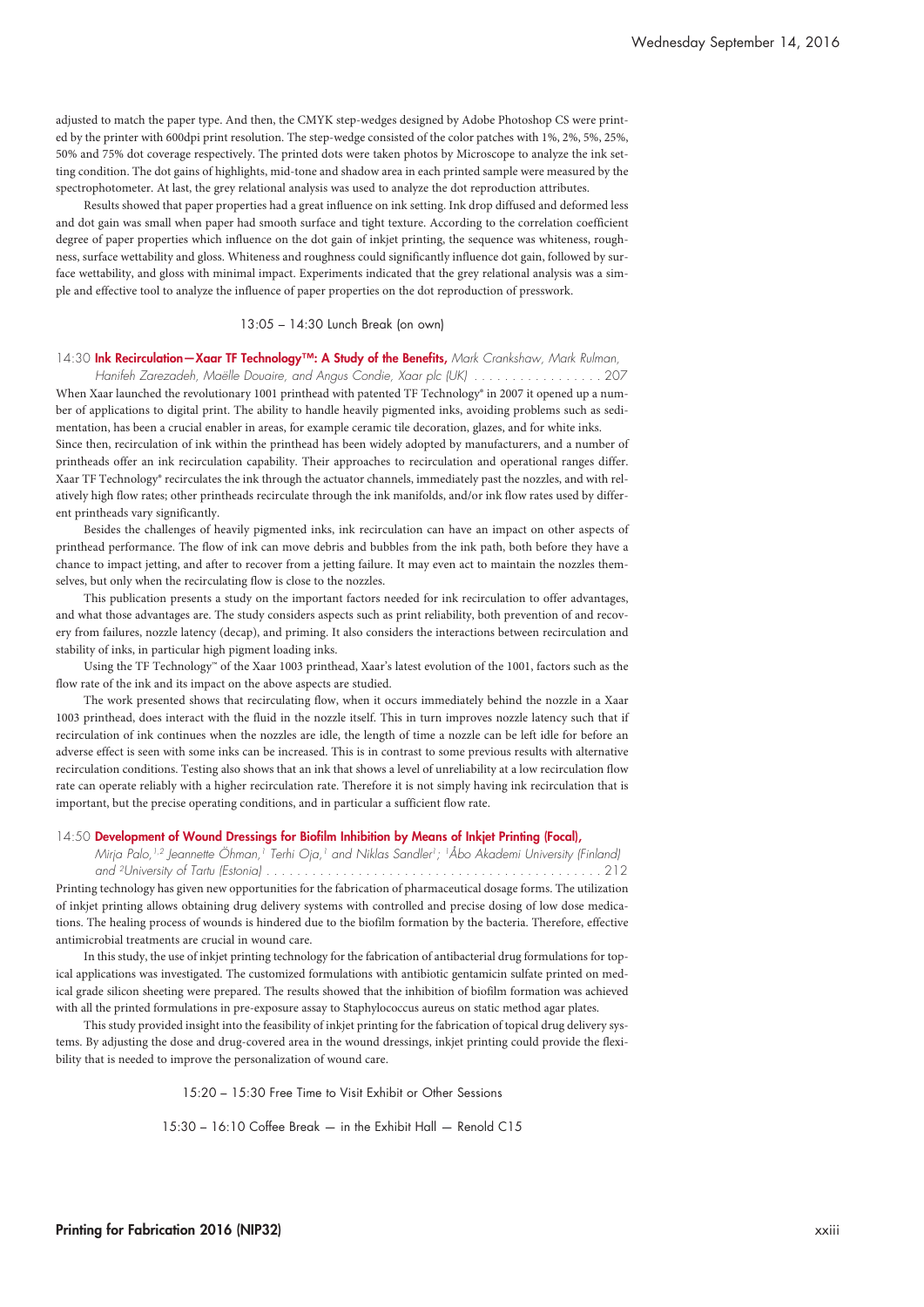#### **Workflow**

Session Chairs: Yasushi Hoshino, Tokyo Denki University, and Bob Ulichney, HP Inc. **16:10 – 16:55**

#### 16:10 **Optimized Image Rendition with White Colorant in a Digital Electrophotographic Printing Process,**

*Chunghui Kuo, Eastman Kodak Company (USA) . . . . . . . . . . . . . . . . . . . . . . . . . . . . . . . . .* 217 The rapid advances in the display and mobile communication technologies have profoundly challenged the traditional analog high-speed printing press as well as the still-evolving digital printing technology in delivering information to consumers. While the mobile technologies are very efficient to provide instantaneous feed of current affairs to consumers, printing on varieties of substrates beyond plain paper is still irreplaceable to marketing, packaging and additive manufacturing in the real world applications. When printing on nonwhite substrates such as glass and metallics, white colorant is often required along with the other primary colors to properly reproduce the intended color. In this paper, we will introduce a digital color control algorithm that enable white printing capability while satisfying the constraints of simultaneously achieving optimal image quality and minimal total cost of consumption.

#### 16:30 **Development of a Supervision System: Towards Closing the Control Loop in 3D Printing Systems,**

*Alvaro J. Rojas Arciniegas and Juan C. Amaya Hurtado, Universidad Autonoma de Occidente*

*(Colombia) . . . . . . . . . . . . . . . . . . . . . . . . . . . . . . . . . . . . . . . . . . . . . . . . . . . . . . . . . .* 221 During the 3D printing process errors can occur and go unnoticed until it reaches the user due to the lack of closed loop control. The low-end FFF printers usually suffer more of these failures caused by absence of material or movement of the filament interrupted by different reasons: The filament spool gets tangled causing that the filament cannot reach the extrusion nozzle, the motor that feeds the extruder stop working, or an external object is blocking the movement of the filament. To address these, the work reported takes the first steps towards closing the loop: supervising the extrusion nozzle, detecting material flowing out, and correlating it to the printing process to determine if it is occurring when it should. The supervision is performed with a camera pointing at the nozzle and an interface has been developed to select one of 10 common filament colors that can be monitored. The system then process the image captured and identifies only the filament as it's coming out of the nozzle, enabling to detect discontinuities on the material flow. Although the system is being developed for FFF printers, the need for feedback and closing the loop on the printing process would benefit all additive manufacture processes; therefore, the work proposed is seen as a test case that can later be scaled to other printing technologies.

#### 16:50 **Functional Coating Developments for the Digital Manufacturing Age (Interactive),** *Daniel Loosli and*

*Patrick Le Galudec, Sihl AG (Switzerland) . . . . . . . . . . . . . . . . . . . . . . . . . . . . . . . . . . . . . .* 227 Sihl in Bern has developed for two decades inkjet receptive coatings enabling images to bond with media surfaces and deliver high quality prints. This has contributed to the growth of digital art reproduction, poster and advertising to name just a few applications.

As progress were achieved with inks—better, cheaper, faster drying—demands on matching coating performances kept researchers busy. These were days when everything had to be coated before printing, with price being a second level consideration.

Good things never last forever: progress of inks enables decent to good output on several types of uncoated media. Graphic industry suffers worldwide from lower appetite for print, and tends to accept "good enough" quality in order to cut costs. Manufacturing and 3D printing emerge as the new "hot place to be" for ambitious developers.

Luckily, wide-format printer users are often quite creative and try to add value beyond colour deposition to their activities. Sihl had noticed already some interest for coated materials with enhanced functionalities (waterresistance, fire-resistance, hardened surfaces). We did take some conventional coating contracts, to discover that this was a well-established and rather mature market.

The market opportunities seemed to be at the junction between digital imaging and coating, and a different set of tools were needed to unlock these new markets.

Sihl invested thus into coating line enhancements, adding a station dedicated to the deposition of thick functional materials, so that one pass functional + receptive imaging layer deposition could be achieved at high speed.

Foam deposition is among the first practical developments: Sihl can apply foam layers, with adjusted thickness, softness, printability features on film and non-woven media. The resulting products are of great interest for indoor architects looking for decorative and noise control features.

Longer term, as inkjet devices reach speed and width similar to coating machines, it becomes conceivable to have single-pass on demand manufacturing of complex media or finished products, incorporating variable material deposition, functionality addition and imaging.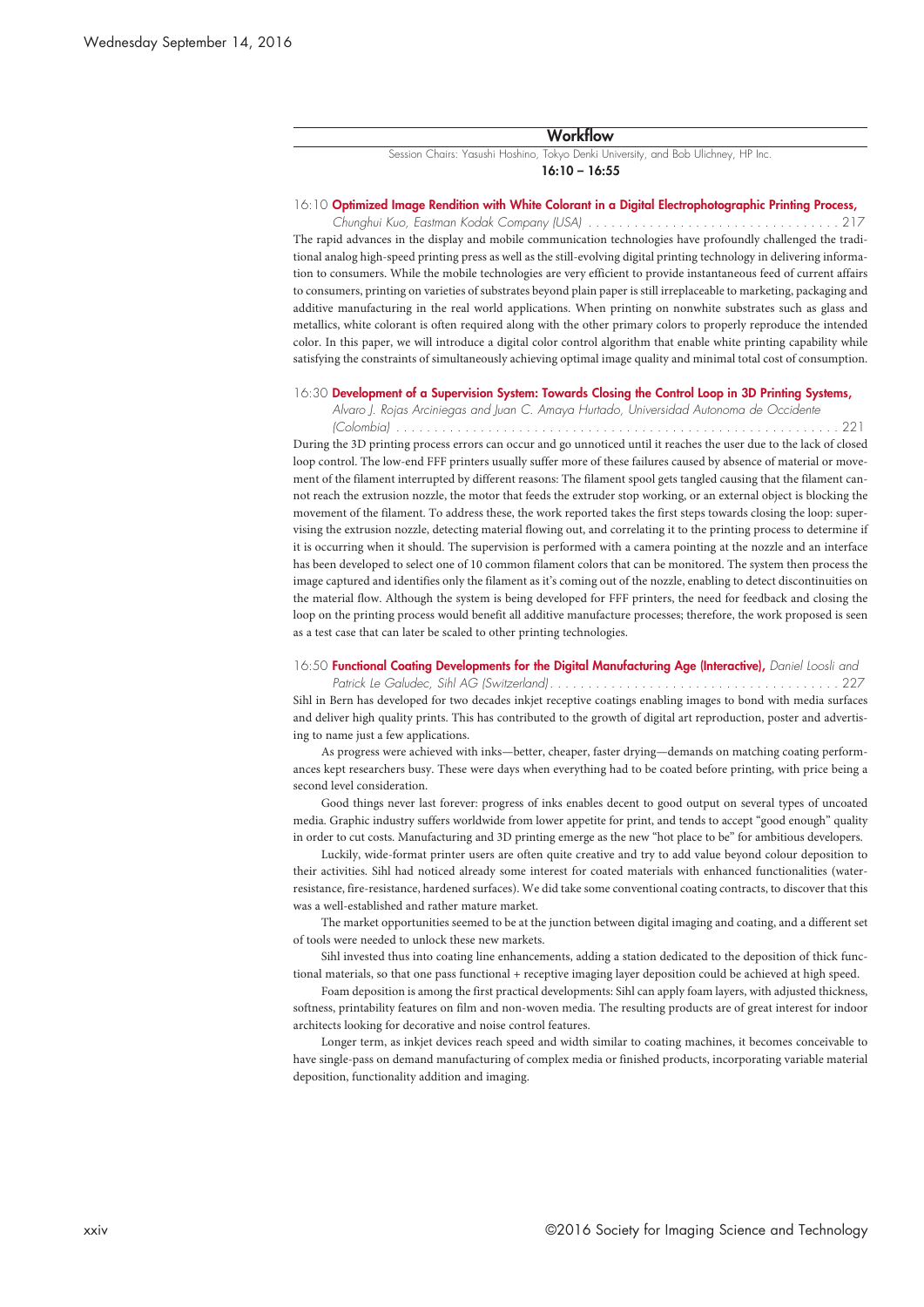## **MATERIALS, METHODS, AND PERFORMANCE TRACK**

*9:00 – 10:00 Wednesday Keynote, Renold C16, see page vii.*

#### *Exhibit Open: 10:00 – 16:10, Renold C15*

## *Renold C9*

#### **Performance of Print Products (Quality, Robustness, Permanence, and Functionality**

Session Chairs: Teruaki Mitsuya, Ricoh Co., Ltd.; Wolfgang Schmidt, Schoeller Technocell GmbH & Co. KG; and Devon Mourey, HP Inc.

**10:10 – 13:00**

### 10:10 **The Relationship between Dispersion Stability and Print Qualities on the Coated Paper,**

Takayuki Suzuki, Yasufumi Ueda, and Daisuke Hamada, Kao Corporation (Japan). . . . . . . . . . 229 Inkjet printing on the coated paper has been required for many years, but it is known that because of poor penetration ability of the coated paper, residual ink on the coated paper causes bad effects on print performance. To investigate the relationship between dispersion stability of ink and print quality, three types of dispersion were prepared (self-dispersed pigment type, surfactant-dispersed pigment type and polymer-dispersed pigment type). Ink with higher dispersion stability is less likely to aggregate during drying process, which leads to less roughness, high optical density, gloss and good abrasion resistance. When humectant in ink was optimized in terms of penetration into coated paper, polymer-dispersed pigment showed prominent print quality.

#### 10:30 **Visualization and Quantitation Technology of Carbon Black Dispersion State in Intermediate Transfer Belt Using Confocal Laser Scanning Microscope,** *Ayano Momose, Akira Izutani, and*

*Mitsuhiro Tomoda, Ricoh Co., Ltd. (Japan) . . . . . . . . . . . . . . . . . . . . . . . . . . . . . . . . . . . . .* 233 The intermediate transfer belt for electrophotography is an important component which affects the image quality. To express the transfer function of the belt, it is required to stably control its electrical characteristics. Conventionally, it has been difficult to observe the state of the Carbon Black (CB) dispersed all over the cross-section of the intermediate transfer belt with a wide field of view using an electron microscope while keeping high resolution. This time, therefore, as a new technology for observation, we have introduced confocal fluorescence microscope which is used for biological sample observation and succeeded in observing the CB dispersion state in Poly Vinylidene di Fluoride (PVDF) as a scattered image. Based on this image we quantified the CB dispersion state using the quadrat method and as a result, we confirmed a good correlation in the electric characteristics of the belt. In this report, we will confirm the effectiveness of the new technology for observation and quantitation to visualize the CB dispersion state in the composition where electro conductive CB has been dispersed in PVDF. Furthermore, we will discuss the relation between the quantified CB dispersion state and the electric characteristics of the belt.

#### 10:50 **Development of Image Quality and Reliability Enhancing Technology for 29 x 23 Size Digital Inkjet**

**Press KM-1,** *Toshiyuki Mizutani, Kenichirou Hiramoto, Mitsuru Obata, Toshiyuki Takabayashi, and*

*Toyoaki Sugaya, Konica Minolta, Inc. (Japan) . . . . . . . . . . . . . . . . . . . . . . . . . . . . . . . . . . .* 237 We have developed a single-pass inkjet digital press AccurioJet KM-1, which can achieve off-set like high image quality with high productivity, 3,000 sheets per hour.

To success in the commercial printing field, high image quality and high consistency are required to be achieved. For achieving high image quality, undesirable image defect such as banding should be improved. Therefore we have classified image banding into two, narrow banding (streak) and wide banding.

To solve the narrow banding issue, we developed a unique halftoning and a nozzle compensation techniques by means of image simulation process. We also improved the wide banding issue by adjusting the dot size and the dot density.

As for the high consistency, we developed a streak detection system, which scans images on every sheet, checks the existence of streaks, and feeds the results back to the image compensation systems.

11:10 **Motion Illusion Brought by Arrays of Arrowhead Patterns (Interactive),** *Kazuhiro Otsuki and Makoto Omodani, Tokai University (Japan). . . . . . . . . . . . . . . . . . . . . . . . . . . . . . . . . . . . . . . . . . .* 241 We can know better about human vision as a result of revealing unknown mechanisms of various visual illusions. Motion illusions are typical illusions those mechanisms have not been clarified; why still images can be seen as if they are moving. In this study, we used arrowhead figure as a basic element of motion illusion patterns. We evaluated recognition of motion illusion on various arrowhead array patterns. We have found that a remarkable rate of observers recognized motion to the arrowhead direction on each pattern. This results suggest us that arrowhead patterns can generally cause motion illusion towards the arrowheads. This result was utilized to explain the strange bidirectional motion recognition on the Fraser-Wilcox illusion pattern.

11:15 – 11:50 Coffee Break — in the Exhibit Hall — Renold C15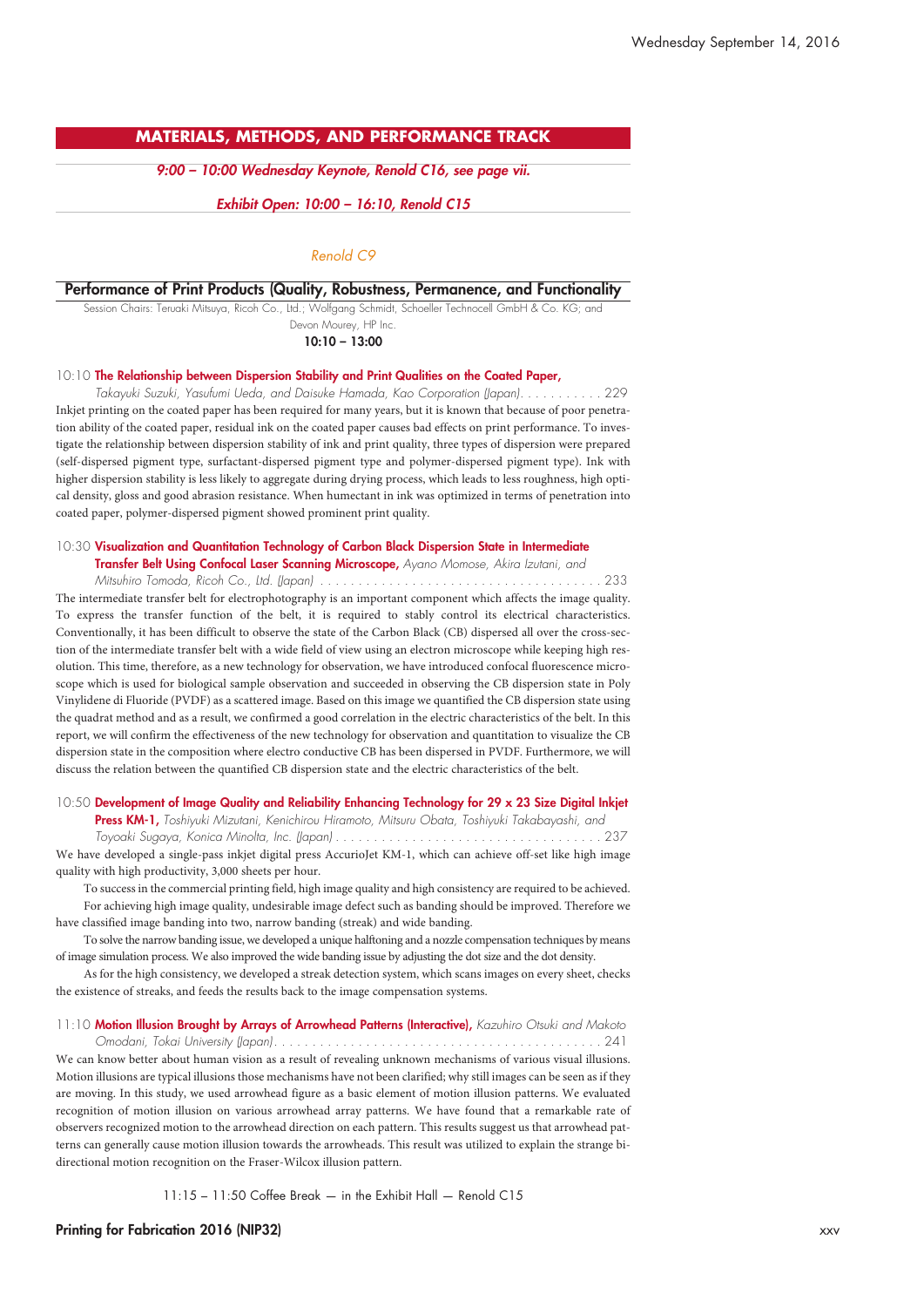#### 11:50 **Evaluating Gonio-Appearance in Advanced Printing Materials with Quality Control Procedures and Instrumentation Used for Automotive Coatings (Focal),** *Bárbara Micó-Vicent, Omar Gómez,*

*Elisabet Chorro, Esther Perales, Valentín Viqueira, and Francisco M. Martínez-Verdú, University of Alicante (Spain) . . . . . . . . . . . . . . . . . . . . . . . . . . . . . . . . . . . . . . . . . . . . . . . . . . . . . . .* 245

The future and current digital economy and society is based on the perceptual choice by the consumer of many real objects (cards, cosmetics, toys, etc.), but increasingly from digital simulations with a great photorealism. Due to the existence on the market of new and sophisticated gonio-apparent pigments, with aesthetic and physic-chemical aspects changing according to the illumination and observation directions, nowadays, it is a current great challenge the simulation on digital media (displays, virtual reality, printing technologies), of objects, with different shape and size, with the maximum perceptual realism. Regarding printing technologies, above all multi-channel and 3D printing technologies, needs to be checked the actual and future capacities to be used in the automotive sector in order to get more colored plastic pieces (add-on parts for the car body) with the same or better aesthetic and physic-chemical features.

In this contribution, we will provide a general overview of a recent funded Spanish project called ADI-REVGAO (Advanced DIgital REproduction of Visual Gonio-Appearance of Objects) for three years. One of the main goals of this project is to go into detail about the reproduction capabilities of the gonio-appearance on several printing technologies, above all on multi-channel inkjet and 3D printing (additive manufacturing, FDM technology).

Only the interplay of concepts and terminology (gonio-appearance, measurement geometries, etc.), in addition to available commercial instruments, color & texture quality control by models, and the characterization techniques, and guidelines for testing gonio-apparent 3D printed materials, will be shown in this work.

#### 12:20 **3D Printing in the Development of an Endoscopic Probe,** *D. I. Nikitichev, University College London,*

*and Simeon J. West, University College Hospital (UK). . . . . . . . . . . . . . . . . . . . . . . . . . . . . .* 251 In this work we demonstrate the possibility of the development of an optical endoscopic probe. The accuracy of printing of small needle stylet objects of two polyjet printers (Objet 30 Pro, Objet Connex 350) are compared. The minimum outer diameter of the stylet 460 µm is achieved, while the holes in stylets as small as ~400 µm are created. The minimum wall thickness for small objects in the range of 500 µm is achieved. To keep fibers fixed at proximal end of the needle a novel custom made fibers-needle connector was developed. This connector simplifies the clamping of the fibers and connection to the needle.

#### 12:40 **Quantification of Faithful "Color Appearance" Reproduction, and Application to New Products,**

Takumi Kaneko, Katsushi Hara, and Tomokazu Yanai, Canon Inc. (Japan) . . . . . . . . . . . . . . . . 255 In photographic prints, color reproducibility is an important factor for print quality. For quantification method of color, lightness (CIEL\* a\* b\*) and optical density (OD) based on spectral reflectance measurement method (45deg incidence/0deg light reception) is used widely. However, there is often a case that the measured  $L^*$  a\*  $b^*$  and the result from subjective evaluation does not match depending on observing environment. Therefore we examined new methods to evaluate "color appearance" reproduction, which highly correlated to the subjective evaluation. And we used this new evaluation method to develop the new "imagePROGRAF PRO" series printers, and realized high optical density in black area and wide color gamut.

13:00 – 14:30 Lunch Break (on own)

#### **Physics and Chemistry of Materials I**

Session Chairs: Nobuyuki Nagayama, Fuji Xerox Co., Ltd.; Steven Hoath, University of Cambridge; and Jim Stasiak, HP Inc. **14:30 – 17:00**

*Session sponsored by*



#### 14:30 **Dispersion Control of Liquid Toner by Dispersant and Analysis of Adsorption Structure,**

*Tatsuya Yamada, Yoko Hanada, Kosuke Takeda, Nobumichi Kamiyoshi, and Masahito Yamazaki,*

*Kao Corporation (Japan) . . . . . . . . . . . . . . . . . . . . . . . . . . . . . . . . . . . . . . . . . . . . . . . . .* 259 Dispersant which is effective for dispersion of liquid toner and adsorption structure of the dispersant were investigated. In order to disperse polyester toner particles in paraffin oil, a basic dispersant was examined. As the adsorbing unit, polyethyleneimine was selected, which can adsorb to carboxylic acid of polyester toner by acid-base interaction. Homopolymer of 12-hydroxystearic acid was selected as the dispersing unit because it has low polarity and it is easy to control molecular weight. Amide dispersants were synthesized by condensation reaction between adsorbing units and dispersing units of different molecular weight.

After the evaluation of liquid toner dispersibility with synthesized or commercially available dispersants, it was found that the dispersant with low molecular weight adsorbing units showed better dispersibility than one with high molecular weight adsorbing units. To compare the adsorption structure of dispersants, interaction force between surfaces adsorbed with each dispersant was analyzed by colloidal probe AFM. It was indicated that the adsorbing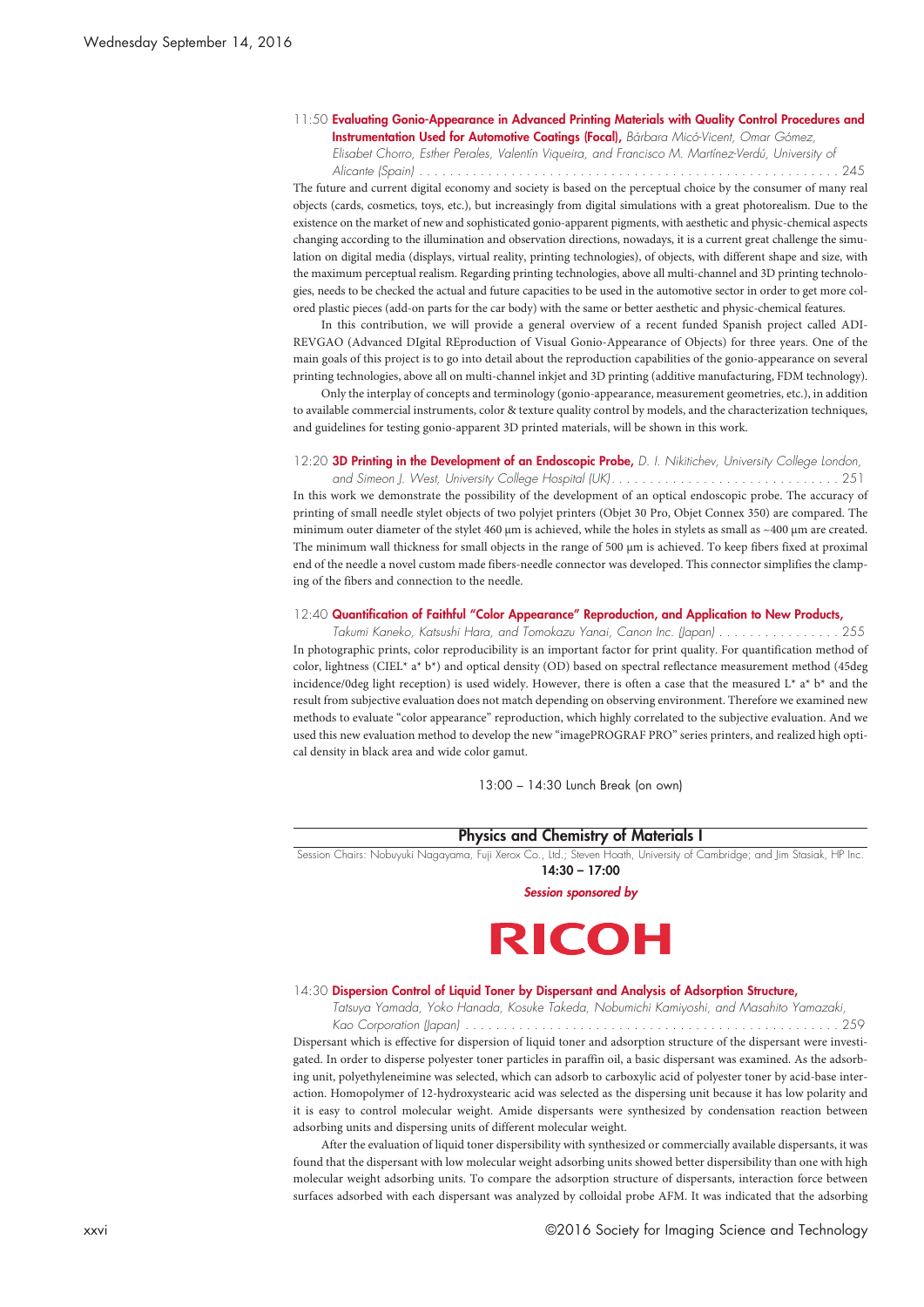unit of high molecular weight forms train-loop-tail structure, while that of low molecular weight forms the brushlike layer. In the case of dispersant of high molecular weight, it was suggested that some of the adsorbing unit may adsorb to more than a single particle, which causes cross-linking between particles and leads to bad dispersibility.

#### 14:50 **Understanding Dynamic Relaxation of Inks at a Timescale Relevant to High Frequency Drop-on-**

**Demand Printing,** *Nick Jackson, Tri Tuladhar, Maëlle Douaire, John Tatum, and Angus Condie, Xaar plc (UK) . . . . . . . . . . . . . . . . . . . . . . . . . . . . . . . . . . . . . . . . . . . . . . . . . . . . . . . . . . . .* 264 As the drop-on-demand (DOD) inkjet industry moves towards higher print frequencies to achieve higher productivity, the nozzle recovery rate and turnover time becomes increasingly important, in that attempting to jet from a nozzle that has not fully recovered results in meniscus instability and poor reliability.

We have developed a new, simple, and rapid quantitative technique to measure the microsecond relaxation time of inks at a timescale relevant to DOD inkjet waveforms by exploiting the Piezo-Axial Vibrator (PAV). This microsecond relaxation has been found to be directly relevant to the maximum inkjet print frequency achievable. This has allowed for inks of any type to be screened, compared for batch variations and tailored for suitability for specific high-frequency jetting applications.

The results show that this relatively inexpensive and compact equipment can detect changes in the microsecond relaxation with a high degree of sensitivity, with the effect of dynamic fluid properties beyond surface tension, viscosity or density able to be detected and quantified, allowing for new formulations to be developed with higher print frequencies in mind.

#### 15:10 **Inkjet Printed MoS2 Electronics (Interactive),** *Keshav Sharma, Pei He, Mark Bissett, and Brian Derby, University of Manchester (UK) . . . . . . . . . . . . . . . . . . . . . . . . . . . . . . . . . . . . . . . . . . . . . .* 269

Inkjet printing of two-dimensional (2D) layered materials has attracted a substantial interest for emerging electronic applications. Layered Metal dichalcogenide (LMDC) molybdenum disulphide (MoS<sub>2</sub>) is seen as a new age 2D material beyond graphene, owing to its novel electronic and optical properties, which opens up a wide range of applications. Liquid phase exfoliation (LPE) is a promising technique to produce high yield and stable dispersions of 2D materials for printing purposes. A number of strategies have emerged to produce inks and printing methods for electronic device performance, including: tailoring the surface energy and viscosity of the ink or using different substrate surface treatments prior to printing. Here we demonstrate inkjet printing as a viable large area method for MoS<sub>2</sub> based device fabrication. We have developed a LPE MoS<sub>2</sub> based ink using a mixed IPA/water (7:1) solvent. This produces MoS<sub>2</sub> inks with concentration up to 1.5mg/ml and a MoS<sub>2</sub> flake size distribution from 200-500 nm with thickness ranging from monolayer to few layers. Surface tension and viscosity studies were conducted to examine the printability of the ink. Substrate surface modification treatments including O2 etching and hexamethyldisilazanization (HMDS) has been applied to aid the printing process. AFM and SEM characterization were used to show that thin films produced by inkjet printing were uniform and continuous. MoS<sub>2</sub> traces were printed on silicon substrate to produce thin film transistors. Conductivity as a function of film thickness was measured for bare substrate, HMDS treated substrate and O2 treated substrate. Output and transfer characteristics of inkjet printed thin film transistors were measured which shows a promising development.

#### 15:15 **Preparation and Application of Polyurethane Polymer Modified by Nano Silica (Interactive),**

*Qing Wang, Guangxue Chen, Junfei Tian, Minghui He, and Jinglei Tai, South China University of Technology (China). . . . . . . . . . . . . . . . . . . . . . . . . . . . . . . . . . . . . . . . . . . . . . . . . . . . .* 270 One kind of nano silica was prepared by KH550 and TEOS via sol-gel method, and this kind of nano silica was then applied for modification of solvent free polyurethane used for Paper/Al laminating. The chemical structure and morphology of the nano silica were characterized by FT-IR, SEM and laser particle size analyzer. The mechanical properties of the polyurethane polymer were well studied by Universal tensile testing machine, shore durometer and thermogravimetric analysis. Results indicated that KH550 was successfully synthesized to the nano silica and the particle size of the silica was within sub-micro. The adding of nano silica enhanced the bonding strength of the polyurethane but increased the hardness of the cuing film. Meanwhile too much nano silica with low density was hard to disperse evenly in the film. The content of nano silica should be controlled within 0.8%wt.

### 15:20 **Shape Control Synthesis of Silver Hierarchical Microcrystals (Interactive),** *Shi-dong Nie, Chun-yan*

*Liu, and Zhi-ying Zhang, Chinese Academy of Sciences (China) . . . . . . . . . . . . . . . . . . . . . . .* 274 Effective efforts have promoted the development of the shape controlled synthesis of silver nanoparticles in recent decades. However, there was limited success in the morphology controlled synthesis of silver microcrystals, especially large scale synthesis in aqueous solutions. Here, series of mono-dispersed silver hierarchical microcrystals (AgHMCs) with high yield have been produced by the reduction of silver nitrate with ascorbic acid in nitric acid-mediated aqueous solutions (Fig.1). The physical characterization revealed that (111) facets become dominant exposed on the surface of nano- or submicro-Ag planes, which assembled to form AgHMCs. It is suggested that the oxidative etching effect of nitric acid and selective deposition of reduced Ag atoms based on surface free energy took mainly effect in determining the formation of AgHMCs.

15:25 – 16:10 Coffee Break — in the Exhibit Hall — Renold C15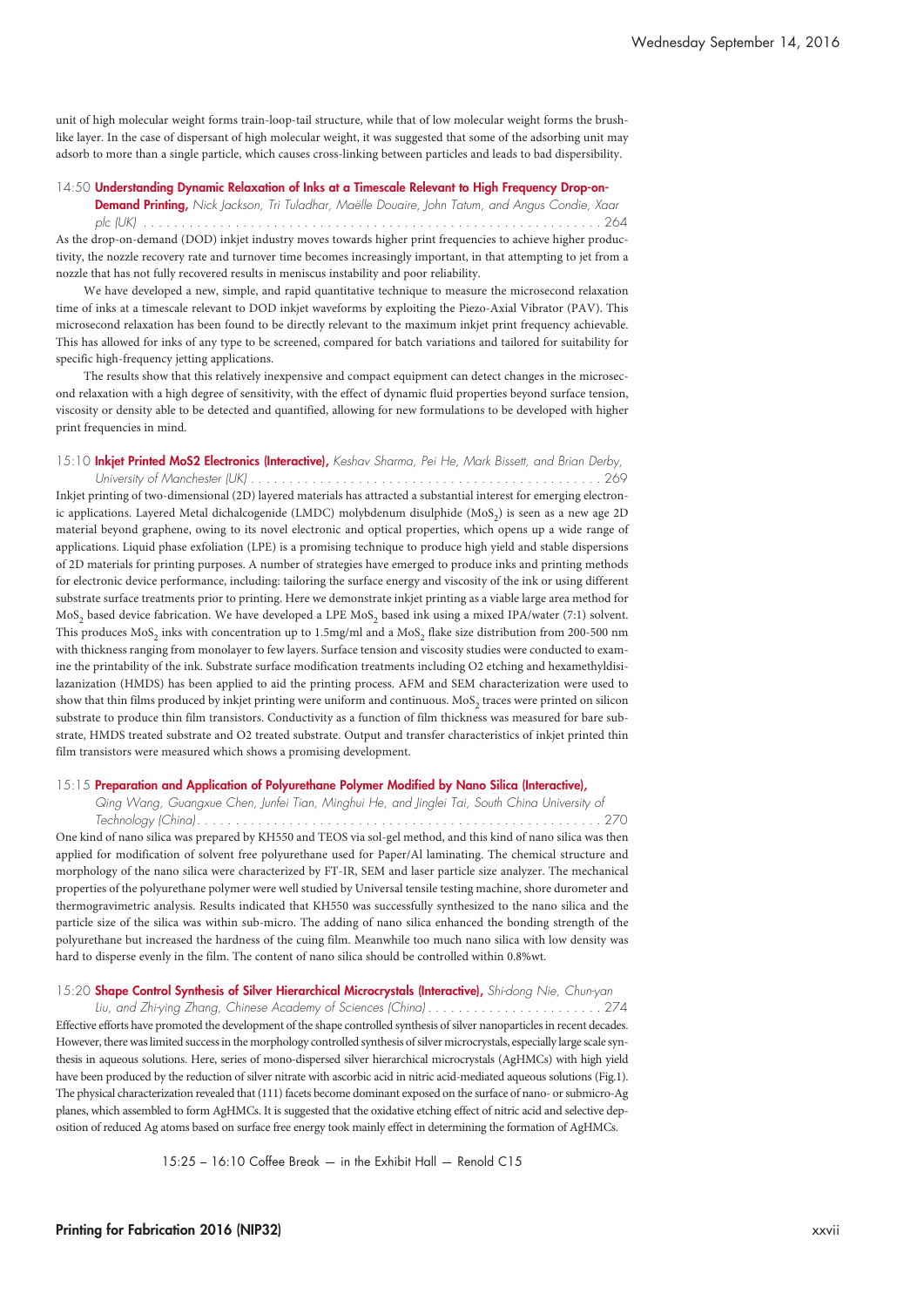#### 16:10 **Inkjet Printing with Inks that Phase Separate during Drying,** *Ashley S. Johns and Colin. D. Bain,*

*Durham University (UK). . . . . . . . . . . . . . . . . . . . . . . . . . . . . . . . . . . . . . . . . . . . . . . . . . .* 275 Ink-jet formulations that have been designed to phase separate upon deposition onto the substrate have been investigated using model fluids. A physical model of expected separation behavior for an aqueous solution of butanol suggested that the butanol-rich phase would form at the contact line as an annular ring. The surface tensions in air of the saturated fluids and the interfacial tension between them were combined with measured contact angles on the substrate to show that the butanol-rich phase would partially undercut the water-rich phase. Printing trials with a 6 %wt butanol solution, however, did not show phase separation and the observed internal Marangoni flows were consistent with the more rapid evaporation of butanol than water. The origin of this behavior is the highly non-ideal vapor pressure for butanol at saturation. A criterion for predicting whether or not a particular mixture would phase separate was developed based on the non-ideal component vapor pressures. Aqueous glycol ether solutions show the correct properties and a 15.1 %wt dipropylene glycol methyl ether acetate solution displayed phase separation. Separation occurred first at the contact line and the phase boundary moved radially inwards until water evaporation was complete.

#### 16:30 **Semi-Conductive Printing Rolls for Improved Print Quality,** *M.K. Davies and J. Altland, Fenner*

*Precision (USA). . . . . . . . . . . . . . . . . . . . . . . . . . . . . . . . . . . . . . . . . . . . . . . . . . . . . . . .* 281 In the evolution of producing an ink/toner transfer roll for electrophotography, the resultant print quality is a complex function of many variables and variable-interactions within a given print system. Print system component compatibility, including semi-conductive rollers, inks/toners, substrates, and system configurations can be evaluated independently on a limited basis, but ultimately, print quality must be evaluated in the complete print system. Key to roller performance are dielectric properties, surface properties, and wear properties. Uniform and stable dielectric properties are critical to desired print quality through the expected service life of semi-conductive rollers. Volume resistivity, for example, is a basic electrical measurement that can be used to correlate with print quality over a roller's service life. OEM print system components and design must be factored into the design and construction of semi-conductive rollers – including polymer selection. Targets for expected service life and print quality can then be used to design these rollers to ensure achieving total print system performance. Electrical and mechanical characteristics of these rollers are optimized through design of experiments. Determination and design of performance attributes of semi-conductive rollers will be presented. A model resin system with active dielectric and mechanical additives has been extensively tested for electrical, surface, and wear properties to optimize print quality.

#### 16:50 **Predicting Paper Wrinkles in Fusing Process of Laser Printers Using Dynamic FEA (Interactive),**

ByoungHo Yoo, JeHwan You, and TaeHan Kim, Samsung Electronics Co., Ltd. (Korea) . . . . . . . 282 One of the persistent problems in the development of laser printer is paper wrinkles in fusing process. Factors affecting this problem are due to internal factors of fuser and layout factors between transfer roller and fuser. This paper suggests modeling methods to simulate mechanical characteristics to predict the possibility of paper wrinkle in fuser by change of layout parameter. Layout parameters are relative position and angle of fuser about transfer roller and inlet guide position from fuser nip.

Through 3D dynamic simulation, it calculates the compressive plastic strain of the paper passing through the fuser unit, and wrinkle criteria were set up on the basis of jig experiments. The analysis method can be extended to a variety of practical paper wrinkle problems, and the scalability is considered high. The usefulness of these methods was validated by the comparison with experimental results.

#### 16:55 **Preparing Anti-Bacterial Printing Toner via Emulsion Aggregation Method (Interactive),** *Maryam*

*Ataeefard, Institute for Color Science and Technology (Iran) . . . . . . . . . . . . . . . . . . . . . . . . . .* 286 Silver nanoparticles and carbon black were incorporated into poly (styrene-co-acrylic acid) using eco-friendly emulsion aggregation (EA) approach, with final application as an antibacterial electrophotographic printing ink, called toner. This approach was based on dispersing and coagulating the nanosilver (nAg) and carbon black particles in styrene-coacrylic latex (previously synthesized by the emulsion polymerization). XRD, and SEM-EDX revealed the silver nanoparticles to be located in the polymeric structure of toner. The antibacterial properties were determined using the agarwell diffusion method against gram-negative (Escherichia coli). The nanocomposite produced via emulsion aggregation method showed highly potent antibacterial activity toward bacteria compared with the neat black toner, which makes it useful in anti-bacterial printing application. The antibacterial property was, also, observed to increase with the concentration of the silver powder in nonlinear behavior.

## 17:00 **Synthesis of Guar Gum Derivatives in [BMIM]Cl Ionic Liquids and Their Application on Pulping and**

**Papermaking (Interactive),** *Nan Li, <sup>1</sup> Wei Chen, <sup>2</sup> and Guangxue Chen1; 1South China University of*

*Technology and 2Qufu Normal University (China). . . . . . . . . . . . . . . . . . . . . . . . . . . . . . . . .* 291 In this paper, Dodecenyl succinic anhydride(DDSA), Octadecenylsuccinic Anhydride(ODSA), and Octenylsuccinic Anhydride(OSA) with catalyst TMAOH was used to modify guar gum in 1-Butyl-3-methyl imidazolium chloride ionic liquid. The modified guar gum exhibit good retention and drainage properties in reconstituted tobacco pulp. The results of this study demonstrated that the modified guar gum could be used as a useful retention and drainage aid in reconstituted tobacco pulp.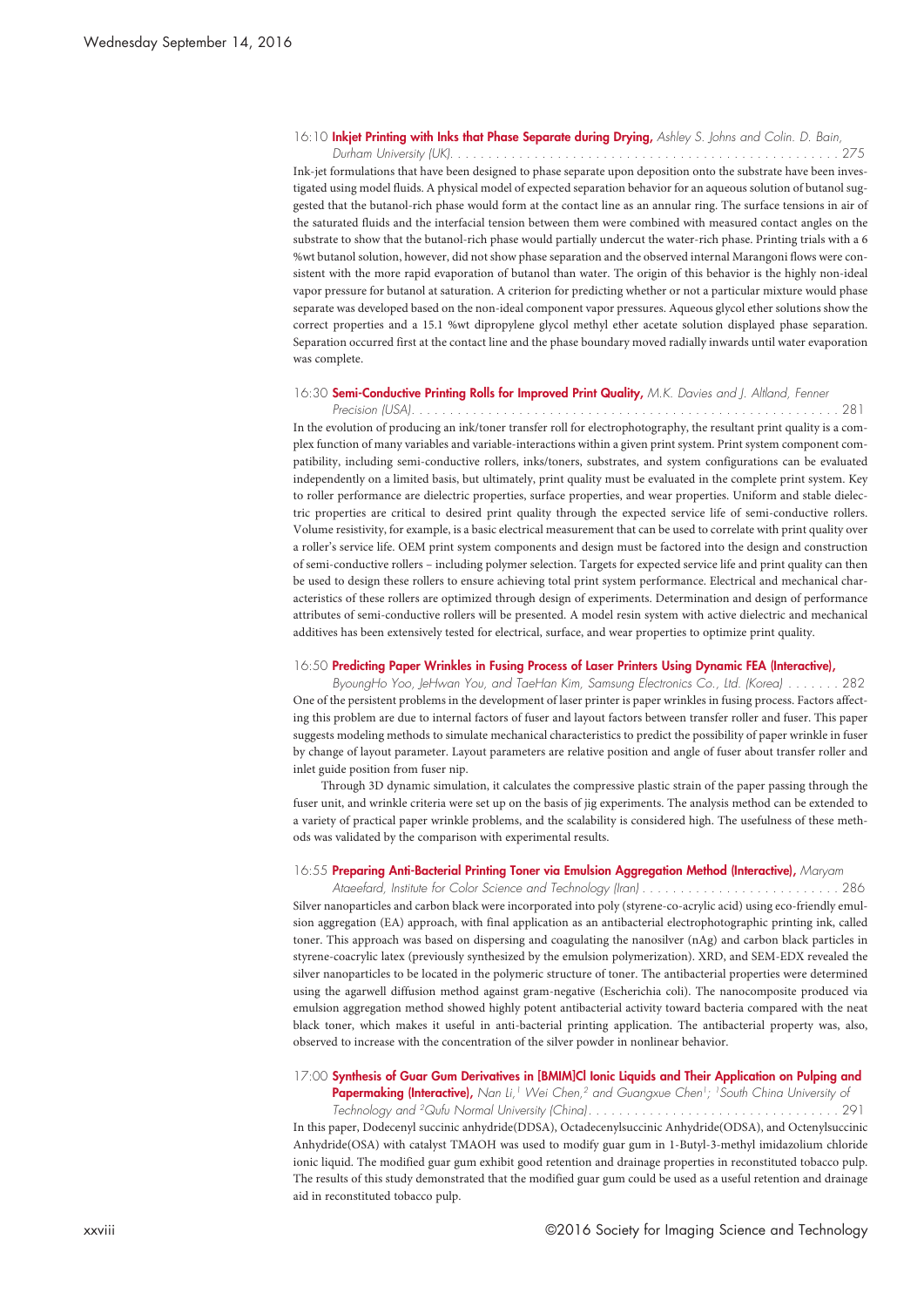## **THURSDAY SEPTEMBER 15, 2016**

## **DIGITAL FABRICATION AND 3D PRINTING TRACK**

*9:00 – 10:10 Thursday Keynote and IS&T Awards, Renold C16, see page vii.*

*concurrent event 10:20 – 11:00 Colleague Connections—Late Breaking News/Success Stories see page xxxv, Renold C9*

## *Renold C16*

### **Printed Electronics II**

Session Chairs: Shinichi Nishi, Konica Minolta Inc.; Roger Bollström, Omya International AG; and

Dinesh Tyagi, Lexmark International, Inc.

**10:20 – 14:50**

### *Session sponsored by*

## **IOP** Institute of Physics **Printing and Graphics Science Group**

10:20 **Optical Waveguides Fabricated by Combination of Inkjet and Flexographic Printing,** *Patrick*

*Bollgruen,1 Tim Wolfer,2 Uwe Gleissner,1 Dario Mager,3 Christof Megnin,1 Thomas Hanemann,1,3 Ludger Overmeyer,2 and Jan Korvink3; 1University of Freiburg, 2Universitat Hannover, and 3Karlsruhe Institute of Technology (Germany) . . . . . . . . . . . . . . . . . . . . . . . . . . . . . . . . . . . . . . . . . . .* 294 We present polymer optical waveguides on foils created by a combination of flexographic and ink-jet printing. While prior work focused on the creation of bare polymer tracks to guide light, this work looks into optical waveguides with a printed lower cladding layer, which makes the waveguide design independent from the optical properties of the foil substrate. First, the lower cladding is printed by flexographic printing on PMMA foil. Then, the sample is placed in an ink-jet printer, where the waveguide core is created. To control the wetting behaviour, temperature and oxygen plasma treatment are used, and continuous tracks are obtained. The waveguide functionality is demonstrated by guiding 785 nm laser light through a 20mm long sample.

10:40 **JIST-First Paper Investigation on an Inkjet Printed Passive Sensor for Wireless Ice Detection on**

**Wind Rotor Blades,** *M. Hartwig,1 M. Gaitzsh,1 T. D. Großmann,1 M. Heinrich,2 L. Kroll,1,2 T. Gessner,1 and R. R. Baumann1; 1Technische Universität Chemnitz and 2Fraunhofer Institute of Machine Tools and Forming Technology (IWU) (Germany) . . . . . . . . . . . . . . . . . . . . . . . . . . . . . . . . .* 298 Wireless reliability tests of lightweight composite materials by electromagnetic waves have become more and more interesting in the aerospace and automotive fields. The embedding of conductive printed patterns as electromagnetic resonators seems to be one of the useful techniques. The printing technology is a resource as well as time and cost efficient fabrication method to manufacture electronic devices. In particular, contactless and digital technologies like inkjet printing have great potential to be combined with integration processes like resin infusion technology. The combination of these manufacturing processes enables fast and efficient production of smart lightweight applications. The main focus of this work is the manufacture of a passive high frequency resonator on flexible substrates using inkjet printing. The conductive patterns are integrated into a composite material by resin infusion, enabling sensor applications in the field of clean energy, particularly for wireless ice detection on wind rotor blades.

11:00 – 12:00 Coffee Break and **Interacive Paper Session I,** *Renold C15*

12:00 **Flexible Pressure Sensor Driven by All-Printed Organic TFT Array Film (Focal),** *Shinichi Nishi,1,2 Tohru Miyoshi,1,3 Hiroyuki Endoh,1,4 and Toshihide Kamata1,5; 1Japan Advanced Printed Electronics Technology Research Association (JAPERA), 2Konica Minolta Inc., 3Dai Nippon Printing Co., Ltd., 4NEC Corporation, and 5The National Institute of Advanced Industrial Science and Technology (AIST) (Japan) . . . . . . . . . . . . . . . . . . . . . . . . . . . . . . . . . . . . . . . . . . . . . . . . . . . . . . . . . . . . .* 305 We have constructed a sheet-to-sheet (S2S) manufacturing line in order to prove the possibility and reality of production technologies and integrated processes of all-printed electronics devices. In our automated and continuously operated manufacturing line, we operated the reverse offset printer for electrode pattern, digital inkjet printer for organic semiconductor layer, slit-die coater for insulator layer, and screen printer for electrode and inter-layer insulator.

#### **Printing for Fabrication 2016 (NIP32)** xxix

## *SPECIAL EVENT*

## **CONFERENCE RECEPTION**

Wednesday, 19:00 – 22:00 *Museum of Science and Industry (MOSI) Liverpool Road, Manchester*

**Join colleagues for an enjoyable evening socializing and exploring the Textile and Power galleries.**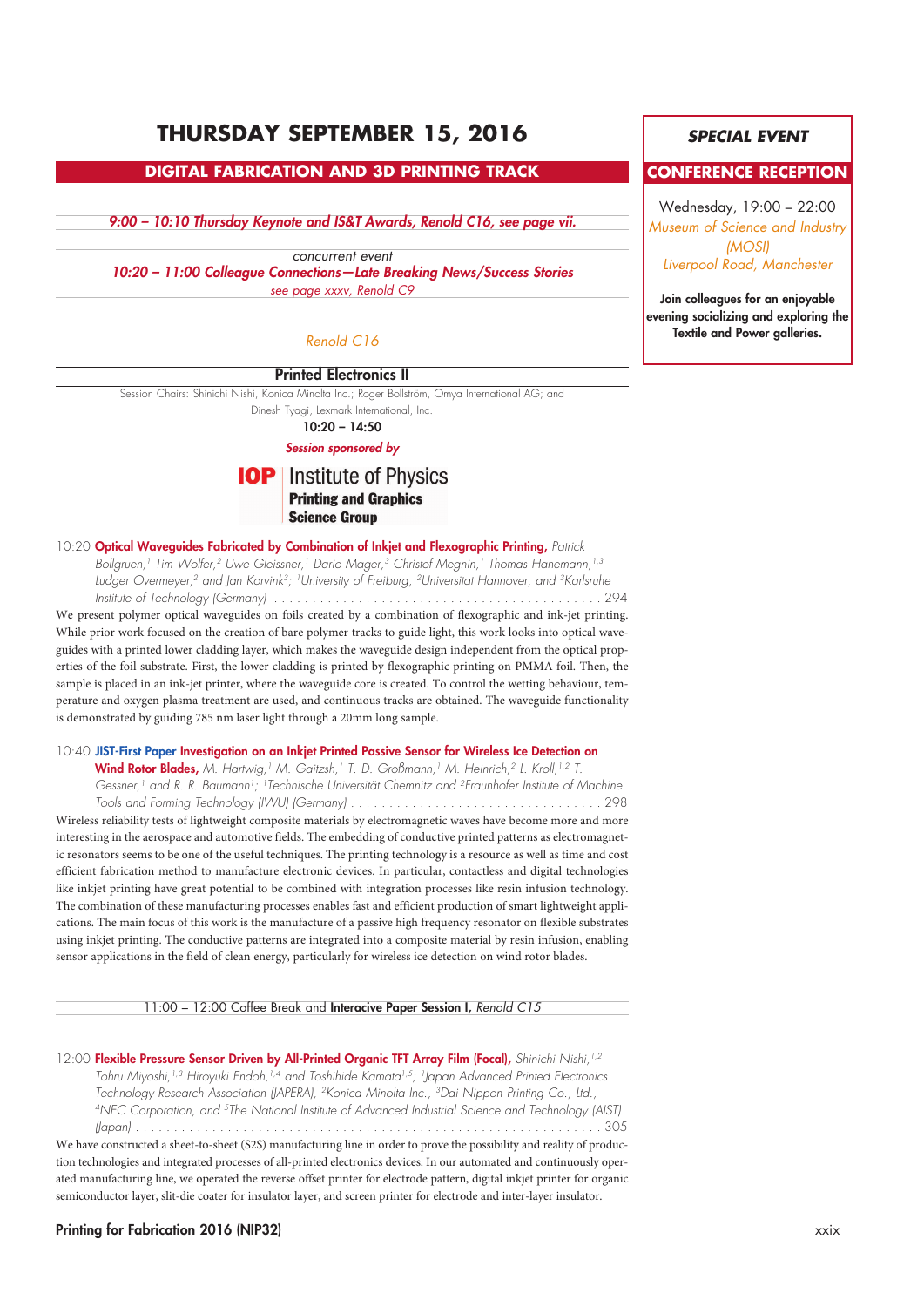The average mobility of organic TFT is 0.7 cm2/Vs, average ON current is 5 uA with less than 10% sigma in A4 size area, and ON/OFF current ratio is ten of order 6. We have been acquiring successful results of TFT array flexible film in a reasonable high yield.

These all-printed organic TFT array back-plane is applied to the flexible and light-weight pressure sensor which is driven in active matrix mode, and which is applied for a touch pad of writing with pressure grey scale or a commodity inventory system.

#### 12:30 **JIST-First Paper Intense Pulsed Light Sintering of an Inkjet Printed Silver Nanoparticle Ink**

**Depending on the Spectral Absorption and Reflection of the Background,** *Dana Mitra, Kalyan Yoti Mitra, Melinda Hartwig, and Reinhard R. Baumann, Technische Universitat Chemnitz (Germany) .* 309 The development of novel manufacturing methods for flexible, light weight and cost-efficient electronics has attracted great interest in recent years. The inkjet printing technology is an attractive fabrication process due to its additive, high precision and up-scalable deposition process. One of the key components of printed electronic devices is the conductive track. A major requirement is a desired and device dependent electrical performance induced by an appropriate post treatment process. Here, the novel method of using intense pulsed light (IPL) to convert printed liquid films into solid and functionalized metallic layers has great potential when it comes to fabrication of electronics on thin, flexible and even stretchable polymeric foils. Within this research, the IPL sintering and its dependence on the spectral absorption and reflection of various materials is investigated. A nanoparticle silver ink is inkjet printed on a transparent PET foil. Afterwards, the printed samples are placed at a defined distance from the background inside the photonic sintering equipment and flashed on one hand with various flashing parameters and on the other with changing background materials and colors. Changing the background color influences the reflection and absorption properties of the flashlight; the electrical performance of the IPL processed conductive layers can be drastically changed when such a phenomenon occurs. Highly conductive silver tracks or electrodes can be manufactured on thin and flexible polymeric substrates without damage.

#### 12:50 **The First International Standards for IEC/TC 119 Printed Electronics Materials Substrate and**

**Conductive Ink,** *Masaaki Oda, <sup>1</sup> Satoshi Maeda, <sup>2</sup> Tadanobu Sato, <sup>3</sup> and Chizu Sekine4; 1Japan Advanced Printed Electronics Research Association, 2Toyobo Co., Ltd., 3Fujifilm Co. Ltd., and 4Sumitomo Chemical Co., Ltd. (Japan) . . . . . . . . . . . . . . . . . . . . . . . . . . . . . . . . . . . . . . . .* 314

The first international standards for IEC/TC119 printed electronics materials substrates and conductive ink were published on Feb. 25th 2016. Printed electronics is one of the growing technology fields and expected to have a large market in the future. Standardization of materials has been discussed in WG2 of IEC/TC119 (Technical committee of printed electronics). One of the authors of this paper, Ms. Sekine is the convener of WG2 and has been leading the activities in WG2. Thus first of all, two new proposals of generic standards including measurement methods concerning material substrate and conductive ink were proposed to lead standardization in printed electronics materials and accelerate developments in printed electronics from Japan. I was selected as the project leader of standardization of conductive ink. Contents of the both IS will be introduced.

13:10 – 14:30 Lunch Break

#### 14:30 **Multicolor Electrochromic Device with LSPR of Silver Electrodeposition Toward Color Reflective**

**Display,** *Norihisa Kobayashi, Kazuki Nakamura, Jineui Hong, and Riho Tejima, Chiba University*

*(Japan) . . . . . . . . . . . . . . . . . . . . . . . . . . . . . . . . . . . . . . . . . . . . . . . . . . . . . . . . . . . . .* 319 Novel multicolor electrochromic (EC) device based on electrochemical silver deposition was successfully demonstrated. The EC device exhibited reversible multicolor change of primary colors—transparent, magenta, cyan, yellow, black (CMYK) and silver mirror—in a single cell by using electrochemical method which controlled the morphology of silver deposit. In this paper, we particularly analyzed the coloration mechanism in detail.

*concurrent event 14:30 – 17:30 Colleague Connections—Connections for Innovation in Security Printing see page xxxviii, Renold D7*

## **Printed Sensors**

Session Chairs: Oh Hyun Baek, Samsung Electronics Inc.; Dana Mitra, Technische Universitat Chemnitz; and Devin Mourey, HP Inc. **14:50 – 17:10**

#### 14:50 **Switchable Passive Wireless Vapour Sensors from Inkjet Printed Electronic Components on**

Poly(dimethylsiloxane), Kate E. Belsey, <sup>1</sup> Adam V. S. Parry, <sup>2</sup> Christina V. Rumens, <sup>1</sup> Mohammed A. Ziai, <sup>1</sup> Stephen G. Yeates,<sup>2</sup> John C. Batchelor,<sup>1</sup> and Simon J. Holder<sup>1</sup>; <sup>1</sup>University of Kent and <sup>2</sup>University oi *Manchester (UK). . . . . . . . . . . . . . . . . . . . . . . . . . . . . . . . . . . . . . . . . . . . . . . . . . . . . . .* 323

A potential route to printed, inexpensive and disposable Radio Frequency Identification (RFID) sensor tags for chemical sensing such as the monitoring of food spoilage is described. The stimuli responsive material poly(dimethylsiloxane) (PDMS), is known to swell upon exposure to organic vapors. Colloidal silver ink solutions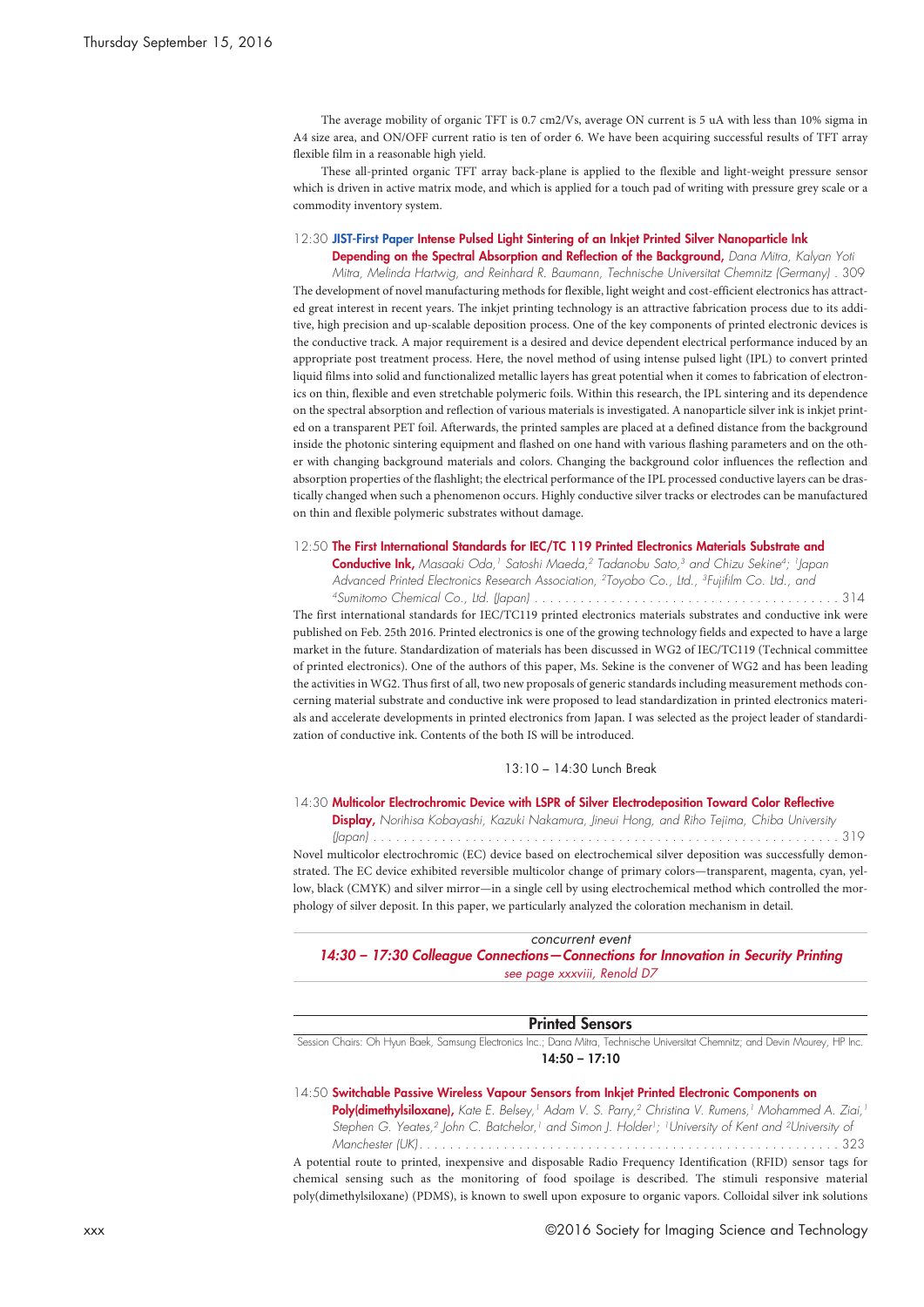were printed and sintered onto surface modified PDMS to give conductive silver feed loops. These loops act as the active sensing component in antennae for passive (battery-free) (RFID) tags. When the tags were exposed to certain solvent vapors (e.g. ether, dichloromethane, acetaldehyde) the printed feed loop fractured. This was accompanied by a rapid increase in resistance and ultimately loss of conductivity. This led to a change in the transmitted power and read range of the wireless device. Remarkably upon removal from the vapor, the fractured feed loops reassemble and become conductive again, making them switchable and "multi-use". The selectivity for the response to the vapors could be directly correlated to a function of the Hansen solubility parameters and vapor pressures of the solvents giving rise to the vapours. Significant differences in the solubility parameters between PDMS and the organic volatile and/or low vapor pressures lead to no significant response (e.g. methanol, acetic acid, popan-1-ol). This work paves the way to a fully inkjet printed RFID substrate for vapor detection.

#### 15:10 **Packaging Added Value Solutions by Thermochromic Liquid Crystal-based Printed Labels**

**(Interactive),** *Maja Jakovljevic and Branka Lozo, University of Zagreb (Croatia), and Marta Klanjsek Gunde, National Institute of Chemisty (Slovenia). . . . . . . . . . . . . . . . . . . . . . . . . . . . . . . . . .* 325 Thermochromic liquid crystals (TLC) printing inks show specific, temperature dependant optical properties. The color change of TLC ink appears only inside the activation region where the color changes gradually, due to specific structural changes in the microencapsulated active thermochromic material, the TLCs. Throughout the activation region the color changes as a rainbow, i.e. the spectral color along the whole visible spectrum, the effect is called "the color play". Temperature dependant optical properties of TLC materials enable the usage of these inks in various fields of application, including the functional packaging. Divers kinds of temperature indicators facilitate monitoring and control of the conditions of the packed goods. Still, the usage of TLC printing inks is not widely applied in the area of functional packaging, despite the expansion of application options. The paper presents a number of possible applications of TLC inks in the area of functional packaging and/or labels for added value packaging. The spectral reflections for each temperature within the activation region of the used TLC ink was acquired by spectrometric measurements. The CIELAB colorimetric values were calculated and presented, showing the "color play" throughout the whole spectra. The results of the presented measurements may contribute in defining the colorimetric parameters of dynamic color change of TLC printing inks as well as to the development of new applications in the field of functional packaging.

#### 15:15 **A Part Complexity Measurement Method Supporting 3D Printing (Interactive),** *Luiz Araújo, Ender*

Özcan, Jason Atkin, and Martin Baumers, University of Nottingham (UK) . . . . . . . . . . . . . . . . . 329 The use of packing algorithms to fill build volumes in 3D printing promotes both more efficient processes and better utilisation of the available build space. There are various packing techniques, and the choice of an appropriate one is often highly dependent on the characteristics of the parts to be printed, among other factors. Part complexity, and particularly convexity, is an important factor. This paper presents metrics for quantitatively evaluating part complexity, extending a 2D metric to a 3D situation. These metrics are then available for classifying problems and identifying appropriate packing algorithms.

#### 15:20 **Watermarking Embedding Algorithm for Color QR Code based on Image Normalization and**

**Contourlet Transform (Interactive),** *Qian Guo, Guangxue Chen, and Ting Chen, South China University of Technology (China) . . . . . . . . . . . . . . . . . . . . . . . . . . . . . . . . . . . . . . . . . . . .* 335 In this paper, an algorithm that embed watermarking into color QR code based on image normalization and contourlet transform is proposed, which is based on image normalization and invariant centroid theory. For the purpose of enhancing the invisibility and resistance to geometric attack of watermarking, we first encrypt the watermarking with chaotic method before information embedding, and then eliminate the effect of geometric change by utilizing image normalization. Based on the matrix singular value decomposition in contourlet domain, suggests an adaptive watermarking scheme that watermarks are embedded into the above resulted images. Corresponding, we perform inverse transform to the QR code which is attacked by geometric transformation and non geometric transformation including blurring, JPEG compression, noise addition, sharpening, scaling, rotation, and cropping before extracting the watermarking. Thus, we can prove the truth of the attacked QR code by the extracted watermarking which is recognizable.

#### 15:25 – 16:30 Coffee Break and **Interacive Paper Session II,** *Renold C15*

16:30 **Inkjet Printed Micro Saddle Coil for MR Imaging,** *Nan Wang, <sup>1</sup> Aleksandr Egunov, <sup>2</sup> Nils Spengler, 1 Nikolaus Nestle, <sup>3</sup> Valeriy Luchnikov, <sup>2</sup> Dario Mager, <sup>1</sup> and Jan G. Korvink1; 1Karlsruhe Institute of Technology (KIT) (Germany), 2Institute of Material Science of Mulhouse (IS2M) (France), and 3BASF (Germany) . . . . . . . . . . . . . . . . . . . . . . . . . . . . . . . . . . . . . . . . . . . . . . . . . . . . . . . . . . .* 339

This paper demonstrates novel approaches to fabricate micro-scale saddle coils via a combination of rolling-up of thin polymer films and ink-jet printing technique. The printed conductive patterns can be directly electroplated, allowing for better conductivity and less signal loss for high frequency applications. To roll up 3D structures starting from 2D planar patterns, two methods were investigated. The performance of rolled-up coils were tested in a 500MHz spectrometer and an MR image of a water-filled capillary was successfully acquired.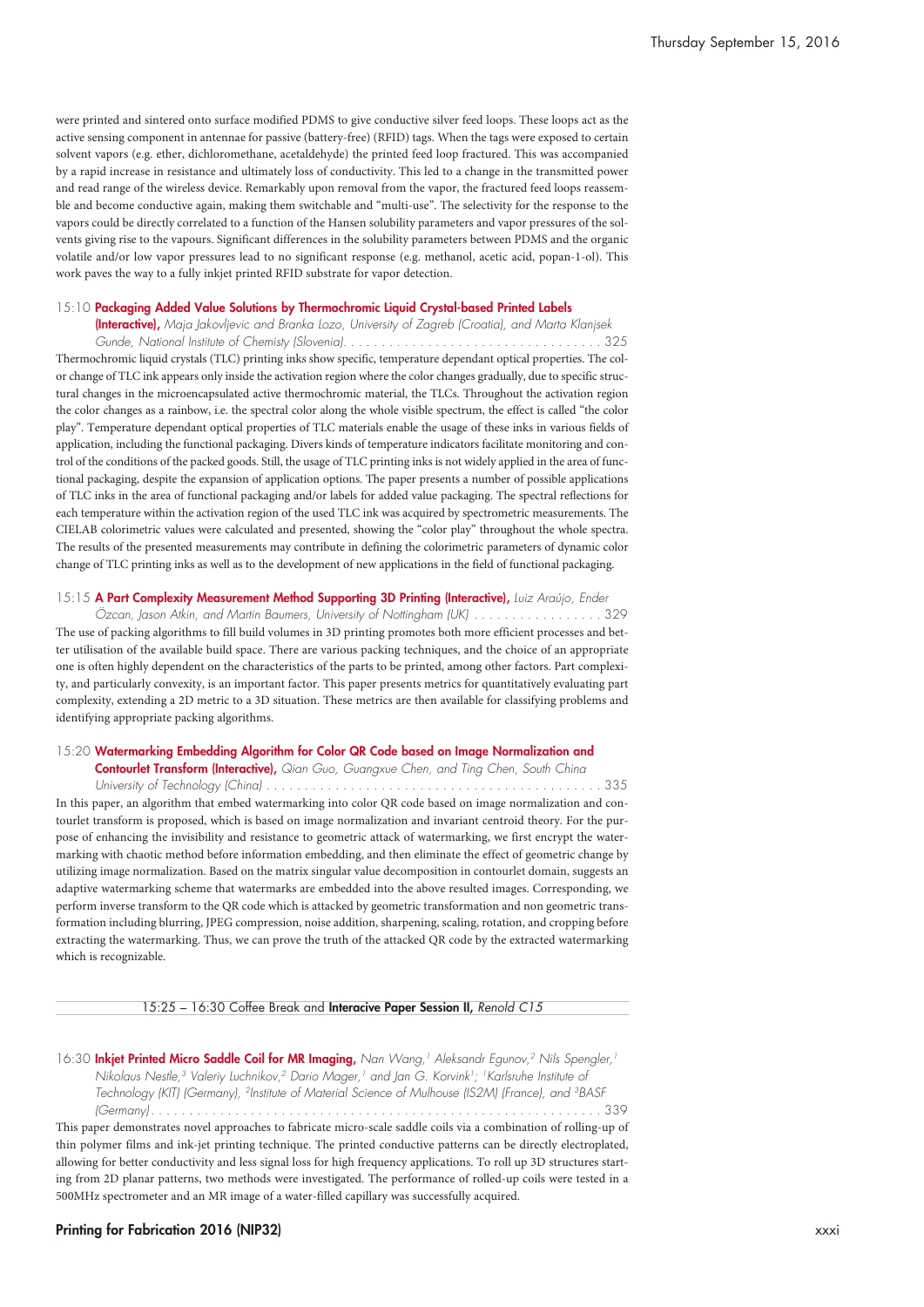16:50 **Inkjet Printed Polyelectrolytes for Microfluidic Paper-based Analytical Devices,** *Risto Koivunen, 1 Eveliina Jutila, <sup>1</sup> Roger Bollström, <sup>2</sup> and Patrick Gane1,2; 1Aalto University (Finland) and 2Omya*

*International AG (Switzerland). . . . . . . . . . . . . . . . . . . . . . . . . . . . . . . . . . . . . . . . . . . . . .* 343 Paper-based microfluidic devices can provide practical analytics platforms for applications such as point-of-care medical diagnostics. So far immobilisation or separation of analytes on such devices has received limited attention. This study introduces inkjet printed polyelectrolyte patterns as possible platforms for immobilisation of cationic and anionic compounds through surface charge interaction. Both cationic (polydiallyldimethylammonium chloride) and anionic (sodium polyacrylate) polyelectrolytes were inkjet printed on a custom designed porous pigment coating, having fine particle internal pore structure to ensure high surface contact between the analytical sample and modified pore walls. Printed polyelectrolyte patterns were themselves largely invisible, including under UV light. In a proof of principle test, a controllable degree of separation of anionic Uranine and Tartrazine dyes from aqueous solution passing through a printed cationic polyelectrolyte region could be observed. However, weakly cationic Rhodamine B could not be captured on anionic regions.

> *19:00 – 22:00 Conference Reception* Museum of Science and Industry Liverpool Road, Manchester, UK

### **DIGITAL PRINTING TECHNOLOGIES TRACK**

*9:00 – 10:10 Thursday Keynote and IS&T Awards, Renold C16, see page vii.*

*concurrent event 10:20 – 11:00 Colleague Connections—Late Breaking News/Success Stories Renold C2*

#### *Renold C9*

#### **Printing and Fabrication Principles and Processes**

Session Chairs: Masaaki Oda, JAPERA; Mark Crankshaw, Xaar; Ross Mills, Vexajet Corporation **10:20 – 13:10**

10:20 **Meniscus Motion Inside a Drop-on-Demand Inkjet Print-Head Nozzle,** *Claudio S. Ravasio, Wolfson College; Stephen D. Hoath and Graham D. Martin, University of Cambridge; Peter Boltryk and Marko Dorrestijn, Xaar (UK) . . . . . . . . . . . . . . . . . . . . . . . . . . . . . . . . . . . . . . . . . . . . . . . . . . . .* 348

A new study of the jetting performance for drop-on-demand (DoD) inkjet print heads investigated meniscus motions inside the transparent nozzles of MicroFab inkjet print heads. A composite image representation of the observed meniscus motions, imaged at high resolution using a spark flash light source, was developed for our subsequent analyses of the influences of drive voltage and pulse dwell time and also the ink properties. At higher drive voltages a slow damped refill (following de-pinning of the meniscus from the very edge of the nozzle exit) was also clearly observed. This and many other interesting phenomena were observed with the composite images: internal bubbles that progressed through the nozzle region over relatively long timescales, internal break-off of the jet from the meniscus surface, satellite formation and merging, and the contact line de-pinning not previously observed before.

10:40 **Digital UV Printing of 3 Dimensional Objects at High Speeds,** *Volker Till, Till GmbH (Germany) .* 353 The packaging of mass products is mostly packaging of consumer goods in various kind of packaging materials depending on the product.

The expectations in this highly visible market mostly dominated by multinational brands. They are sensible about their market share and their expectations for image quality and correctness is extremely high, as packaging is supply a very competitive market.

Purchase decisions at the point of sale are spontaneous and consumers and their attitude are changing more and more rapidly. The paper will talk about the changes of consumers and their growing influence to market leading brands.

It will as well show how this influences the task and solutions to decorate finished packaging which can be given only by digital printing with appropriate machinery concepts allowing to print 3 Mio m² per year.

The printing of objects is in contrary to standard printers not continuously, but requires the change of the individual e dimensional packaging up to 15 times/second.

The paper furthermore addresses the need and the execution to clean the printer without interruption of the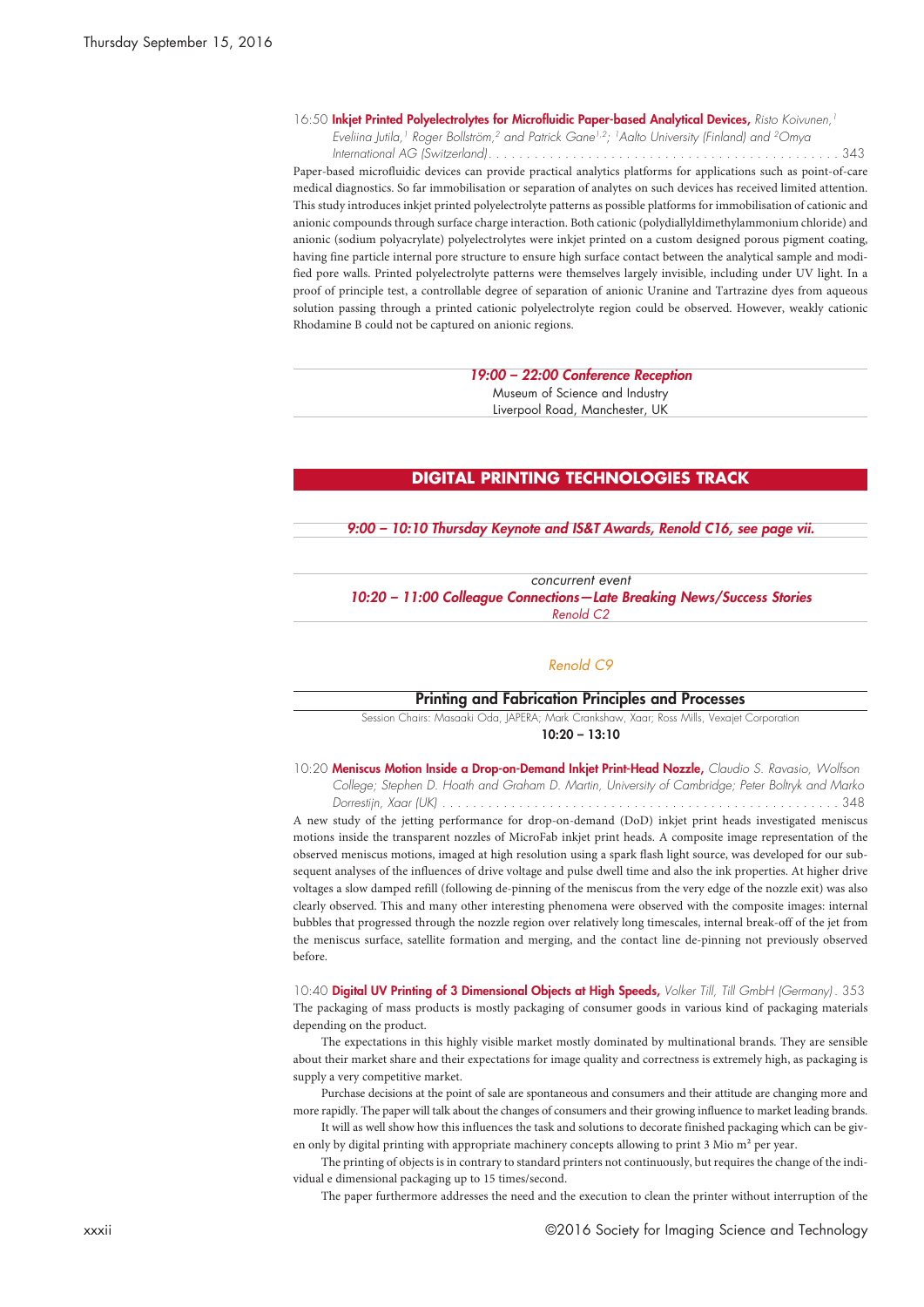production, as a lot of production is continuous and cannot be stopped. This cleaning and its relation to image and print quality check by camera system incorporated into a system is part of the paper as well.

The paper describes the development of such a machine and its concept for a production environment for a variety of packaging materials. This speed can only be reached with appropriate print heads and the paper will as well compare the available today´s technology with the requirements of the packaging printing in future.

Computer / software concepts are needed to enable RIP-ing of multiple images per second to enable a unique decoration per packaging. The paper highlights these aspects as a part of the conceptual work for a practical application.

An additional influence for machine concepts is given by the type of inks. The handling of finished packaging at a speed of 15 packs / second requires rapidly drying inks, which are provided by UV curing inks. The expected inks properties for food safety and performance criteria are furthermore different to the normal application in the printing industry. Ecological aspects of packaging and inks are playing a major role in this. Analytical science and environmental groups check more and more aspects of protecting consumers as well as our environment. Consumers are more and more influenced by these publications and discuss the results in the social networks. Mistakes have nowadays a bigger impact than in the past. The paper includes the safety in development and production of inks with examples from an ink maker providing inks for a food packaging application.

#### 11:00 **Geometric Element Test Targets (Getts™) for Determination of 3D Printers' Resolutions (Interactive),**

Shu Chang, Heng Li, and Nathan Ostrout, RIT (USA) ...................................354 This study presents a concept to address the dimensional and geometric viability of three-dimensional (3D) printers with test artifacts. These test artifacts we named as Geometric Element Test Targets (GETT™). GETT™ offers a simple method for quantitative appraisals of the dimensional performance of additive manufacturing processes. The design of GETT™ relies on logistically positioned and decreased feature dimensions. One characteristic of GETT™ is that the dimensional failures introduced may be inspected visually and quantitatively assessed through graphical analyses. We will illustrate the use of GETT™ to determine a printer's resolution through samples produced from fused deposition modeling (FDM) printers. Although the demonstration is from FDM systems, the concept is expected to hold for all 3D printing processes and can be process-specific. The potential applications of GETT include standardization, reference targets, in-line system control, and more.

#### 11:05 **Inks of Organic Cu-Precursors with Short Carbon Chain (Interactive),** *Wen-dong Yang, Chun-yan*

Liu, and Zhi-ying Zhang, Chinese Academy of Sciences (China).........................359 Based-Cu printing inks (20wt% Cu) and (9.6wt% Cu) were prepared using the short carbon chain organic Cu-precursors formed during the preparation of the inks, which can easy form a favourable conductive film onto glass slides at 290 and 200. The resistance of the film induced by the oxidation of Cu and remainder of long carbon chain Cu-precursors markedly decreased, than usual. The influence factors on the formation and conductive mechanism of the copper ink and film were discussed.

#### 11:10 – 12:00 Coffee Break and **Interacive Paper Session I,** *Renold C15*

12:00 Elastomer Fatigue in Belt Fusing, David Battat, Lexmark International, Inc. (USA). . . . . . . . . . . . 360 Fatigue failure often shows up towards the end of life in the backup roll (BUR) in belt fusing, as shown in Figure 1. This paper has two objectives: (1) To develop a model or description of what drives fatigue in an elastomer from material and loading perspectives, that can be applied in fusing irrespective of the particular application at hand; and (2) to use this capability to examine fatigue, clarify the reason for the catastrophic failure in printers, and identify directions to meet the spec on life, as well as assess the impact this might have on other fusing attributes.

### 12:20 **Toner Mask Method for Imaging on Niobium (Interactive),** *Isao Komatsu and Shuichi Maeda, Tokai*

*University (Japan) . . . . . . . . . . . . . . . . . . . . . . . . . . . . . . . . . . . . . . . . . . . . . . . . . . . . . .* 366 An anodized niobium ( $Nb_2O_5$ ) layer on a niobium (Nb) plate makes various colors. A driving force of the coloration is considered to be the thin film interference between  $Nb<sub>2</sub>O<sub>5</sub>$  layer and the Nb plate. In this study, we explore the possibility that a toner mask method could be used for preparing a digital image on the Nb plate by an anodization. And we tried to erase the image on the Nb plate. We found that 1% hydrofluoric acid solution is able to erase the image, although a ghost image appeared. We also explored how to prevent the ghost image appearance.

#### 12:25 **Control of Titania Layer of Dye-Sensitized Solar Cell (DSC) (Interactive),** *Yuki Nakamura, <sup>1</sup> Kengo*

*Takamori, <sup>2</sup> Yoshihito Kunugi, <sup>1</sup> Satoru Iwamori, <sup>1</sup> and Shinjiro Umezu2; 1Tokai University and 2Waseda University (Japan) . . . . . . . . . . . . . . . . . . . . . . . . . . . . . . . . . . . . . . . . . . . . . . . . . . . . . .* 370

In recent days, green technology that is based on solar cell is highly focused for sustainable society. So, the efficiency of Si type of solar cell is drastically improved. On the other hand, dye-sensitized solar cell (DSC) is also highly focused because of flexibility and design in spite of low efficiency. To clear the low efficiency problem, many studies on the development of dye and titania were carried out. Because the dye was developed, then the absorbed wavelength became broad and the absorption ratio on each wavelength was increased. Due to the study on titania, unique shapes of titania were suggested and the absorption characteristics were improved. In spite that many studies on chemical view were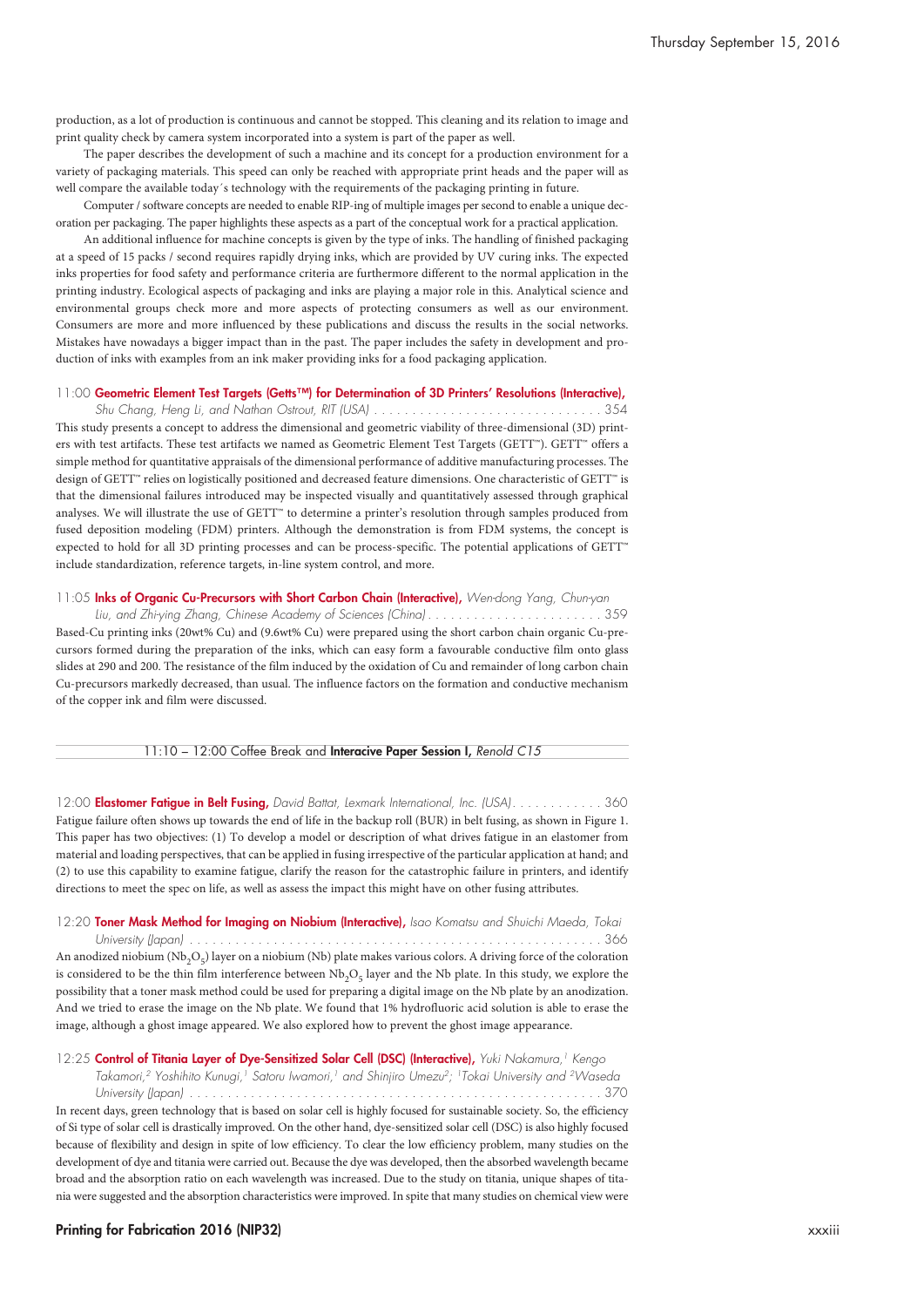carried out, few studies on fabrication process were carried out. So, we focused on fabrication of titania layer of DSC. Usually, the titania layer was fabricated by the doctor blade method or the screen print method. The inside of the fabricated titania layer utilizing the ordinary method had little porous. In the case that the porous titania layer was formed, then the flow of electricity was increased due to the increased surface of titania layer. We applied the electrostatic inkjet method for fabrication of the titania layer because the porous layer was formed due to evaporation effect utilizing the electrostatice inkjet method. We already formed porous titania layer and achieved the efficiency improvement. In this paper, we investigated the fundamental characteristics on fabrication of porous titania layer utilizing the evaporation effect. The experimental set-up to investigate the characteristics was shown as follows. Titania paste was filled with the ink tank. Nozzle was installed at the end of the tank. FTO glass electrode was set on the XY linear stage and the rotation stage. When the high voltage was applied between the nozzle and the glass electrode, small droplets were ejected because the electrostatic inkjet method was took place. Formation and ejection of the small droplets were observed with a high-speed camera and a light. The evaluation of the porous titania layer was carried out with the SEM and XRR. We investigated the characteristics of the porous titania layer in case that the rotation speed was changed.

### 12:30 **3D Printed Ceramics: Current Challenges and Future Potential,** *David Huson, University of the West of England (UK) . . . . . . . . . . . . . . . . . . . . . . . . . . . . . . . . . . . . . . . . . . . . . . . . . . . . . . .* 374

Materials and processes for additive layer manufacture have advanced considerably in the last few years and have moved the application of the technology away from prototyping to fabrication and manufacture. One area that still has little effective presence is that of 3D printed ceramics. Ceramic materials have proved difficult to integrate with 3D printing technologies and there is still a considerable way to go before the characteristics of most of these materials can be considered adequate.

The problems experienced are high firing contractions, low density and strength and potential incompatibility with glazes. For general tableware and giftware ceramics giftware ceramics two main methods of 3D printing are used, paste extrusion through a syringe and fine nozzle and a powder binder system that ink jets binder onto a powder bed containing a mix of ceramic powder and an organic binder.

The paste extrusion system has the advantage that conventional ceramic pastes and bodies can be used but the layer thickness is coarse and there can be problems with maintaining an even extrusion of a thin bead, the main issue with this method however is the restriction on geometric freedom that cannot compete with other 3D printing methods.

The powder/binder process gives the ability to form complex shapes, but has an inherent high porosity due to the burn out of organic binders and the restriction on particle size range required for the process to function correctly. The manufacture of high performance monolithic ceramics such as alumina and zirconia is achieved by using photo cure resins with a high loading of ceramic material, this requires a thermal de-bonding process that results in a very high firing shrinkage that can affect the dimensional stability in the firing/sintering.

The reasons for wanting to use ceramic materials are to utilise their unique properties but the limitations of the available processes make these properties difficult to realise by current additive manufacturing methods.

This paper will review and compare contemporary ceramic additive manufacturing processes and explain why the above issues exist and what potential solutions may be available. The Centre for Fine Print Research at the University of the West of England in Bristol has a history of over eight years research into 3D printed ceramics and has developed and patented materials and processes in this area, and has collaborated with leading ceramic manufacturers and material suppliers in the U.K. to improve and refine the process.

Our ongoing research into this area is exploring potential solutions to these issues including hybrid extrusion/machining for paste extrusion ceramics, colloidal infiltration of preformed powder/binder 3D printed and novel methods of pre-processing the ceramic powders used in powder/binder 3D printing to increase the density and fired performance of the ceramic material.

## **IS&T Board of Directors July 2016 - June 2017**

#### **President:**

Geoff Woolfe, *Canon Information Systems Research Australia Pty. Ltd*

**Executive Vice President** Steven Simkse, *HP Inc.*

**Conference Vice President** Francisco Hideki Imai, *Canon USA, Inc.*

**Publications Vice President** Susan Farnand, *Rochester Institute of Technology*

**Secretary** Dietmar Wueller, *Image Engineering GmbH & Co. KG*

#### **Treasurer**

Eric Hanson, *retired, HP Laboratories*

#### **Vice Presidents**

Sergio Goma, *Qualcomm Technologies, Inc.*

Teruaki Mitsuya, *Ricoh Company, Ltd.*

Majid Rabbani, *retired, Eastman Kodak Company*

James Stasiak, *HP Inc.*

Radka Tezaur, *Intel Corporation*

Werner Zapka, *Xaar*

#### **Immediate Past President**

Alan Hodgson, *Alan Hodgson Consulting Ltd.*

**Chapter Directors Korea:** Choon-Woo Kim, *Inha University*

**Rochester:** Michel Molaire, *Molecular Glasses*

**Tokyo:** Masahiko Fujii, *Fuji Xerox Co., Ltd.*

**IS&T Executive Director** Suzanne E. Grinnan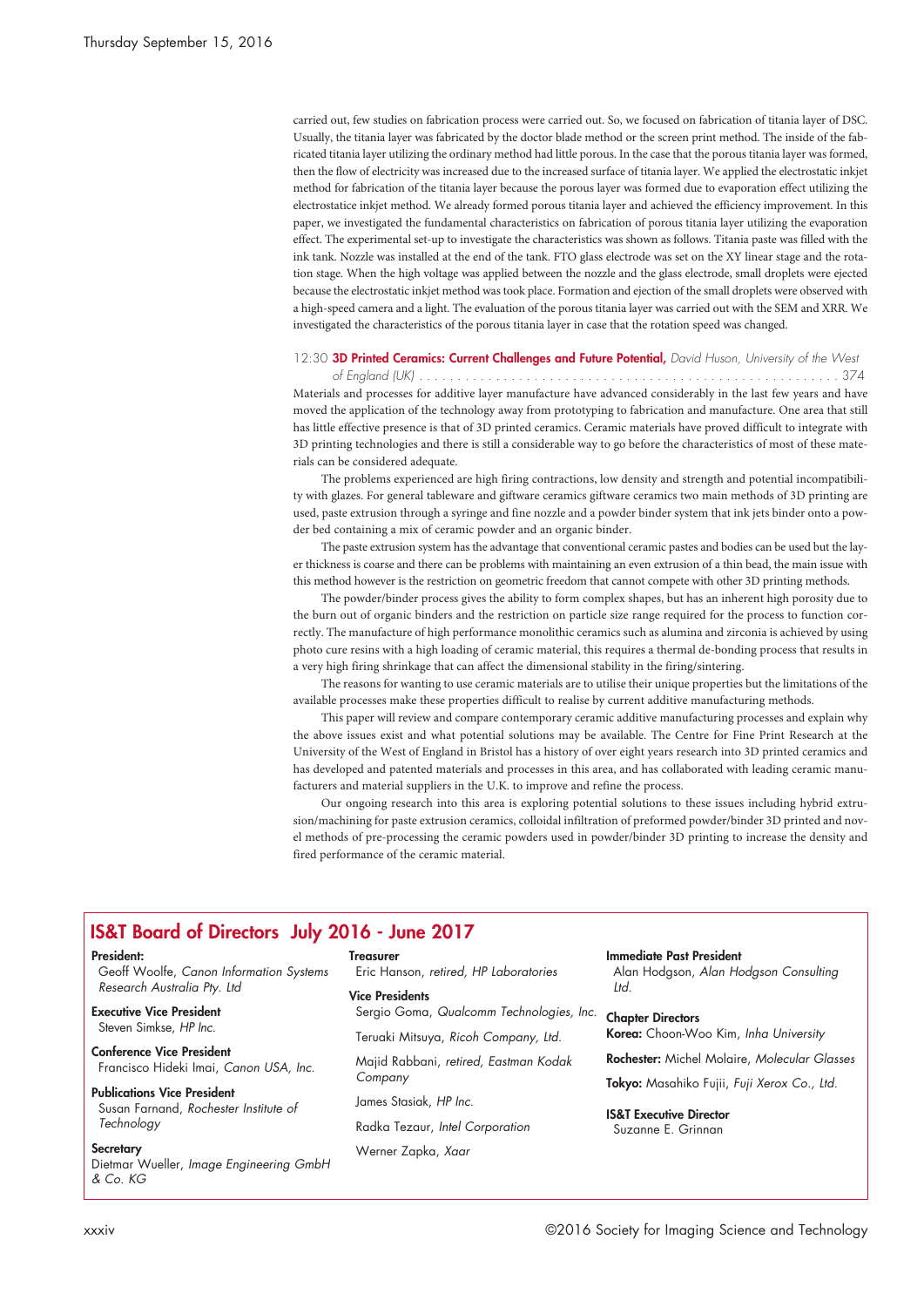#### 12:50 **Simulations of Drop Formation in Complex Rheological Fluids – Can Rheology Improve Jetting**

Performance?, Oliver G. Harlen and Neil F. Morrison, University of Leeds (UK) ..............378 The processes of jetting and drop formation is strongly affected by fluid rheology, which may be complex, particularly under the extreme conditions of high shear and extensions rates that occur during jetting. Fluids containing a particulate phase are normally shear-thinning and so may have different characteristic viscosities during different key stages of the inkjet flow. Moreover, even trace amounts of long chain polymers can cause substantially different breakup dynamics compared to that of an ordinary (Newtonian) fluid.

In this work we investigate the dependency of jet breakup behaviour upon viscoelastic and shear-thinning effects in the context of drop-on-demand inkjet drop formation. In drop-on-demand printing, each ejected drop remains connected temporarily to the printhead by a trailing ligament of fluid which undergoes capillary thinning while the drop is in flight. Upon pinch-off the severed ligament may recoil downstream towards the leading drop, or alternatively it may fragment into multiple satellite droplets. Whilst complex rheology is often seen as a problem, particularly given the lack of instrumentation able to measure and characterize fluid properties at the appropriate deformation rates and timescales, it also offers a potential solution to controlling satellite drops at higher printing speeds.

We show the results of numerical simulations of drop-on-demand inkjet printing with fluids that exhibit different types of non-Newtonian behaviour (shear-thinning and viscoelasticity) and compare with experiments on model inks. Our aim is to establish the parameter values controlling the break-up length and character of jet breakup. In particular, we examine whether for appropriate choices of rheological parameters it is possible to prevent or impede the creation of satellite drops without compromising on printing speed.

#### 13:10 – 14:30 Lunch Break

*14:30 – 17:30 Colleague Connections—Connections for Innovation in Security Printing see page xxxviii, Renold D7*

#### *19:00 – 22:00 Conference Reception*

Museum of Science and Industry Liverpool Road, Manchester, UK

#### **DIGITAL PRINTING APPLICATIONS TRACK**

#### *9:00 – 10:10 Thursday Keynote and IS&T Awards, Renold C16, see page vii.*

#### *Renold C2*

## **Colleague Connections: Late Breaking News/Success Stories**

Session Chair: Werner Zapka, Xaar

**10:20 – 11:00**

Join colleagues to discuss the latest news in digital printing and printing for fabrication, including technologies introduced at drupa in June.

11:00 – 12:00 Coffee Break and **Interacive Paper Session I,** *Renold C15*

## **Security Printing**

Session Chairs: Hiroshi Yamazaki, The Imaging Society of Japan; Alan Hodgson, Alan Hodgson Consulting Ltd.; and Bob Ulichney, HP Inc.

#### **12:00 – 13:10**

#### 12:00 **Security Print Features based on Additive Manufacturing – Threat or Opportunity? (Focal),**

*Alan Hodgson1,2 and Rachel Saunders2; 1Alan Hodgson Consulting Ltd. and 2University of Manchester*

*(UK) . . . . . . . . . . . . . . . . . . . . . . . . . . . . . . . . . . . . . . . . . . . . . . . . . . . . . . . . . . . . . . .* 382

Additive Manufacturing technologies have the potential to be of significance in the field of secure documents. The aim of this paper is to show with examples areas where these could arise. It concentrates on the areas where Additive Manufacturing can add tactile features to a document as this could well be the area where the technology has earliest significance in security printing.

To a certain extent 2.5D printing already exists in the security sector, but not specifically from the digital domain. It may well be that Additive Manufacturing will initially be a threat to these established features, rather than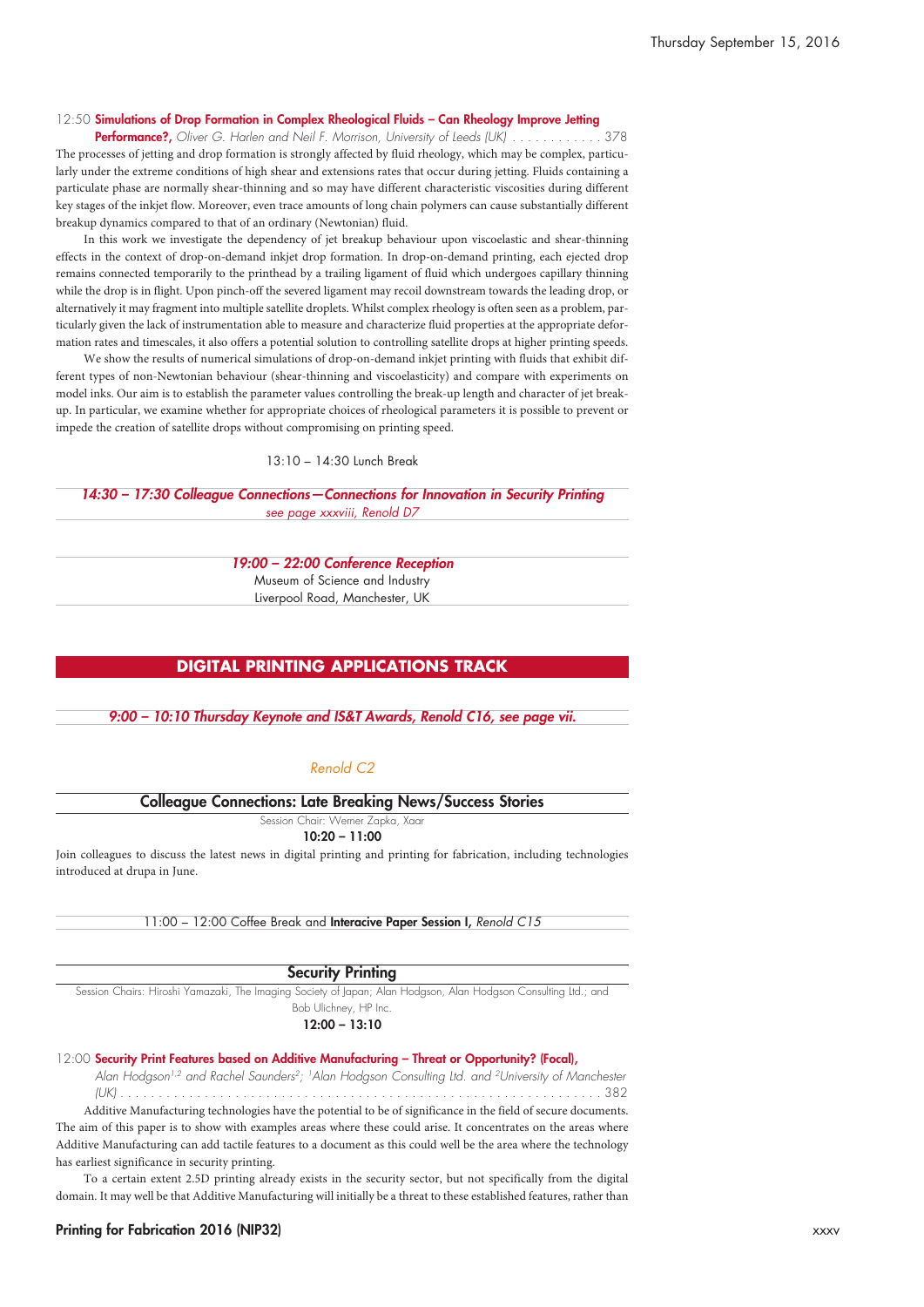a source of new ones. So the paper illustrates the potential for Additive Manufacturing systems to duplicate existing tactile security features and then shows where this knowledge could be the source of new features.

The work also considers the possibility for the fabrication of optical features for secure documents by Additive Manufacturing.

12:30 **Effect of Non-Integer Scaling on the Recovery of Data Bearing Marks,** *Robert Ulichney, Yufang Sun,*

and Matthew Gaubatz, HP Inc. (USA) and Stephen Pollard, HP Inc. (UK). . . . . . . . . . . . . . . . . 386 The spatial quantization imparted by printed pixels becomes significant when printing finely detailed bitonal images such as data-bearing halftones. This paper explores the consequences non-integer scaling has on data recovery error from such data-bearing marks. We verify that different printer manufacturers use nearest-neighbor scaling, and conducted hundreds of print and mobile camera capture measurements to quantify data recovery errors as a function of printed pixel replication factor. We tested the effects of multiple payloads represented by several data-bearing images, printed on a variety of printers, and captured at different camera distances. The analog print–and–capture experiments are compared with digital simulations, using several error measures. The results support a surprising conclusion: there is no significant advantage in forcing printed pixel replication to be an integer.

12:50 **Comparison of Technologies for Card Printing Applications,** *Mark B. Mizen, HID Global (USA) . . .* 392 The printing of identity cards differs significantly from other printing technologies in that the substrate is welldefined, generally PVC or polycarbonate, and relatively small, typically 2.125" x 3.370." Because the substrate is nonporous, the dyes and pigments used must penetrate into the substrate or be held in place by an adhesive or binder that adheres to the surface or penetrates into it. The simplest printing system capable of producing a printed plastic card is dye sublimation. In this process dyes penetrate into the substrate producing a durable dye-based image. Requirements for edge-to-edge printing as well as the need to print technology cards that may not be perfectly flat have led to retransfer dye sub printing systems, which uses an intermediate transfer ribbon. Finally, electrophotographic and inkjet systems are also present in the market. This presentation will provide a technological assessment comparing advantages and disadvantages of various printing systems, allowing the user to identify the preferred technology for different applications.

13:10 – 14:30 Lunch Break

*concurrent event*

*14:30 – 17:30 Colleague Connections—Connections for Innovation in Security Printing see page xxxviii, Renold D7*

#### **BIOPRINTING**

#### *Renold C2*

#### **Bioprinting I**

Session Chairs: Shinjio Umezu, Waseda University; Liisa Hakola, VTT Research Centre of Finland; and Thomas Boland, University of Texas at El Pasco

**14:30 – 17:30**

#### 14:30 **Dispensing of Hydrogel Ink onto Electrospun Biodegradable Paper for Biomedical Applications,**

*Sandra Stier, <sup>1</sup> Achim Weber, 1,2 and Kirsten Borchers1,2; 1Fraunhofer Institute for Interfacial Engineering and Biotechnology IGB and 2University of Stuttgart (Germany) . . . . . . . . . . . . . . . . . . . . . . . .* 397 In this contribution we present the development of a biobased hybrid material made from a mechanically stable, paper-like fleece combined with a hydrogel, which mimics the extracellular matrix (ECM) of soft tissue. We used methacryl-modified gelatin as described earlier for the formulation of dispensable hydrogel precursor-solutions (bioinks). By variation of the degree of modification we provided viscous liquid inks and physically gelling inks. After deposition, such bioinks could be chemically crosslinkend by UVB irradiation to form non-soluble hydrogels. We produced cell-free hydrogels as well as hydrogels loaded with human fibroblasts from skin biopsies. Freeform fabrication of thin hydrogel-coatings or of three-dimensional (3D) hydrogel constructs was achieved by application of digital 3D printing (bioprinting). For stabilization of the hydrogels we used fleece substrates produced from the biodegradable polymer poly (L-lactide) (PLA) and the modified biopolymer gelatin by electrospinning. The presence of the biomolecule component in the fleece added a more hydrophilic character to the PLA non-wovens, which was crucial for stable bonding of hydrogel and fleece.

14:50 **Effect of Thermal Inkjet Printing on Bacterial Cells,** *Cornelius C. Dodoo, Paul Stapleton, and*

*Simon Gaisford, University College London (UK) . . . . . . . . . . . . . . . . . . . . . . . . . . . . . . . . .* 402 Ink jetting is a technique with varied applications. The process of bubble/droplet formation of thermal ink jet printers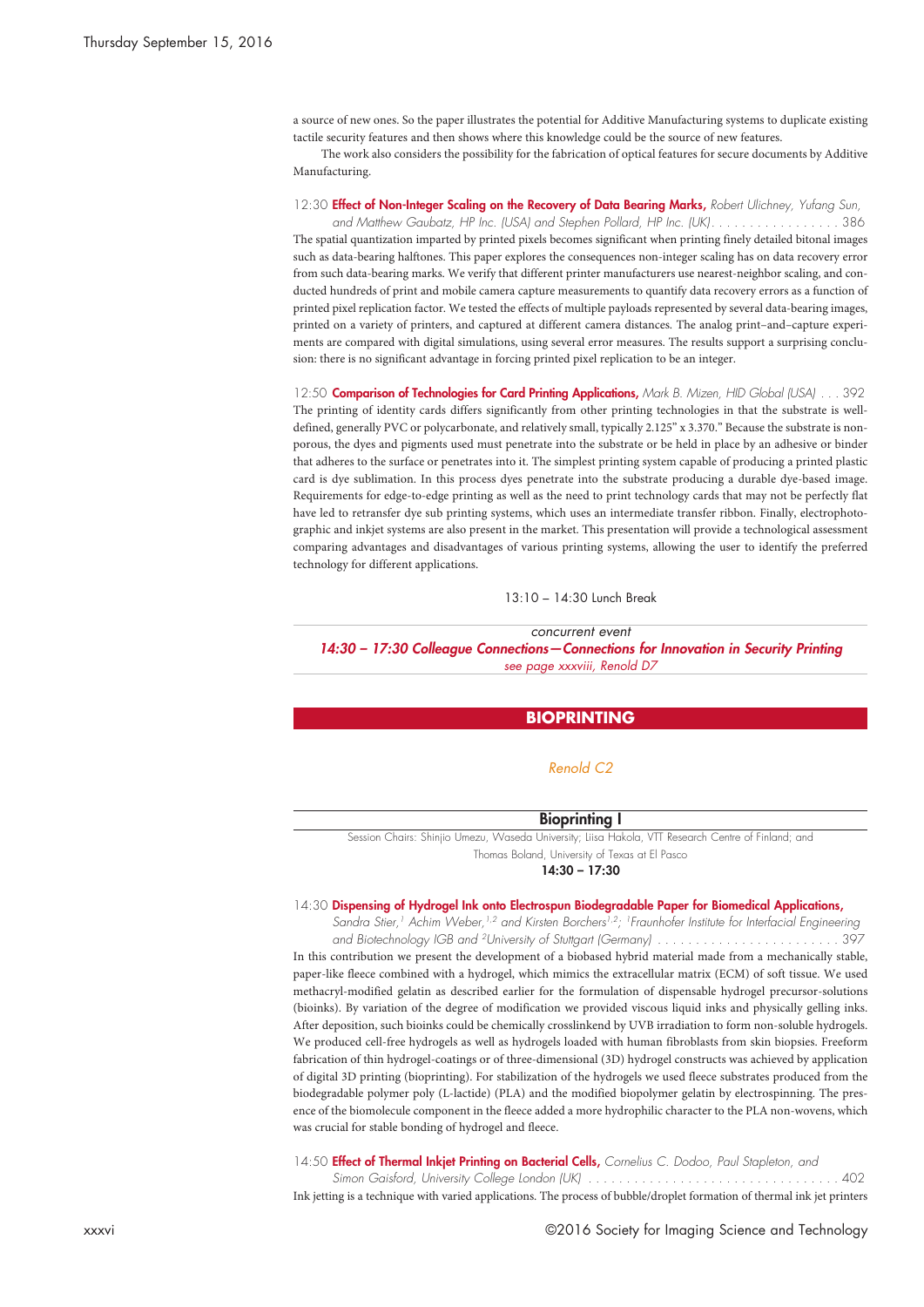is one that is known to involve a high temperature. This high temperature is however localized and short-lived. Investigations are hereby carried out to evaluate the effect of thermal droplet formation on bacterial cells. Bacterial viability tests were done by colony plate counting and measurement of bacterial absorbance after thermal ink jetting. Bacterial cells were also printed directly onto agar coated glassslides using different templates and incubated. The effect of thermal ink jetting on bacterial cell wall was also conducted by gram staining ink jetted cells. The results obtained indicated that the process of bubble formation did not have any significant effect on bacterial viability as compared to the pipetted versions. Also, bacteria printed directly onto agar gave colonies similar to templates used in printing. Gram staining experiments revealed that the bacterial cells still maintained ability to give a positive gram stain test.

#### 15:10 **Regenerated Silk Fibroin as Inkjet Printable Biomaterials,** *Yu Zhang, David A. Gregory,*

*Patrick J. Smith, and Xiubo Zhao, University of Sheffield (UK) . . . . . . . . . . . . . . . . . . . . . . . . .* 406 Regenerated silk fibroin (RSF) protein is an FDA approved biomaterial and has been used as a bio-ink to fabricate structures using inkjet printing. Silk can be present in water soluble amorphous (Silk I) and water insoluble crystalline conformations (Silk II) made up of beta-sheet structures. Here we show the generation of silk scaffolds by inkjet printing of water soluble RSF inks and then converting them into insoluble beta-sheet (Silk II) structure via a second ink containing methanol. This paper focuses on optimising printing conditions of RSF bio-ink through establishing the relationships between RSF peptide concentrations, number of layers and the total thickness of the printed layers. Various patterns such as dot arrays, lines, films, particles and logos have successfully been fabricated. The emerging of inkjet printing of RSF ink allows us to print delicate silk scaffold patterns for different applications specifically in biomedical field.

#### 15:30 **3D Printed Ultrasound Phantoms for Clinical Training (Interactive),** *James L. Robertson, <sup>1</sup> Emma Hill, 1*

*Andrew A. Plumb, <sup>1</sup> Simon Choong, <sup>2</sup> Simeon J. West, <sup>2</sup> and Daniil I. Nikitichev1; 1University College London and 2University College Hospital (UK) . . . . . . . . . . . . . . . . . . . . . . . . . . . . . . . . . . .* 410 Ultrasound is a ubiquitous, portable structural imaging technique which is used to provide visual feedback for a range of diagnostic and surgical techniques. Training for these techniques demands a range of teaching models tailored for each application. Existing anatomical models are often overly simple or prohibitively expensive, causing difficulties in obtaining patient or procedure specific models. In this study we present ultrasonic rib phantoms for clinical teaching and training purposes, fabricated by three-dimensional (3D) printing technologies. Models were produced using freely available software and data, and their effectiveness as teaching phantoms evaluated using clinical ultrasound scans of the phantoms.

#### 15:35 **A Method for Detecting the Fluorescence-Emission Wavelength and Visualization of Biological**

**Traces (Interactive),** *Yun Zou, <sup>1</sup> Bei Jiang, <sup>2</sup> Wenbin Liu, <sup>1</sup> Xuejun Zhao, <sup>1</sup> Nengbin Cai, <sup>3</sup> Xiaochun Huang, <sup>3</sup> Liuhu Cui, <sup>3</sup> and Xianfeng Chen2; 1Shanghai Research Institute of Criminal Science and* Technology, <sup>2</sup>Shanghai Jiao Tong University, and <sup>3</sup>Institute of Forensic Science (China)........ 416 The contribution of biological trace detection has been fundamental in forensic cases. This paper describes a method for the rapid and non-destructive method for latent biological trace detection on the surface of the non-porous substrates by laser reflection. The absorption and emission of the biological trace from the spectrophotometer and fluorophotometer are analyzed. Visualization of latent biological traces is realized by femtosecond laser and its parametric amplification system. Applicability of the ultraviolet (UV) from femtosecond laser to latent blood fingerprints detection has rarely been reported, especially in the range of multi-wavelengths laser. Results demonstrated that the latent blood fingerprints can be visualized through UV imaging system instruments.

#### 15:40 – 16:30 Coffee Break and **Interacive Paper Session II,** *Renold C15*

#### 16:30 **The Use of Inkjet Printing and Thermal Phase Change Inks to Create Sacrificial Prevascular**

Networks, Leon Edney, Patrick J. Smith, and Paul Hatton, University of Sheffield (UK) . . . . . . . . . 419 Within Tissue Engineering one of the greatest challenges is providing cells in an engineered tissue with nutrients and oxygen via blood or serum. The process, otherwise known as perfusion, brings these vital supplies to within 100- 200 microns of all cells by means of the vascular network. If perfusion is insufficient cells begin to die (necrosis) which effectively self-regulates cell growth to within 150-200 micron of a diffusive oxygen source and limits the useful thickness of cellularised tissue that can be engineered in vitro. A spectrum of research approaches ranging from cell-based therapies that attempt to induce spontaneous budding of capillary structures to scaffold based therapies that provide a spatial prevascular structure to guide the formation of the vascular network are currently being investigated. This contribution discusses the research that has been undertaken to indirectly fabricate prevascular scaffolds. Inkjet printing is used to make sacrificial three-dimensional microstructures that are initially employed in the production of the biomimetic 3D microfluidic devices. The process is complimented by the use of low temperature thermal phase change materials e.g. Hexadecane and Octadecane, as inks that enable structurally sound threedimensional microstructures to be constructed, and then sacrificed without damage to the biocompatible materials (gelatin with a variety of cross linking mechanisms) used for the prevascular scaffold.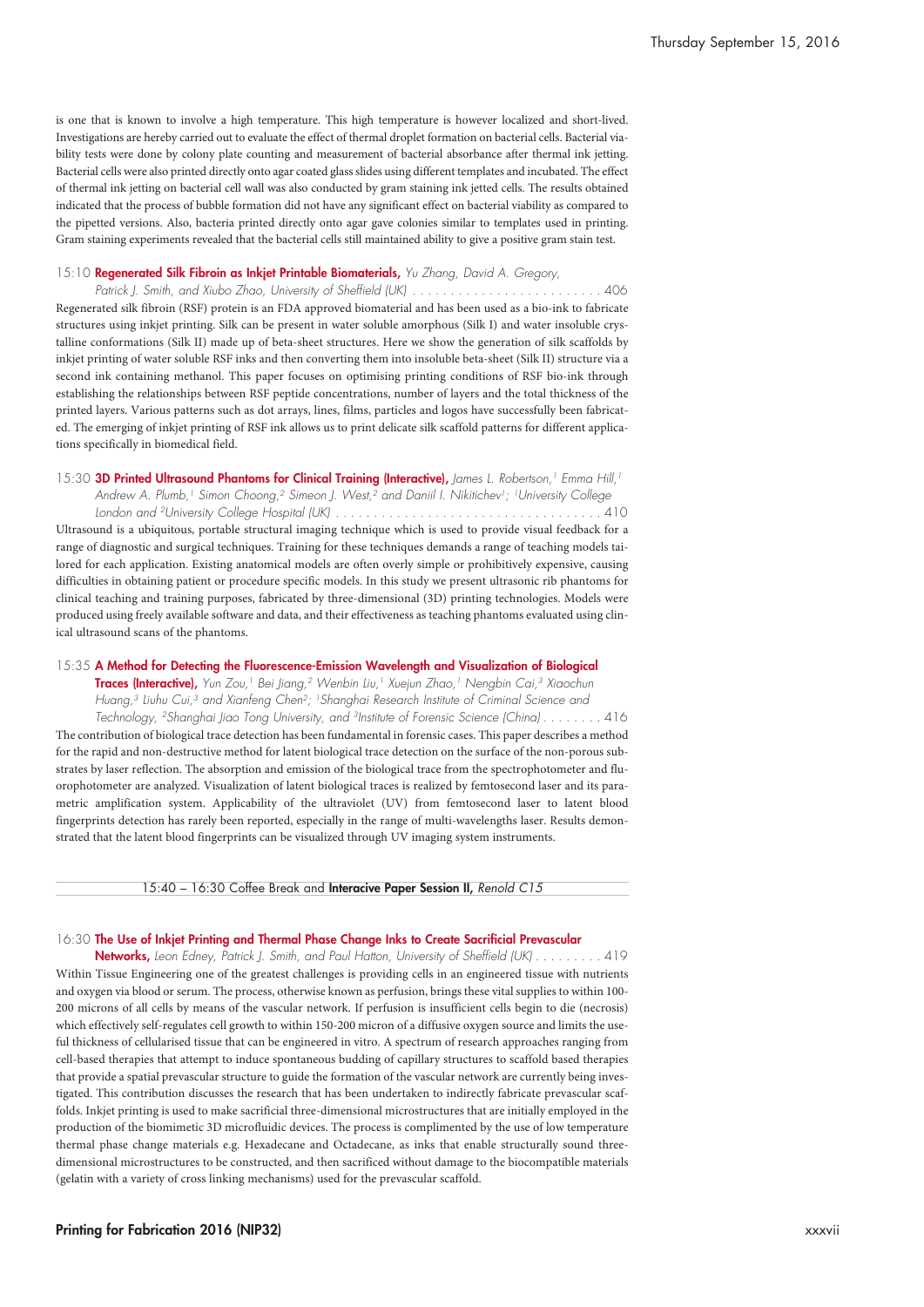#### 16:50 **Novel Approach for Predicting Coffee-Ring-Effect in Drying Droplets based on Binary Solvent**

**Mixture from Substance Data,** *Danny Lehmann, Hauke Langner, Vico Haverkamp, and Klaus Krüger,* Helmut-Schmidt-University/University of the Federal Armed Forces (Germany). . . . . . . . . . . . . . . 424 In this study we present a novel approach using dimensionless numbers that allows for the prediction of ring-like structures in drying ink drops based on binary solvent mixtures by substance data. Mechanisms considered in this approach are suppression of Marangoni-flows due to fast evaporation times as well as the potential strength of Marangoni-flows. The proposed approach is validated experimentally. Single spots based on various solvent compositions are inkjet-printed and characterized with respect to the structure by means of microscopy.

#### 17:10 **In Vivo Characterization of Bioprinted Capillaries,** *Maria Yanez, Julio E. Rincon, and*

*Thomas Boland, The University of Texas at El Paso (USA). . . . . . . . . . . . . . . . . . . . . . . . . . . .* 428 We present two studies that assessed vascularization of implanted bioprinted grafts. The first study involves bioprinted vascular networks build into skin grafts. A modified inkjet printer allowed depositing human microvascular endothelial cells into fibrin networked channels. Neonatal human dermal fibroblast cells and neonatal human epidermal keratinocytes were manually mixed into a collagen matrix, which sandwiched the networks. A full thickness wound was created at the top of the back of athymic nude mice and the graft covered this wound. As control, a commercial Apligraf dressing was used and as a further control, no treatment was done. Wound contraction with the graft improved by up to 10% when compared with the control groups. Histological analysis showed the neoskin having similar appearance than normal skin. Both layers, dermis and epidermis were present with thicknesses resembling normal skin. Immunohistochemistry analysis showed the implanted cells were serving as neo-vessels in the regenerated skin. The second study involved sandwiching the vascular networks into subcutaneous adipose grafts. Volume retention was measured over time. Good graft acceptance was found. Immunohistochemistry analysis revealed the presence of new vessels formation involving the implanted cells. Both studies showed that bioprinted vascular capillaries will incorporate into host tissue, either by direct anastomosis or by being recruited by the host and help form neo-vessels. Although the exact mechanism by which this happens remains to be resolved, the findings point to a faster and more complete incorporation of the grafts into the host tissue. This will allow in the future for more functional tissues being constructed, where survival of the implanted cells is paramount.

#### *19:00 – 22:00 Conference Reception*

Museum of Science and Industry Liverpool Road, Manchester, UK

#### **SECURITY PRINTING WORKSHOP**

Moderator: Alan Hodgson, Alan Hodgson Consulting Ltd. **14:30 – 17:30**

#### *Renold D7*

See details below.

## **COLLEAGUE CONNECTIONS—CONNECTIONS FOR INNOVATION IN SECURITY PRINTING**

#### **Thursday, 14:30 – 17:30 PM**

*Moderator: Alan Hodgson, Alan Hodgson Consulting Ltd.*

The aim of this workshop is to facilitate the connection and building of collaborations around new printing technologies for high value security documents and products. The goal is to bring together a network of participants from across the value chain and together define a roadmap going forward. It focuses on connecting the technical challenges faced by the industry and customers with the resources of universities and start-up companies.

The workshop consists of 3 parts.

- 1. Three short presentations on the topic from the perspective of a University spin-out, UK technology developer CPI, and the customer perspective.
- 2. A series of table top group discussions aimed at collating the thoughts of participants
- 3. A feedback session to collate the results

This workshop is appropriate for anyone with either interest in or a connection to the world of security printing.

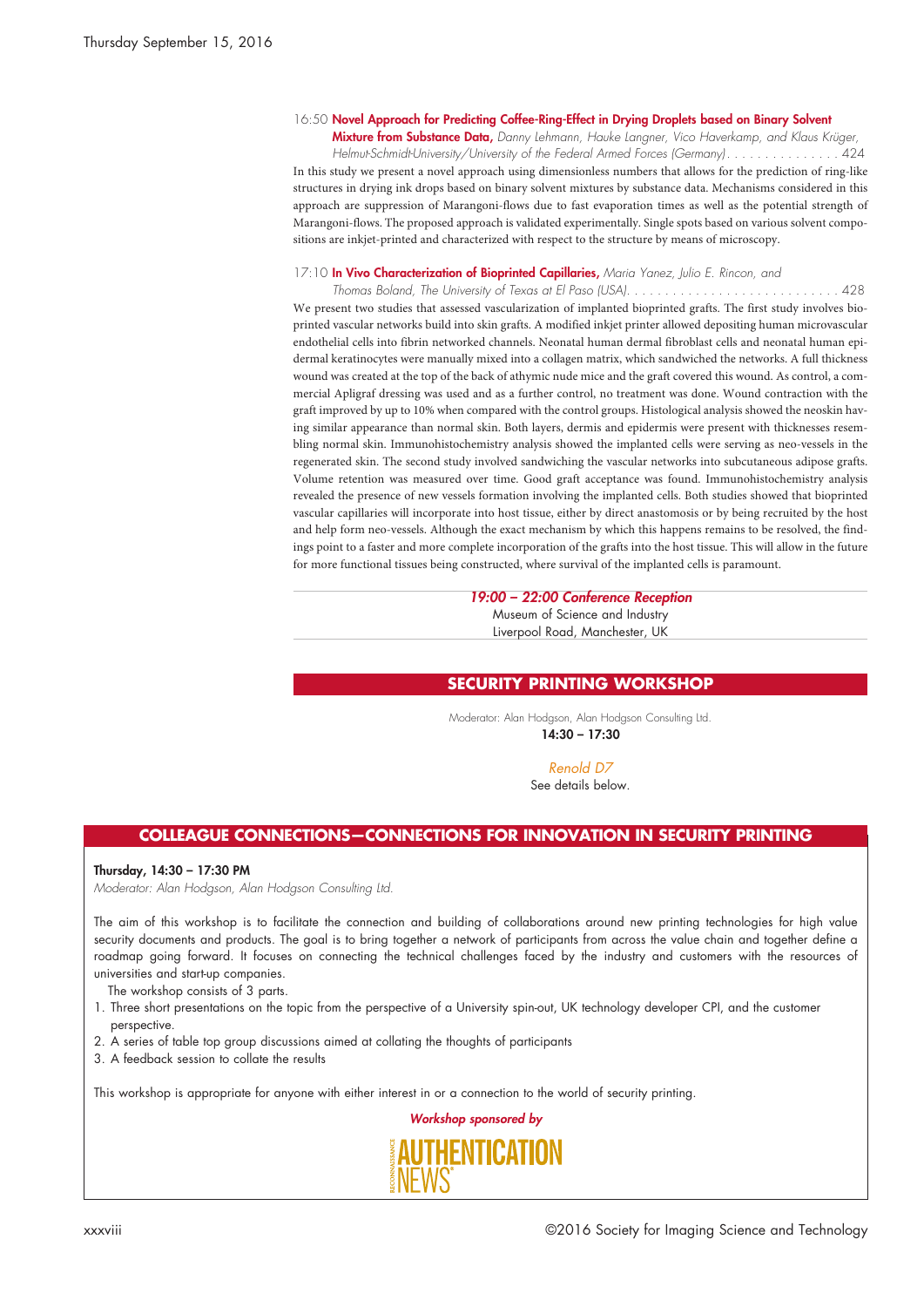## **TECHNOLOGIES IN DIGITAL PHOTO FULFILLMENT 2016**

*\*Note that papers from the 7th International Symposium on Technologies in Digital Photo Fulfillment 2016 are available for free download on the IS&T digital library, and are not considered, nor cited, as part of the Printing for Fabrication Proceedings.*



#### *Renold C9*

| <b>Welcome Remarks and Company Introductions</b>                         |  |
|--------------------------------------------------------------------------|--|
| Session Chair: Joseph E. LaBarca, Pixel Preservation International (USA) |  |
| $14:30 - 15:00$                                                          |  |
| <b>Tools and Strategies of Print Preservation</b>                        |  |
| Session Chair: Reiner Fageth, CEWE Stiftung & Co. KGaA                   |  |
| $15:10 - 17:30$                                                          |  |
|                                                                          |  |

15:10 **Printing to Preserve—How Are We Doing Today?,** *Joseph E. LaBarca, Pixel Preservation International (USA)* Much has changed in the digital imaging industry in the last five years. This includes advances in cameras and optics and especially the continued tremendous growth in the use of smartphones. With smartphone in hand more people than ever have a camera ready to shoot at a moment's notice. Yet printing for long term preservation has not followed in this growth. While the number of hard copy prints, including prints and photo books, has increased, the rate of increase has not kept pace with the growth in capture. This means there is a bigger opportunity than ever for photo fulfillment through the production of prints and photo books. There have been positive signs in the industry in terms of photo organization, software for easier layout and design of photo books, and apps to make prints and photo books from the smartphone. But the awareness by end consumers on the risks of technology change and how to access their digital images 10 to 20 years from now is still very low. There have been positive signs on the web addressing this topic but uptake by social media remains low. This paper will discuss the positive trends seen on the web, ongoing trends in hard copy output from the last several years, and ways to further energize the digital photo fulfillment industry on the potential for printing for long term preservation.

#### 15:40 – 16:30 Coffee Break and **Interacive Paper Session II** Renold C15

#### 16:30 Kodak Professional Endura Premier Paper for the Premium Photo Book Market, *Patrick W. Webber, Kodak Alaris (USA)*

There are a wide range of digital print technologies available today for use in photo books. This includes Inkjet, Electro Photographic, Dye Sublimation and Silver Halide. However, only one technology, silver halide paper, incorporates imaging technology and image quality that is the gold standard in the photographic marketplace. This allows providers to exceed consumer expectations for photo book image quality resulting in a delighted customer experience and the ability to offer a premium product in this growing, but crowed category. KODAK PROFESSIONAL ENDURA Premier Paperis a silver halide photographic paper which incorporates new technology specifically for digital printing and continues to advance the state of the art of silver halide technology. In addition to the positive customer experience that silver halide paper provides to the photo book market, the use of ENDURA Premier Paper provides the optimal balance of high image quality, long-term permanence, high productivity, and low cost. This paper will discuss silver halide technology for use in photo books, and specifically how KODAK PROFESSIONAL ENDURA Premier Paper, meets the needs of the premium photo book market. In addition, the paper will discuss how the optimal image longevity performance of KODAK PROFESSIONAL ENDURA Premier Paper provides a solution to the consumer needs for longterm preservation of digital image files using premium photo books, the photo album of the 21st century.

## 17:00 Original Photopaper Developments and Applications to Further the Advancement and Growth of the

Premium Photo Book Segment, *Anthony Pieters and Evert Groen, FUJIFILM Europe B.V. (the Netherlands)* Original Photopaper is now leading Premium photo book segment, next developments will not only bring the medium segment in reach for Original Photopaper photo books, but will attract also new players into Original Photopaper technology. Listening to customer needs, listening to central lab needs, continuously innovating and the success of honest cost – margin calculations leading to new Original Photopaper developments and its applications. Since first time FUJIFILM is developing papers specific for central lab high speed printing equipment. Next to that FUJIFILM organizes cooperation of best in class Original Photopaper equipment manufacturers who will bring our industry into next era where central lab production will be leading in costs, quality and speed of fulfilling customers needs. It's also the era where pure digital printing companies decide to enter the Original Photopaper production technologies, as we see several companies starting with it the last couple of months.

#### *19:00 – 22:00 Conference Reception*

Museum of Science and Industry—Liverpool Road, Manchester, UK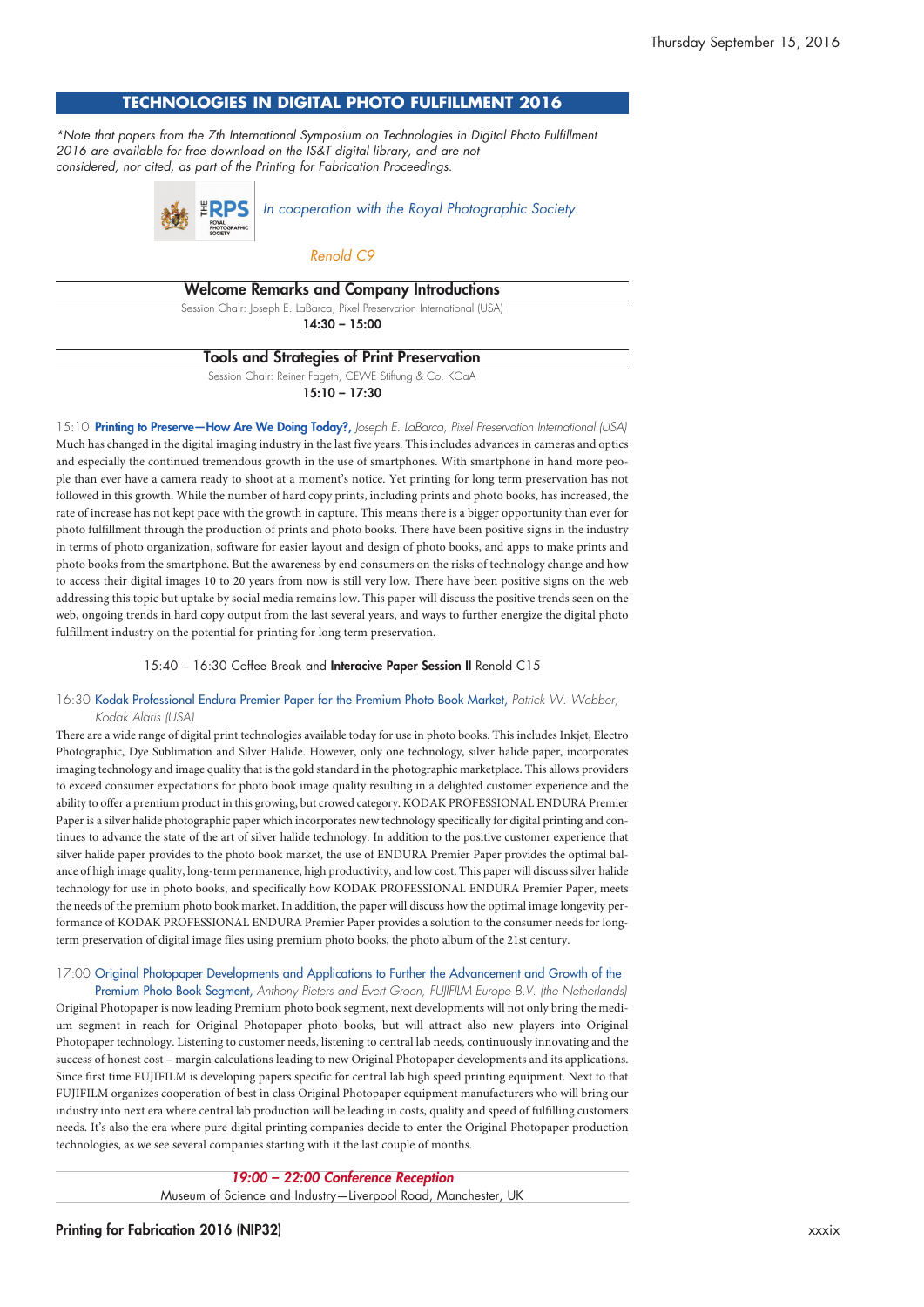## **FRIDAY SEPTEMBER 16, 2016**

## **BIOPRINTING TRACK**

#### *9:00 – 10:00 Friday Keynote, Renold C16, see page vii.*

### *Renold C16*

#### **Bioprinting II**

Session Chairs: Koei Suzuki, Ricoh Co., Ltd.; Kirsten Borchers, Fraunhofer Institute for Interfacial Engineering and Biotechnology IGB; Thomas Boland, University of Texas at El Pasco

**10:10 – 13:00**

#### 10:10 **Fabrication of ZrO2-SiO2 Binary Oxides Scaffold by Inkjet Printing for Bone Tissue Engineering**

**Applications,** *Vasanthavel Subramaniyan, Brian Derby, and Kannan Sanjeevi, University of*

*Manchester (UK). . . . . . . . . . . . . . . . . . . . . . . . . . . . . . . . . . . . . . . . . . . . . . . . . . . . . . .* 429 Musculoskeletal disorders and bone defects have been established as one of the most important diseases affecting human health. The occurrence of bone defects due to the growing number of traffic accidents and osteoporosis have led to demand for mass numbers of bone implants.  $ZrO<sub>2</sub>-SiO<sub>2</sub>$  binary oxide as a potential candidate with the features of mechanical strength and biocompatibility that precisely mimic the host bone has been synthesized using so-gel technique (1). Fabrication of ZrO<sub>2</sub>-SiO<sub>2</sub> binary oxides into 3D porous scaffold is essential for structural stability of the bone implant enables them as a substrate for cells, growth factors and waste removal through their interconnected pores. Stereo lithography (SL) is one the most efficient Rapid Prototyping (RP) technique that has been adopted to fabricate 3D ceramic scaffolds with controlled architecture of desired shape, pore size and interconnectivity (2). The printed scaffold has been analysed for its surface morphology, porosity and interconnectivity through Scanning Electron Microscopy. The mechanical stability of the scaffold has been assessed using compression and bending strength tests.

#### 10:30 **Placenta Vasculature 3D Printed Imaging and Teaching Phantoms,** *D. I. Nikitichev, <sup>1</sup> W. Xia, 1*

B. Daher, <sup>1</sup> E. Hill, <sup>1</sup> R. Y. J. Wong, <sup>1</sup> A. L. David, <sup>2</sup> A. E. Desjardins, <sup>1</sup> S. Ourselin, <sup>1</sup> and T. Vercauteren<sup>1</sup>; *1University College London and 2University College Hospital (UK) . . . . . . . . . . . . . . . . . . . . . .* 431 Three-dimensional printing makes it possible to create patient-specific, complex anatomical geometries that can be used for training, teaching and surgical planning. The human placenta is a vital organ that transports nutrients from the mothers' uterine circulation to the fetus via a complex vasculature. Complications of the fetal vasculature are increasingly being imaged with ultrasound and treated before birth using invasive fetal therapy. There is a need for human placenta training phantoms such as placental anastomoses that occur in monochorionic twin pregnancy and can cause twin-to-twin transfusion syndrome and fetal death, if untreated. In this study we developed two phantoms based on the human placenta using 3D printing technology: an ultrasound imaging phantom and an anatomical teaching model.

#### 10:50 **Printed Electronics and 3D Printing as New Manufacturing Technologies – New Opportunities for**

**Bio-based Materials,** *Tingjie Li, Joseph Aspler, Joelle Grenon, Tony Manfred, Lyne M. Cormier, and Xuejun Zou, FPInnovations (Canada) . . . . . . . . . . . . . . . . . . . . . . . . . . . . . . . . . . . . . . . . .* 435

Printing has made significant impact on our society and daily life, particularly through process improvement (high speed, high volume) and technology advancement (e.g. digital printing, personalized printing). However, in recent years, the spreading of internet has created significant impact on printing, leading to the decline in demand for graphic printing. Despite these challenges, printing as a well-established technology is now being explored for new applications including printing electronics and 3D printing. With these manufacturing technologies, new opportunities/applications for bio-based materials, including lignocellulosic materials are being explored, as reviewed in this report.

#### 11:10 – 11:40 Coffee Break

#### 11:40 **Reactive Inkjet Printing Applications for Tissue Engineering (Focal),** *Christopher Tse and Patrick*

*Smith, University of Sheffield (UK). . . . . . . . . . . . . . . . . . . . . . . . . . . . . . . . . . . . . . . . . . . .* 442 A crosslinking agent (glutaraldehyde) was selectively inkjet printed at predetermined locations onto a sheet of virgin gelatin and washed to create biocompatible scaffolds of bespoke shapes. Fibroblasts were seeded onto these scaffolds and were shown to proliferate with no detrimental effects for 3 days compared to controls. This method of creating biocompatible scaffolds takes advantage of inkjet printing's ability to create complicated designs without compromise at a range of fibre diameters from as thin as 80µm. Fibroblasts were seen to cover the entire surface. Future research will be focused on using such technology in nerve repair.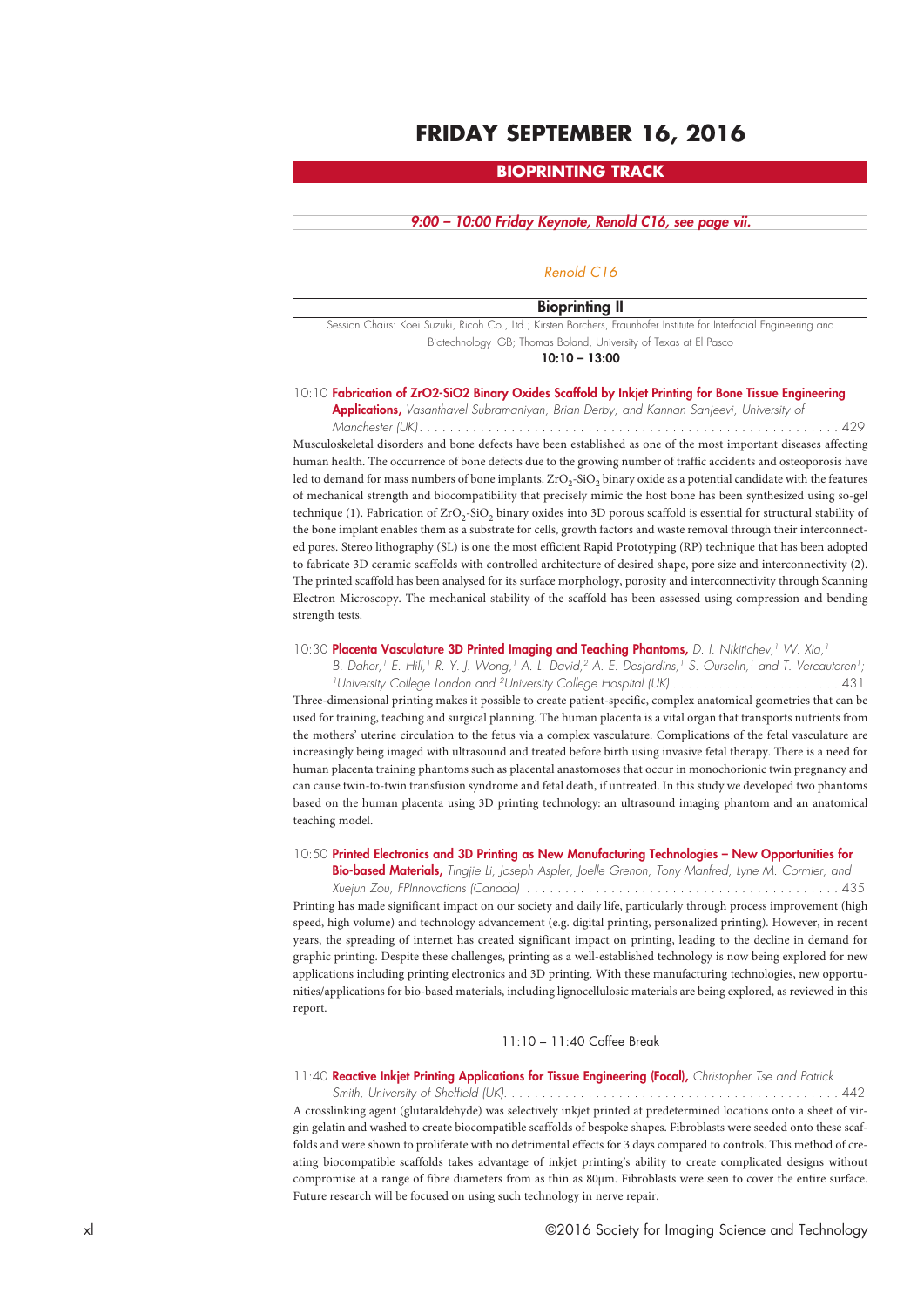### 12:10 **JIST-First Paper Growth-Inhibitory Effect of Chemotherapeutic Drugs Dispensed by Inkjet**

**Bioprinting on Cancer and Non-Cancer Cells,** *Jorge I. Rodríguez-Dévora, 1,2 Mohammod Bhuyan, 2 Daniel Reyna-Soriano2, and Thomas Boland2; 1Clemson University and 2University of Texas at El Paso (USA) . . . . . . . . . . . . . . . . . . . . . . . . . . . . . . . . . . . . . . . . . . . . . . . . . . . . . . . . . . . . . .* 446 Thermal inkjet technology has long been used in the printing industry, but little has been studied on the benefits that it can provide to the drug-screening field. The objective of the work reported here was a proof of concept of using a modified inkjet printer to have a more accessible and miniature cellomic anticancer drug-screening platform. The authors' previous findings have shown that inkjet-based screening can reliably create isolated arrays of spots of living cells and antibiotics at low volume (180 pl) and high throughput (213 spots/sec) [J. I. Rodríguez-Dévora, B. Zhang, D. Reyna, Z. D. Shi, and T. Xu, "High throughput miniature drug-screening platform using bioprinting technology," Biofabrication 4, 035001 (2012)]. The methodology of the work reported here included using a modified office inkjet printing device; the authors studied the inhibitory effects of dichloroacetate sodium (DCA) over hepatocellular carcinoma (HepG2) and epithelial cells (EpC). A DCA drug concentration gradient was printed over cell cultures to evaluate the drug's cytotoxic effect. Half maximal and ninety percent inhibitory concentrations (IC50, IC90) were obtained from the dose–response curves and compared with concentrations obtained using the traditional micropipetting technique. The resulting inhibitory concentration values obtained by both dispensing techniques fall within the millimolar range. The significance of these finding is that the proposed screening platform closely mimics the traditional screening outcome at a miniaturized volume rate, thus downsizing the screening process from traditional sub-microliter to nano- or even picoliter range. Inkjet technology shows promise in miniaturizing and expediting the drug-screening process. This platform can be used to asses a preliminary dose–response curve in order to improve the treatment modalities using the patient's limited supply of biopsied cells toward personalized medicine.

12:30 **Altering the Bubble Release of Reactive Inkjet Printed Silk Micro-Rockets (Focal),** *David A. Gregory,* Yu Zhang, Patrick J. Smith, Stephen J. Ebbens, and Xiubo Zhao, University of Sheffield (UK). . . . . 452 A novel approach of using layer-by-layer (LBL) reactive inkjet printing (RIJ) of regenerated silk fibroin (RSF) was used to generate micron-sized silk rockets which have the enzyme catalase immobilised inside the silk scaffold structure and use the catalase enzyme to drive their motion in samples containing  $H_2O_2$  as a fuel. By using the LBL printing approach we show that is it possible to generate 3D structures where different materials can be incorporated into the structure at defined locations. The use of silk together with an inkjet printing method has great potential to easily incorporate different enzymes, proteins, chemicals or other biomolecules and build versatile devices by entrapping them into the silk scaffold. This allows us to generate small-scale devices that can generate thrust via catalytic reactions within fluidic environments for potential applications including environmental monitoring and remediation, in vivo drug delivery and repair, and lab-on-a-chip diagnostics. In contrast, current manufacturing processes of micromotors often use slow and lengthy production processes (e.g. evaporation) combined with expensive materials such as platinum. The location of catalyst on these devices has been shown to influence trajectory behaviour, which is not easy to control using conventional methods. Furthermore devices using platinum as a catalyst can undergo biofouling thus inhibiting their catalytic reactions. By using biocompatible silk scaffolds, created by RIJ, the devices generated here have the potential to overcome all these problems.

13:00 – 14:00 Lunch Break

#### **DIGITAL PRINTING TECHNOLOGIES TRACK**

### *Renold C16*

#### **Ink Substrate Interactions**

Session Chairs: Maëlle Douaire, Xaar, and Jay C. Bhatt, HP Inc.

**14:00 – 15:00**

#### 14:00 **The Effect of Nanoparticle Binders and Modified Precipitated Calcium Carbonate on Ink Absorption Behavior in a Multilayered Coating Layer,** *Katriina Mielonen, Teija Laukala, and Kaj Backfolk,*

*Lappeenranta University of Technology (Finland). . . . . . . . . . . . . . . . . . . . . . . . . . . . . . . . . .* 457 The effect of binders and modified precipitated calcium carbonate on ink absorption behavior and print quality in multilayered coating layers was studied. Also the effect of the number of multilayer was investigated, the target being on determining the role of the deposited hydrophilic binder layer. The coating layers of anionic NaCMC and cationic PCC were alternately spray-coated onto the substrate. It was found that a small amount of binder in the outer coating layer improved the print quality, whereas thicker binder layers closed the pores and reduced the print quality. The effect of the first hydrophilic pre-coating layer on ink spreading and absorption in the three-structure coating was relatively small although better than the reference which was free from a pre-coating.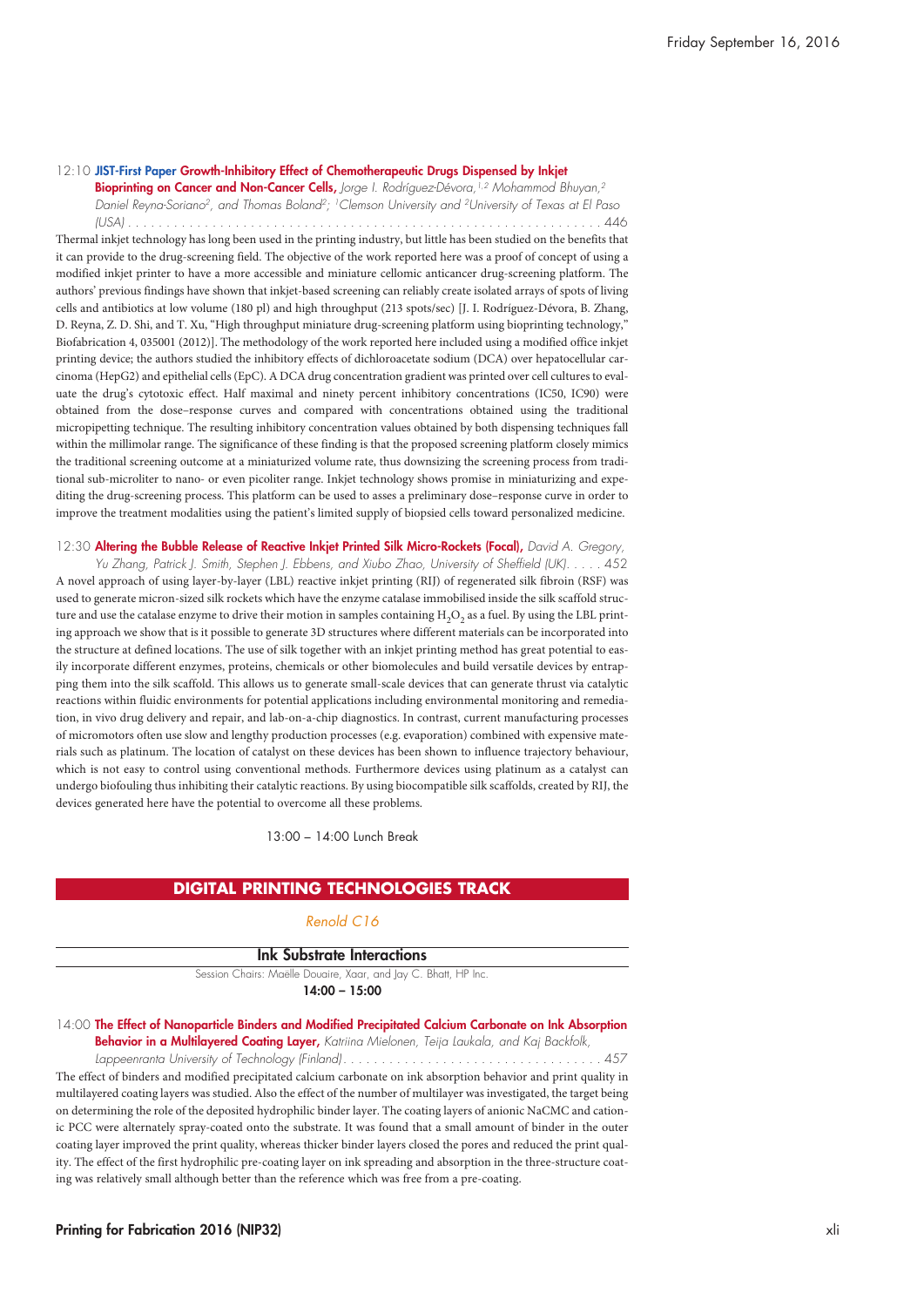#### 14:20 **Inkjet Alchemy – Inkjet Printing of Thin Metal Oxide Films with Dichroic and Metallic Appearance,**

Vladek Kasperchik, Vladimir Jakubek, and Jay C. Bhatt, HP Inc. (USA)..................... 461 In this paper, we describe a new way of producing digital prints with high reflectivity and dichroic or metallic appearance. The special visual effect is achieved using conventional office class inkjet printers and jetting inks containing metal oxide nano-particles onto surface of nano-porous substrates, such as inkjet photo papers. A thin metal oxide layer of uniform thickness in ~10-1000µm range may be produced almost instantly by ambient drying of the print. The formation of metal oxide layer of highly uniform thickness is a result of interaction of metal oxide ink with surface of inkjet media of certain pore structure and high volume porosity. Capillary forces drain liquid phase of the ink into the substrate, while retaining the nanoparticles on the surface. These forces also help to flatten jetted metal oxide particles into optically uniform and continuous layer with high optical reflectivity.

The appearance of the films produced is highly dependent on refractive index, native coloration and printed layer thickness of the metal oxide used. Inks based on magnetite (Fe3O4, refractive index ~2.5) printed into layers with ~ 50-100-nm thickness produce prints with visual appearance of metallic gold. Inkjet printing may also be used for stacking high refractive index metal oxide films with layers of conventional colorants (organic pigment particles) and produce prints with metallic color appearance.

#### 14:40 **Controlling "Coffee Staining" Effect of Inkjet-Printed Droplets from Graphene Oxide Inks,**

*Pei He and Brian Derby, University of Manchester (UK) . . . . . . . . . . . . . . . . . . . . . . . . . . . . .* 466 Here, we investigate the formation of inkjet-printed graphene oxide (GO) droplets with different flake size. It is shown that the size of GO flakes has strong influence to the drop morphology and can be used to control the CRE. The CRE was eliminated gradually with increased mean GO flake size (from 0.68 to  $\sim$  36  $\mu$ m). The result suggests a new strategy to control the CRE, and our observation about the morphology of inkjet-printed droplets with different flake size will be very effective to print uniform two-dimensional materials based patterns.

*15:30 – 17:00 Optional Behind-the-Scenes Tours*

### **MATERIALS, METHODS, AND PERFORMANCE TRACK**

*9:00 – 10:00 Friday Keynote, Renold C16, see page vii.*

#### *Renold C2*

#### **Physics and Chemistry of Materials II**

Session Chairs: Atsushi Tomotake, Konica Minolta Inc.; Frits Dijksman, University of Twente; and Jim Stasiak, HP Inc. **10:10 – 14:20**

#### 10:10 **Hi Resolution Inkjet Printing of OLEDs at Merck,** *Daniel Walker, <sup>1</sup> Hamish Leith, <sup>1</sup> Lisa Duff, 1*

*Li Wei Tan, <sup>1</sup> Hsin-Rong Tseng, <sup>2</sup> Thorsten Schenk, <sup>2</sup> and Peter Levermore2; 1Merck Chemicals Ltd. (UK) and 2Merck KGaA (Germany). . . . . . . . . . . . . . . . . . . . . . . . . . . . . . . . . . . . . . . . . . . . . .* 469

We report performance of an inkjet printed OLED device suitable for a 55 inch display at 4k2k resolution. Device efficiency, voltage, emission spectra and lifetime are presented and the effect of the uniformity of the printed layers on these parameters is discussed. The manuscript then goes on to discuss the readiness of inkjet print technology and the requirements of the inks for producing high resolution OLED displays.

### 10:30 **Fully Solution Processed Organic Light-Emitting Electrochemical Cells (OLEC) with ZnO Interlayer for**

**Lab-on-Chip Applications,** *Zhe Shu, 1,2 Erik Beckert, <sup>2</sup> Ramona Eberhardt, <sup>2</sup> and Andreas Tuennermann1,2; 1Friedrich Schiller University Jena and 2Fraunhofer Institute for Applied Optics and Precision Engineering IOF (Germany) . . . . . . . . . . . . . . . . . . . . . . . . . . . . . . . . . . . . . . . . . . . . . . . . . . . . . . . .* 472

Microfluidic lab-on-a-chip devices can be used for chemical and biological analyses such as DNA tests or environmental monitoring. In order to make a monolithic and cost-efficient/disposable sensing device, direct integration of excitation light source for fluorescent sensing is often required. A manufacturing process for fully solutionprocessed blue organic light-emitting electrochemical cells (OLECs) is presented, which consist of pre-patterned ITO, spin-coated ZnO buffer layer and blue light-emitting polymer plus dopants and an inkjet-printed PEDOT:PSS transparent top anode. Furthermore, the fully transparent blue OLEC is able to emit > 2000 cd/m2 light under pulsed driving mode, which fulfils requirements for simple fluorescent on-chip sensing applications. Furthermore, ITO electrodes can be replace by PEDOT:PSS transparent electrodes when a ZnO interlayer is solution processed on top, which enable the mask-free and fully solution processing integration on chips.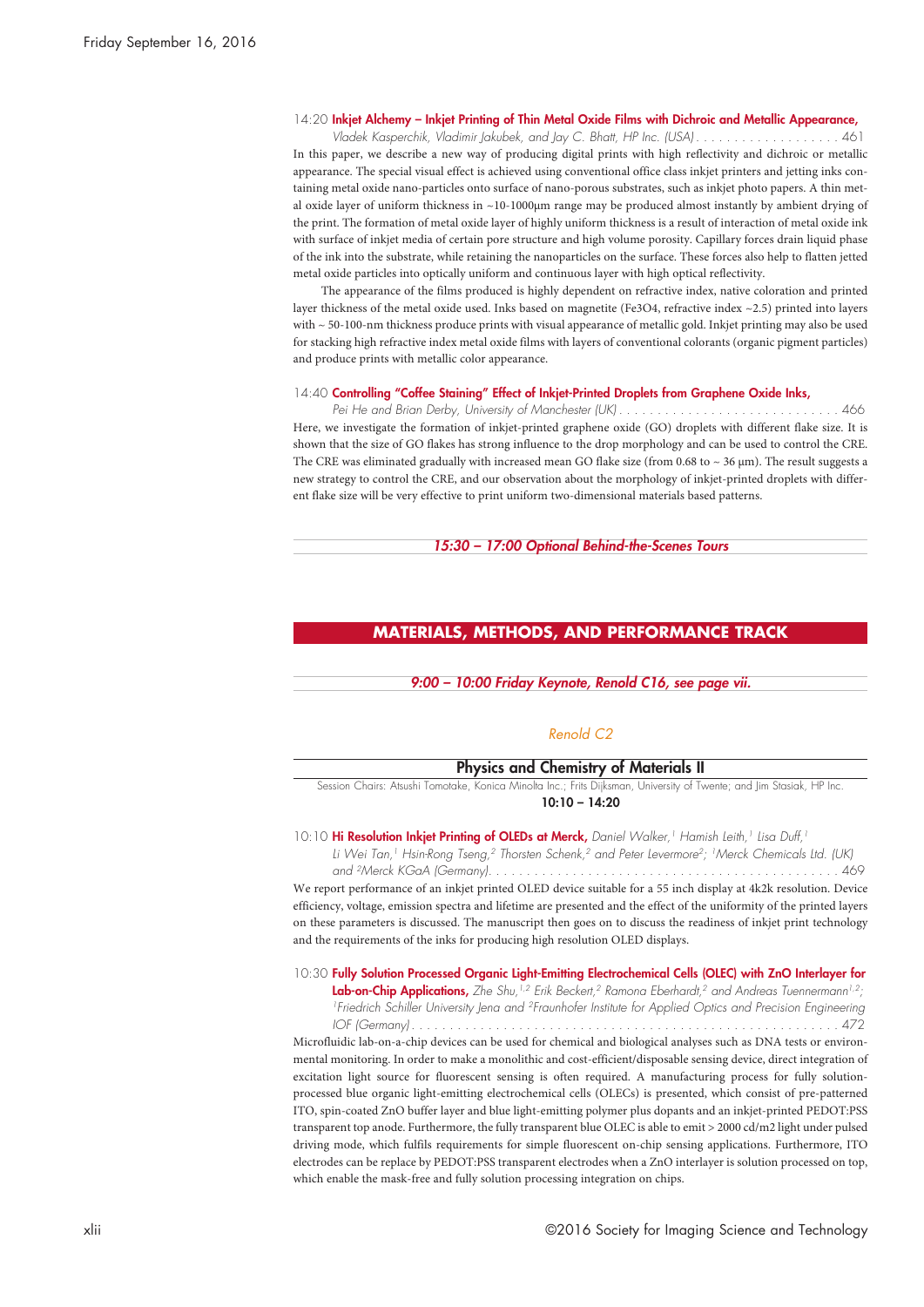#### 10:50 **Application of Vinylcarbonates as Low-Toxic Monomers in Digital Inkjet Inks,** *Matthias Edler, 1*

*Florian H. Mostegel, <sup>1</sup> Meinhart Roth, <sup>1</sup> Andreas Oesterreicher, <sup>1</sup> Richard Piock, <sup>2</sup> and Thomas Griesser 1;*

<sup>1</sup>Montanuniversitaet Leoben and <sup>2</sup>Durst Phototechnik DIT GmbH (Austria). . . . . . . . . . . . . . . . . . 475 During the last decade, the research on digital inks has seen a strong increase with the focus to bring this technique into new markets. In this regard, many experts predict huge market potential for ink-jet inks for printing on food packaging, textiles and garments. However, commercially available inks contain noxious substances or solvents, which limit or completely prevent their application in these specific fields. Especially, UV-curable inks that offer unique advantages such as instantaneous drying, the absence of VOCs, good adhesion on substrates and excellent film forming properties consist of precarious monomers mainly based on (meth)acrylates.

One remarkable drawback of (meth)acrylates is their comparably high irritancy and even cytotoxicity in their uncured state. This disadvantageous behaviour can be mainly attributed to the reactivity of the acrylate double bond towards Michael Addition reactions with amino- or thiol-groups of proteins or DNA. This fact together with the incomplete curing behavior of (meth)acrylates prevents their usability for substrates which are in contact with food or the human body.

Recently, several radical curable functionalities such as vinylcarbonates, vinylesters and vinylcarbamates have been introduced as interesting alternatives to (meth)acrylate based resins providing a significant lower cytotoxicity.

The focus of this work was to evaluate vinylcarbonates as reactive building blocks in UV- curable digital inks in order to overcome the health issues which are related to (meth)arylates. For that purpose, a multitude of vinylcarbonate monomers was synthesized and studied regarding their reactivity, conversion and printability.

Although, the viscosity and surface tension of these monomers are appropriate for ink-jet printing, the curing speed is far too low for high speed printing processes. One possibility to circumvent this limitation is to use thiol-vinylcarbonate formulations offering reactivities and double bond conversions (DBC) similar to those of acrylates. For that purpose, a multifunctional thiol was synthesized providing low odour and also an appropriate low viscosity facilitating the formulation of pigmented ink-jet inks. These basic digital inks offer an excellent jetting behaviour together with good film forming properties and adhesion on PET. Ongoing experiments concentrate on the storage stability of this system to allow the implementation of these thiol-vinylcarbonate inks in industrial printing processes.

#### 11:10 – 11:40 Coffee Break

#### 11:40 **Sub-Micron Patterning of Polymer Brushes by Controllable Deposition of Polyelectrolyte**

**Monolayers (Focal),** Adam V. S. Parry,<sup>1</sup> Alexander J. Straub,<sup>1,2</sup> Lianne M. Jordan,<sup>1</sup> Aadil Patel,<sup>1</sup> *Stephen G. Yeates, <sup>1</sup> and Steve Edmondson1; 1University of Manchester (UK) and 2Universitat Freiburg (Germany) . . . . . . . . . . . . . . . . . . . . . . . . . . . . . . . . . . . . . . . . . . . . . . . . . . . . . . . . . . .* 477 The controlled deposition of polyelectrolyte macroinitiators for polymer brush growth is investigated. High resolution patterns are created for periodic array gratings towards responsive polymer brush sensors. Further, controlling the segregation of the macroinitiator to the droplet edge by careful manipulation of the constituent solutes leads to sub-micron patterning of polymer brushes.

### 12:10 **Inkjet Printing of Graphene Inks for Wearable Electronic Applications,** *Shaila Afroj, Mohammad Nazmul Karim, Amor Abdelkader, Alexander Casson, and Stephen Yeates, University of Manchester*

*(UK) . . . . . . . . . . . . . . . . . . . . . . . . . . . . . . . . . . . . . . . . . . . . . . . . . . . . . . . . . . . . . . .* 480 Inkjet printing of graphene-based conductive inks is an encouraging research approach in the field of printed electronics as both the benefits of inkjet printing and extra-ordinary electronic, optical and mechanical properties of graphene can be exploited. Inkjet printing is one of the most promising techniques for the fabrication of wearable electronics due to number of advantages over conventional manufacturing techniques such as digital and additive patterning, reduction in material waste, deposition of controlled amount of materials and compatibility with various substrates. In addition, graphene is a single atom thick two-dimensional closely packed honeycomb lattice of sp2 carbon allotropes, which has been focus of mass investigations in recent years because of its unique physical and chemical properties.

Currently silver nanoparticles (NPs) as inkjet printing inks are the most reported and utilised conductive inks because of their excellent electrical conductivity and strong antioxidant characteristics. However higher concentration of NPs and higher sintering temperatures are required in order to obtain continuous metallic phase, with numerous percolation paths between metal particles within the printed pattern, which increased processing cost and limited the choice of substrates to be printed because of their heat sensitivity. Inkjet printing of reduced graphene oxide (rGO) are reported in several studies as a popular choice to fabricate wearable devices due its advantages such as readily dispersible in water and high volume production at lower cost. However large number of unreduced oxygen-containing functional groups and inter-sheet junctions between the graphene domains limits the conductivity achieved with rGO. In order to overcome the limitations associated with rGO inkjet inks, pristine graphene inks were developed and printed.

Herein we report exfoliation of pristine graphene dispersions produced in gram scale quantities based on literature review. Liquid phase exfoliation method was used by shear mixing in the presence of a polymer stabilizer, ethyl cellulose which enhances the ink stability as well as printing performance. To formulate ink for inkjet printing graphene/ethyl cellulose powder was directly dispersed in a mixture of solvents by bath sonication. Then the formulated inks were successfully inkjet printed onto textile substrate in order to fabricate an Electro-Oculogram (EOG) device for healthcare applications, Figure 1.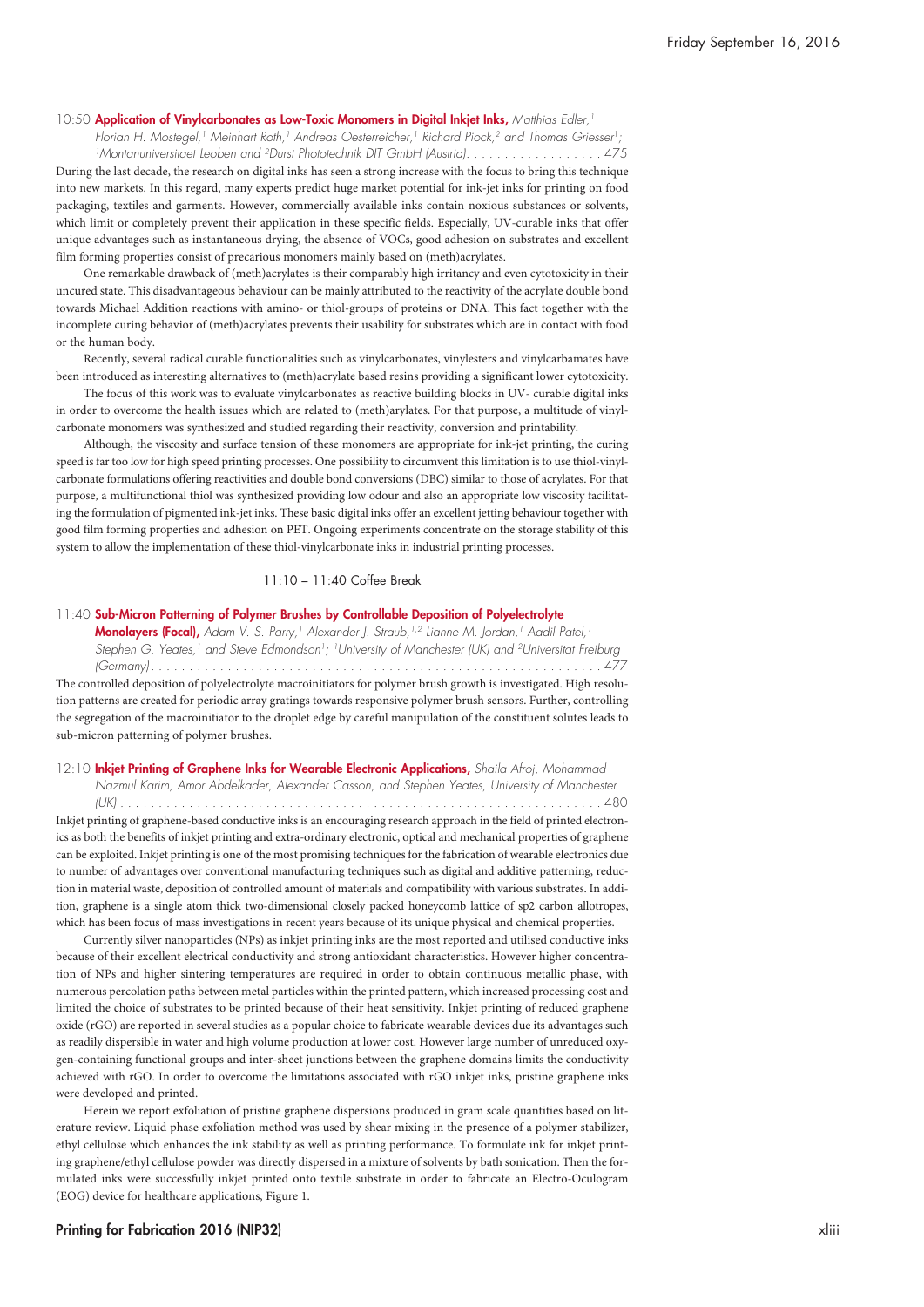#### 12:30 **Multi-Functional Carbon Fibre Composites Obtained Using Inkjet Printed Polyme (Focal),**

*Patrick J. Smith and Yi Zhang, University of Sheffield (UK) . . . . . . . . . . . . . . . . . . . . . . . . . . .* 482 Tougher and stronger carbon fibre reinforced composites have been prepared using inkjet printing to deposit discrete polymer droplets onto the composite precursor. The polymer system that has been inkjet printed is a dual material system, in which half of the deposited droplets contain PMMA and the other half contain PEG.

The resultant uni-directional carbon fibre reinforced composite exhibits improved mechanical properties with a barely noticeable increase in weight. For the dual material PMMA & PEG system, mode I interlaminar fracture toughness is increased by 40%, with evidence that higher values are possible. Additionally, initial experiments indicate that a significant increase  $({\sim}5\%)$  in apparent interlaminar shear strength is also observed.

#### 13:00 – 14:00 Lunch Break

#### 14:00 **JIST-First Paper Liquid Exfoliation of Layered Materials in Water for Inkjet Prinitng,** *Viviane*

*Forsberg, Renyun Zhang, Henrik Andersson, Joakim Bäckström, Christina Dahlström, Magnus Norgren,* Britta Andres, and Håkan Olin; Mid Sweden University (Sweden)..........................486 MoS<sub>2</sub> is a layered material which is abundant and non-toxic and has been increasingly studied during the last few years as a semiconducting alternative to graphene. While most studies have been performed on single MoS<sub>2</sub> nanosheets, for example to demonstrate high-performance electronic transistors, more work is needed to explore the use of MoS<sub>2</sub> in printed electronics. The importance of using MoS<sub>2</sub> as a printed electronic material could be understood by considering the several orders higher electron mobility in  $MoS<sub>2</sub>$ , even in several nanometer thick layers, compared to the organic and other materials used today. In the few studies performed so far on printing MoS<sub>2</sub>, the developed dispersions used mainly organic solvents that might be detrimental for the environment. Here, we show an environmentally friendly liquid-based exfoliation method in water where the solution was stabilized by sodium dodecyl sulfate (SDS) surfactant. The dispersions consisted of very thin MoS<sub>2</sub> nanosheets with average lateral size of about 150 nm, surface tension of 28 mN m<sup>-1</sup> and a shelf life of a year. Although both the concentration and viscosity was less than optimal, we were able to inkjet print the MoS<sub>2</sub> solution on paper and on PET films, using multiple printing passes. By tuning the concentration/viscosity, this approach might lead to an environmentally friendly MoS<sub>2</sub> ink suitable for printed electronics.

#### **Laser Imaging and Patterning**

Session Chairs: Teruaki Mitsuya, Ricoh Co., Ltd. and Jim Mrvos, Lexmark International, Inc. **14:20 – 15:10**

### 14:20 **Development for Secondary Color Graininess Separation Method for the Electrophotographic**

**Imaging (Focal),** *Yumiko Kishi, Kazuki Funahashi, and Makoto Hino, Ricoh Co., Ltd. (Japan). . . .* 493 To improve the graininess of electrophotographic images, it is important to determine not only graininess values but also the root cause of graininess deterioration so as to provide feedback for use in electrophotographic image system development. In a previous report, a graininess separation method for clarifying the cause of graininess deterioration and its use to optimize an electrophotographic system was reported. It was clarified that using the method improved image processing, achieved better graininess, and made system development more effective. The method separates image graininess into 1) lightness fluctuation in background areas, 2) lightness fluctuation in dotted areas, and 3) dot size fluctuation. These factors are the root cause of image graininess deterioration. Therefore, being able to clarify the effect each factor has on graininess makes it possible to improve electrographic systems easily. This report describes a graininess separation devised for secondary images and examines its validity. The method makes it possible to identify the cause of graininess degradation merely by taking a picture of an arbitrary secondary colour image. It also makes it possible to assume what colours need to be improved and what processing of the system need to be optimized. By using this method, electrophotographic system can be optimized efficiently.

#### 14:50 **Laser Color Marking Using Thermo-Sensitive Recording Paper – Study of Condition for Magenta**

**and Cyan Development,** *Nobuki Nemoto, Fumitoshi Morimoto, Kengo Wakamatsu, Yoko Todo, and Yoshihiro Ishikawa, Toshiba Corp., and Ryoichi Umezawa, Nidec Copal Corp. (Japan). . . . . . .* 498 Direct laser marking techniques are widely used for various applications. Laser marking method has technical issues for full-color marking due to its printing principles. We have conducted the study of condition for single magenta and cyan developing in the direct color marking method which selectively develops three color layers by direct laser irradiation to thermo-sensitive recording paper. We tried to estimate duration time for heating by thermal transfer simulation with one-dimensional model and conducted study of condition of laser irradiation based on a result of thermal transfer simulation As a result of the condition study, we revealed that non-contact direct single magenta and cyan color marking with laser was possible using our method. In this paper, we report on process to develop single magenta and cyan by laser irradiation.

*15:30 – 17:00 Optional Behind-the-Scenes Tours*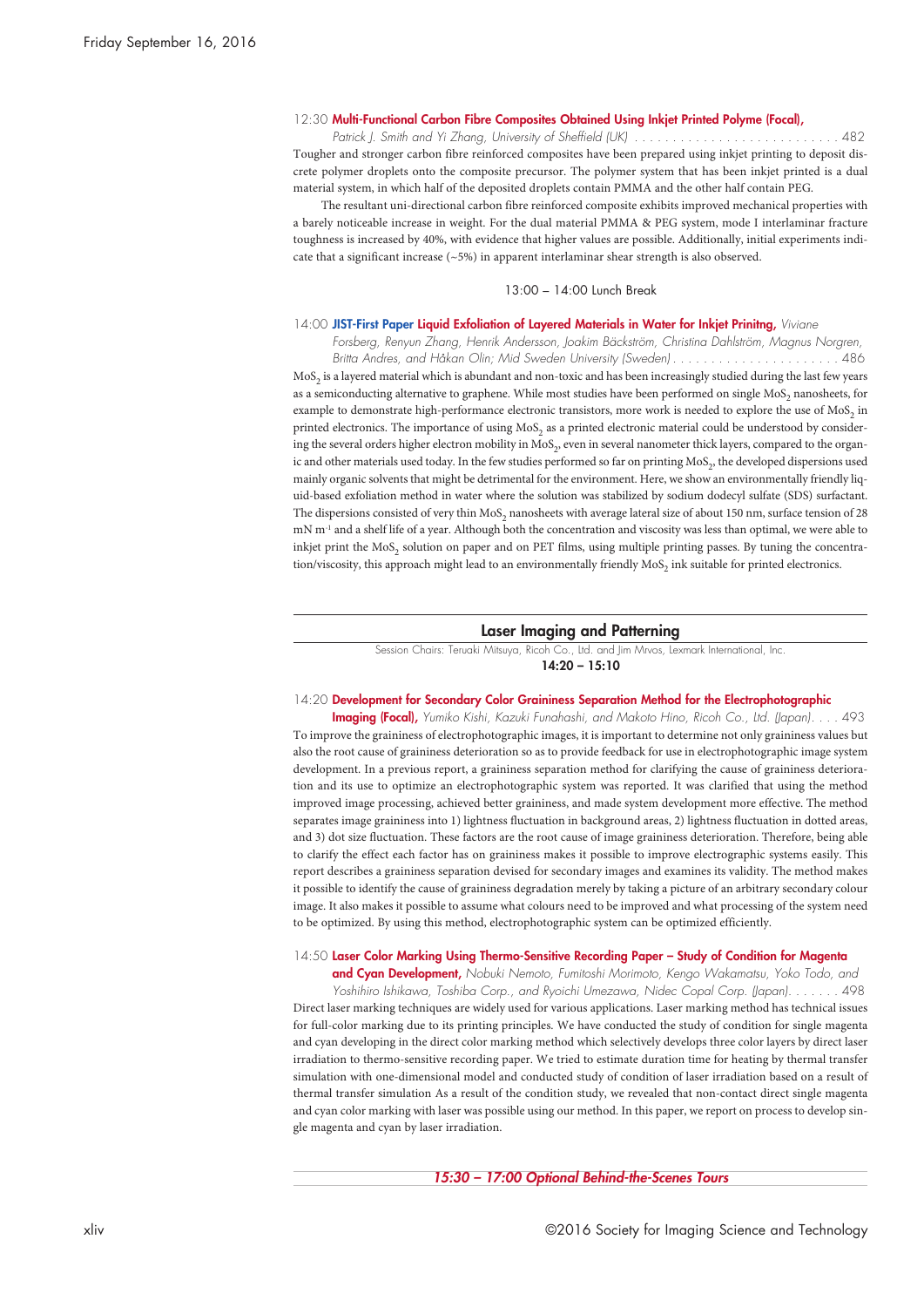## **TECHNOLOGIES IN DIGITAL PHOTO FULFILLMENT 2016**

*\*Note that papers from the 7th International Symposium on Technologies in Digital Photo Fulfillment 2016 are available for free download on the IS&T digital library, and are not considered, nor cited, as part of the Printing for Fabrication Proceedings.*



*Renold C9*

#### **Photo Book Construction and Preservation**

Session Chair: Ina Hilker, Felix Schoeller **10:10 – 12:10**

10:10 Long-Term Digital Preservation of Photo Books, *Mark B. Mizen, All About Images (USA)*

Preservation of photo books extends beyond simply preserving the physical object. Preservation requires understanding the photo book production process, which begins with taking digital photos, includes digital file creation, and extends to manufacturing the book in its final form. Unfortunately, the intermediate steps are often lost, with manufacturers generally unwilling to supply intermediate files in some false belief that doing so threatens future profitability. Overall, this business practice is short-sighted and is in fact counterproductive when it comes to photo book preservation.

10:40 Using Technology to Acquire Customers in the Personalised Photo Market, *Dianne Moralee, Taopix Limited (USA)*

Taopix will present a live demonstration of a personalised photo platform that includes image upload, automated image placement, creation tools, order and payment for photo products and post-order functions such as 'Send to a Friend'.

### 11:10 – 11:40 Coffee Break

11:40 Customer Photo Books for the Future, *Brigitte Peleman-Vantieghem, Luc Augustinus, and Bruno Herroelen, Peleman Industries, Inc. (USA)*

Unibind leads the evolution of the PhotoBook with 2 new innovations. Herewith is the first innovation for the inside of the PhotoBook with the lay flat paper solution call UniPaper. This new product of Unibind brings the solution for the lay flat paper: The UniPaper.

The first photobooks were the evolution from the albums, where pictures were fixed with glue or with other attachments. These albums were made with heavy paper and the need for lay flat was not a point, seen the different pictures in the same paper. Previously there were no panorama cameras for panorama pictures. Recently cameras were developed with the very wide angle or with a movie application, both resulting in pictures with a double landscape view. Since the double landscape picture exists, and if the printer can print these double landscapes, then the industry of photobooks must develop also photobooks with these double landscape printed paper.

Unibind has developed this solution, the UniPaper, thanks to the special folding technique and thanks to the system of binding based on the steel channel. The main requirement for Customer Photo Books in the future must lay flat when open. Punching holes in the beautiful pictures is not acceptable now. Only binding with resin will be acceptable in the future. The lay Flat will be an absolute condition, but resin binding and Lay Flat are conflicting. Today there are only (2) possibilities to combine in a positive way for the resin to Lay Flat by specifically treating the paper for this purpose by either:

Made in the factory with the paper selected by the user-printer.

Made in the printer factory with the paper before or after the print.

UniPaper will economically be less costly.

### **Factors that Influence Permanence and Durability of Photo Books**

Session Chair: Alan Hodgson, Alan Hodgson Consulting, Ltd. **12:30 – 15:00**

#### 12:30 Safety of Freezing Inkjet Prints for Long Term Storage, *Ivey Barker and Daniel Burge, Image Permanence Institute, Rochester of Institute of Technology (USA)*

Through the history of inkjet printing, a wide variety of colorants, coatings, and supports have been used to create fine art and professional photographs collected by museums and other cultural institutions. These materials have

#### **Printing for Fabrication 2016 (NIP32)** xlv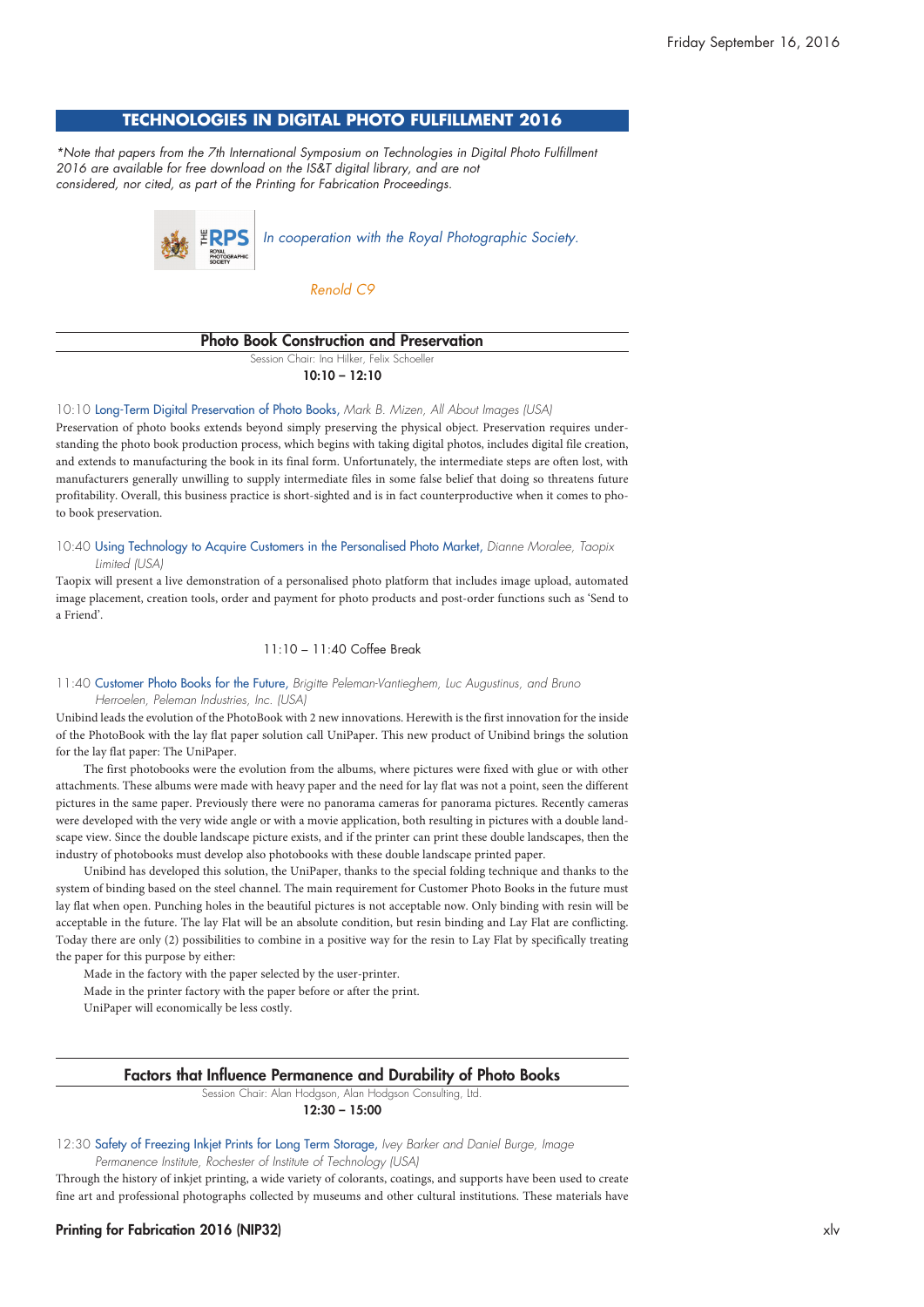shown, through anecdotal experience as well as scientific study, a high degree of variability with respect to decay under room condition storage. Theory, as well as experimentation, has indicated that progressively lower storage temperatures should result in progressively longer lifespans. However, there is concern that crossing the threshold into freezing conditions could have adverse effects on the image quality of prints or the physical integrity of coatings and supports as has been found with other fine art and photographic materials through history. The experiments in this project investigated whether freezing and thawing would significantly alter the physical integrity or visual appearance of inkjet prints. Printed targets and non-printed sheets were tested for a variety of common deterioration forms including ink bleed, paper yellowing, change in gloss, coating embrittlement, and increase in abrasion sensitivity. Non-frozen controls and samples that had been frozen at -12° Celsius for one week and then thawed were tested and compared for the above types of decay. The freezing and thawing was shown to have no adverse effects on the prints. Freezing conditions can therefore be used as a storage option to maximize life expectancy for these materials. Validation of the use of below freezing temperature storage conditions for these materials is a critical addition to the literature on the subject of inkjet print care.

#### 13:00 – 14:00 Lunch Break

### 14:00 Photo Book Permanence and Durability Standards and Their Impact on the Fulfillment Industry, *Stuart T. Gordon, Kodak Alaris (USA)*

Standardized testing and reporting of image permanence and durability performance using ISO standardized methods allows photo fulfillment companies to assess and promote product performance in a way that is easily comparable by both professional fulfillment laboratories and consumers. A previous paper reviewed standards being developed to test the performance of printed pages. This paper will focus on the development of a test method standard for photo book durability that will provide a common testing platform for photo book producers to help create high quality products in this important growth category.

#### 14:30 A Guide for the Assessment and Mitigation of Bleed, Gloss Change, and Mold in Inkjet Prints During High-Humidity Conditions, *Jennifer Burger, University of Rochester, and Daniel Burge, Image Permanence Institute (USA) . . . . . . . . . . . . . . . . . . . . . . . . . . . . . . . . . . . . . . . . . . . . . . . . . . .*

The purpose of this project was to define the absolute ceiling limits for time and relative humidity (RH) combinations at room temperature to prevent damage to inkjet printed materials in museums, libraries, and archives when they are inadvertently exposed to short-term high-humidity conditions (under 28 days). Unintentional elevated humidity exposure can occur during HVAC malfunctions, transport, following water emergencies, and in uncontrolled storage or exhibition areas. Previous research has shown that colorant bleed, gloss change, and mold germination are the three most common forms of inkjet deterioration during high-humidity conditions. In order to provide collections care professionals with the necessary information to mitigate all three deterioration types, time limits for each needed to be compiled into a single, concise guide. Data on ink bleed and mold germination limits were collected from previous research, while the gloss change data required further experimental investigation. Gloss change experiments were performed with dye on polymer-coated RC paper, as previous studies have shown this ink/paper combination to be particularly sensitive to gloss change during exposure to elevated humidity. During the tests, samples were exposed to a series of time and RH variations. The results showed that while prints can be sensitive to gloss change at elevated humidities, inkjet prints are even more sensitive to colorant bleed, which is therefore the limiting factor. A guide for RH deterioration mitigation was developed and can now be used to predict how prints have or will respond to elevated humidity exposure for times less than 28 days. While all inkjet print types should be safe at humidities at or below 65% for up to 28 days, relative humidity exposures above 80% should be avoided at all costs as the most sensitive print types will likely be damaged within 24 hours. The guide provides predictive times to damage for RH values between 65% and 80% that can be interpolated to determine risk at these intermediate conditions.

*15:30 – 17:00 Optional Behind-the-Scenes Tours*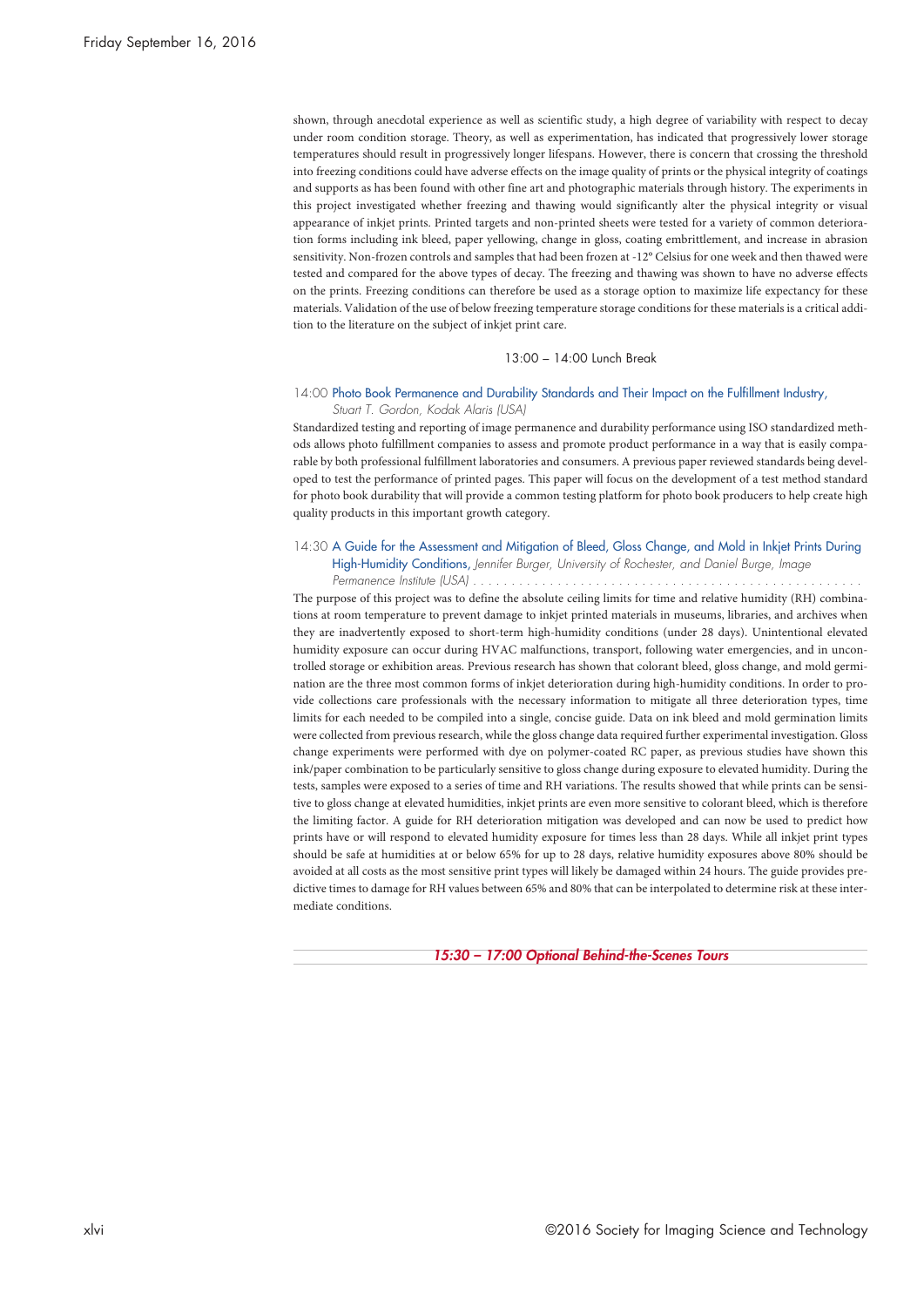# **Author Index**

## **A**

| Abdelkader, Amor 480       |
|----------------------------|
| Afroj, Shaila 480          |
| Altland, J. 281            |
| Amaya Hurtado, Juan C. 221 |
| Andersson, Henrik 486      |
| Andraud, Christine 26      |
| Andres, Britta 486         |
| Anthoni, Annette 89        |
| Arαύjo, Luiz J. P. 329     |
| Aspinall, Helen C 64       |
| Aspler, Joseph 435         |
| Ataeefard, Maryam 286      |
| Atkin, Jason A. D. 329     |

## **B**

| Bach, Monika 31               |
|-------------------------------|
| Backfolk, Kaj 457             |
| Bäckström, Joakim 486         |
| Baek, Hyun Oh 6               |
| Bain, Colin D. 170, 275       |
| Batchelor, John C323          |
| Battat, David 360             |
| Baumann, Reinhard R. 298, 309 |
| Baumers, Martin  329          |
| Beck, Victor 129              |
| Beckert, E. 472               |
| Belsey, Kate E. 323           |
| Best, Paul 165                |
| Bhatt, Jay 461                |
| Bhuyan, Mohammod  446         |
| Biegelsen, Dave 129           |
| Bissett, Mark 269             |
| Black, Kate 64                |
| Black, Marilyn 121            |
| Boland, Thomas 428, 446       |
| Bollgruen, Patrick 294        |
| Bollström, Roger 343          |
| Boltryk, Peter 348            |
| Borchers, Kirsten 397         |
|                               |
| Buskirk, William 48           |
|                               |

## **C**

| Cai, Nengbin 416             |
|------------------------------|
| Cai, Yuqing  177             |
| Casson, Alexander 480        |
| Cerný, Tomáš60               |
| Chang, Norine  129           |
| Chang, S. 354                |
| Chen, Ching-Hsien 71         |
| Chen, Guangxue 270, 291, 335 |
| Chen, Ting 335               |
| Chen, Wei 291                |
| Chen, Xianfeng  416          |
| Choong, Simon 410            |
| Chorro, Elisabet 245         |
| Chu, Fuqiang 203             |
| Condie, Angus 207, 264       |
| Cormier, Lyne M. 435         |
|                              |

## Crankshaw, Mark . . . . . . . . . . . 207 Cui, Liuhu . . . . . . . . . . . . . . . . . 416

## **D**

| Daher, B. 431            |
|--------------------------|
| Dahlström, Christina 486 |
| Danesh, E. 162           |
| David, A. L. 431         |
| Davies, M. K. 281        |
| Davis, Aika 121          |
| Derby, Brian 83, 138,    |
| . 269, 429, 466          |
| Desjardins, A. E 431     |
| Dijksman, J. Frits 181   |
|                          |
| Dodoo, Cornelius C. 402  |
| Dorrestijn, Marko 348    |
| Douaire, Maëlle 207, 264 |
| Downey, Kathryn 138      |
| Duff, Lisa 469           |

## **E**

| Ebbens, Stephen J. 452                      |
|---------------------------------------------|
| Eberhardt, R. 472                           |
| Ebihara, Shun-ichi 103                      |
| Edler, Matthias  475                        |
| Edmondson, Steve 477                        |
| Edney, Leon $\dots\dots\dots\dots\dots$ 419 |
| Egunov, Aleksandr 339                       |
| Elrod, Scott 129                            |
| Endoh, Hiroyuki 305                         |

## **F**

| Fang, Kuanjun 177     |
|-----------------------|
|                       |
| Forsberg, Viviane 486 |
| Freeman, Harold S 189 |
| Fujii, Masahiko  124  |
| Fukue, Takashi 112    |
| Funahashi, Kazuki 493 |
| Furukawa, Juichi 75   |

## **G**

## **H**

| Hague, Richard 41          |
|----------------------------|
| Hakola, Liisa 149          |
| Hamada, Daisuke 229        |
| Hamazaki, Toshinobu 79, 85 |
| Han, Eun-Bong 6            |
| Hanada, Yoko 259           |
| Hanasaka, Daiki 52         |
| Hanemann, Thomas 294       |
| Hansuebsai, Aran 52        |
| Hara, Katsushi 255         |
| Harlen, Oliver G. 378      |
| Hartwig, Melinda  298, 309 |
| Hasebe, Satoshi 85         |
| Hatton, Paul V. 419        |
| Haverkamp, Vico 424        |
| He, Minghui 270            |
| He, Pei 269, 466           |
|                            |
|                            |
| Hino, Makoto 493           |
| Hirakata, Susumu 79        |
| Hiramoto, Kenichirou  237  |
| Hirose, Koichi 112         |
| Hirth, Thomas 31           |
| Hoath, Stephen D. 194, 348 |
| Hodgson, Alan 143, 382     |
| Holder, Simon J. 323       |
| Hong, Jineui 319           |
| Hopkinson, Neil 137        |
| Hoshino, Hisashi 112       |
| Hoshino, Yasushi 52        |
| Huang, Xiaochun  416       |
| Huson, David 374           |
| Hutchings, Ian M. 71, 94   |
|                            |

## **I**

| Ishida, Nobuhisa 37      |
|--------------------------|
| Ishihara, Takuma 85      |
| Ishikawa, Yoshihiro  498 |
| Ishiyama, Toshinori  79  |
| Itagaki, Tomohisa 103    |
| Iwamori, Satoru 370      |
| Iwata, Hiroshi 14        |
| Iwatsuki, Hitoshi 139    |
| Izumi, Konami 18         |
| Izutani, Akira  233      |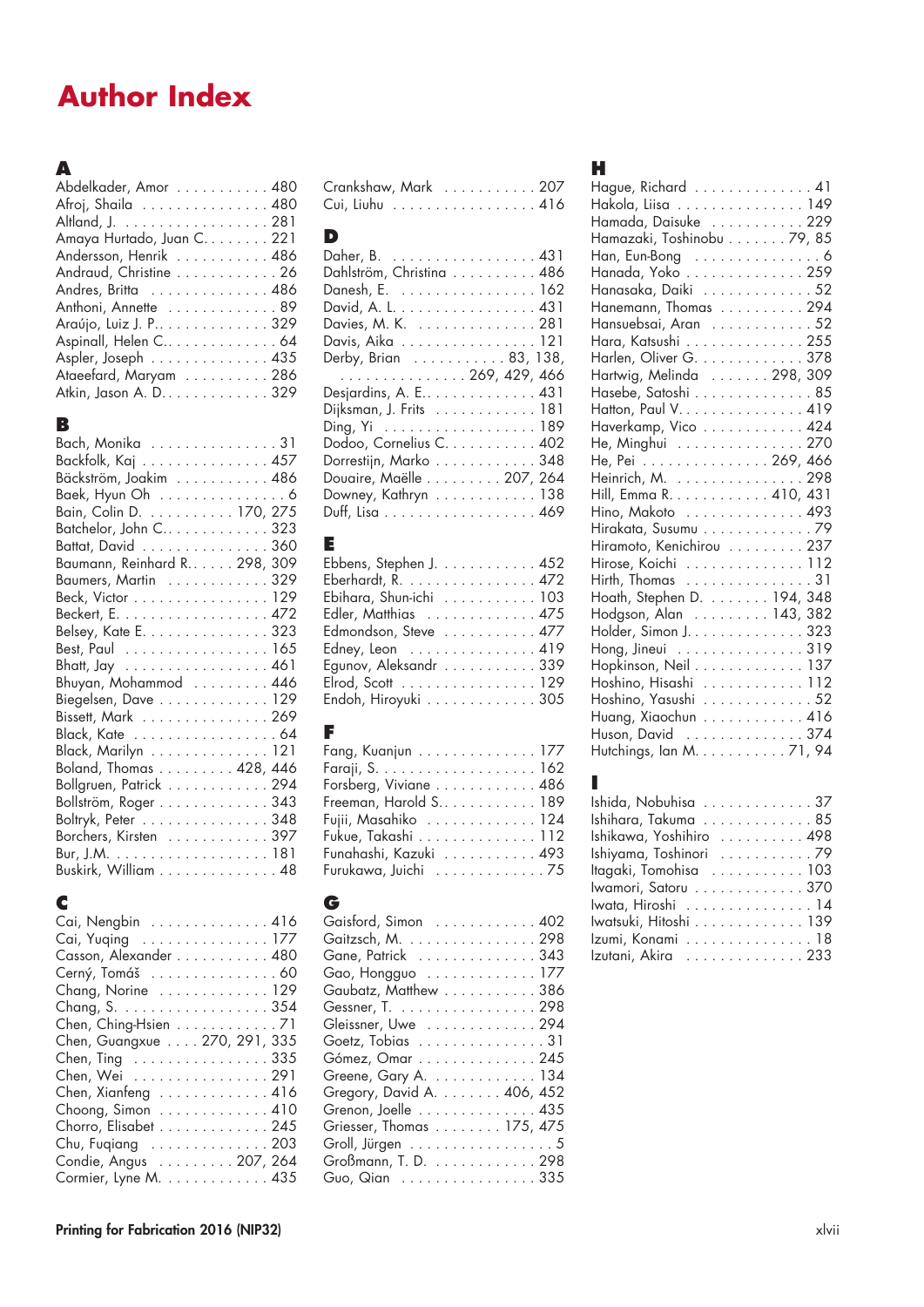## **J**

| Jackson, Nick 264                               |
|-------------------------------------------------|
| Jakovljević, Maja 325                           |
| Jakubek, Vladimir 461                           |
| Jia, Jingqiang 68                               |
| Jiang, Bei 416                                  |
| Jiang, Zhongmin $\dots \dots \dots \dots 153$   |
| Johns, Ashley S. 275                            |
| Johnson, David M. 129                           |
| Jones, Chris 143                                |
| Jordan, Lianne M. 477                           |
| Jose, Arun $\dots\dots\dots\dots\dots\dots$ 129 |
| Jutila, Eveliina 343                            |

## **K**

| Kamata, Toshihide 305           |  |
|---------------------------------|--|
| Kamiyoshi, Nobumichi 259        |  |
| Kaneko, Takumi 255              |  |
| Kasperchik, Vladek 461          |  |
| Kavčič, Urška  156              |  |
| Kazmierski, Beth K. 170         |  |
| Kido, Masahiro 75               |  |
| Kim, Hyung-Seok 56              |  |
| Kim, TaeHan 282                 |  |
| Kishi, Yumiko 493               |  |
| Klanjšek Gunde, Marta 325       |  |
| Kobayashi, Hikaru 75            |  |
| Kobayashi, Norihisa 319         |  |
| Kobayashi, Tatsuya 103          |  |
| Koito, Yasushi 112              |  |
| Koivunen, Risto 343             |  |
| Komatsu, Isao 366               |  |
| Korvink, Jan G 294, 339         |  |
| Kratzer, Markus 175             |  |
| Krawczyk, Krzysztof Konrad  175 |  |
|                                 |  |
| Krüger, Klaus  424              |  |
|                                 |  |
| Kunugi, Yoshihito 370           |  |
| Kuo, Chunghui 217               |  |
| Kwon, Kye-Si 56                 |  |
| Kyogoku, Hideki 4               |  |

## **L**

| Lancaster, Cory  129         |
|------------------------------|
| Langner, Hauke H. 424        |
| Laukala, Teija 457           |
| Le Galudec, Patrick 227      |
| Ledesma-Fernandez, Javier 41 |
| Lehmann, Danny  424          |
| Leith, Hamish 469            |
| Levermore, Peter 469         |
|                              |
|                              |
|                              |
| Li, Tingjie 435              |
| Li, Xiaozhou  68             |
| Lin, Maohai 107              |
| Liniger, Scott D. 48         |
| Liu, Chun-yan  274, 359      |
|                              |

| Liu, Jingjing 68        |  |
|-------------------------|--|
| Liu, Wenbin  416        |  |
| Liu, Xiuming 177        |  |
| Liu, Yuanyuan 83        |  |
| Liu, Zundong 177        |  |
| Loosli, Daniel 227      |  |
| Lozo, Branka 325        |  |
| Luchnikov, Valeriy  339 |  |

## **M**

| Maaninen, Tiina  149                               |
|----------------------------------------------------|
| Määtänen, Anni 89                                  |
| Maeda, Satoshi 314                                 |
|                                                    |
| Maeda, Shuichi 366<br>Mager, Dario 294, 339        |
| Majewski, L. A. 162                                |
|                                                    |
| Manfred, Tony 435<br>Martin, Graham D. 71, 94, 348 |
| Martínez-Verdú, Francisco M 245                    |
| Masumori, Atsushi 124                              |
| Matsumura, Takashi 14                              |
| Megnin, Christof  294                              |
| Mehta, Danielle  64                                |
| Micó-Vicent, Bárbara  245                          |
| Mielonen, Katriina 457                             |
| Minegishi, Natsuko 116                             |
| Mitra, Dana 309                                    |
| Mitra, Kalyan Yoti309                              |
| Miyoshi, Tohru 305                                 |
| Mizen, Mark B. 392                                 |
| Mizutani, Toshiyuki  237                           |
| Molaire, Michel Frantz  160                        |
| Momose, Ayano  233                                 |
| Morimotio, Fumitoshi 498                           |
| Morita, Naoki 79                                   |
| Moritz, Niko 89                                    |
| Morrison, Neil F. 378                              |
| Mostegel, Florian H. 475                           |
| Motosugi, Yukari 79, 85                            |
| Mraovic, Matija 156                                |
| Muck, Tadeja 156                                   |
| Müller, Maik 60                                    |

## **N**

| Novosolev, Kostya 1 |  |  |  |  |  |  |  |
|---------------------|--|--|--|--|--|--|--|
| Nurmi, Mari 89      |  |  |  |  |  |  |  |
| Nyman, Johan O. 89  |  |  |  |  |  |  |  |

## **O**

| Obata, Mitsuru 237         |
|----------------------------|
| Oda, Masaaki 314           |
| Oesterreicher, Andreas 475 |
| Ohman, Jeannette 212       |
|                            |
| Oja, Terhi 89, 212         |
| Okada, Noriaki 75          |
| Olin, Håkan 486            |
| Omodani, Makoto 241        |
| Ortiz Segovia, Maria V. 26 |
| Ostrout, N. 354            |
| Otsuki, Kazuhiro 241       |
| Ourselin, S. 431           |
| Overmeyer, Ludger 294      |
| Özcan, Ender 329           |
|                            |

## **P**

| Palo, Mirja 89, 212        |
|----------------------------|
| Parrillo-Chapman, Lisa 189 |
| Parry, Adam V. S 323, 477  |
| Patel, Aadil 477           |
| Paterson, Abby 138         |
| Perales, Esther 245        |
| Persaud, K. C. 162         |
| Phan Van Song, Théo 26     |
| Piock, Richard 475         |
| Pivar, Matej 156           |
| Pleša, Tanja 156           |
| Plumb, Andrew A 410        |
| Pollard, Stephen 386       |
| Preis, Maren 89            |
| Price, William C. 94       |
|                            |

## **R**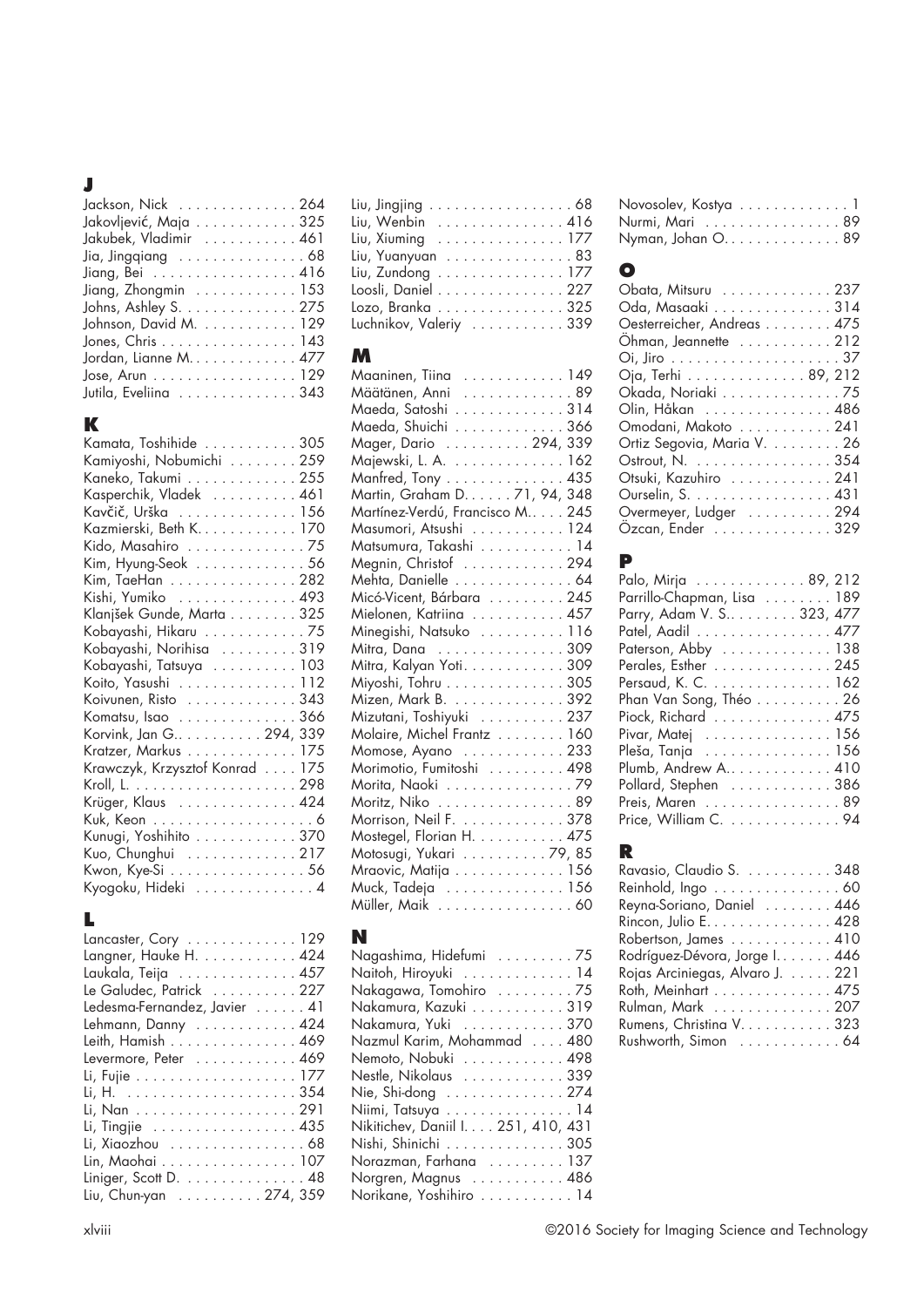## **S**

| Sakamoto, Akira 85<br>Samusjew, Aleksandra 175<br>Sandler, Niklas 89, 212<br>Sanjeevi, Kannan 429<br>Sasaki, Takafumi 139<br>Sasaki, Yukiya 112<br>Sato, Tadanobu 314<br>Saunders, Rachel  382<br>Schenk, Thorsten 469<br>Schuster, Fabian 31<br>Sekine, Chizu 314<br>Sharma, Keshav 269<br>Simske, Steven J 21<br>Sirringhaus, Henning 3 |
|-------------------------------------------------------------------------------------------------------------------------------------------------------------------------------------------------------------------------------------------------------------------------------------------------------------------------------------------|
| Slomowitz, Scott M. 134<br>Smith, Patrick J. 137, 406,                                                                                                                                                                                                                                                                                    |
| $\ldots \ldots \ldots 419, 442, 452, 482$                                                                                                                                                                                                                                                                                                 |
| Spengler, Nils 339                                                                                                                                                                                                                                                                                                                        |
| Stalker, lain 138                                                                                                                                                                                                                                                                                                                         |
| Stapleton, Paul 402                                                                                                                                                                                                                                                                                                                       |
| Stier, Sandra 397                                                                                                                                                                                                                                                                                                                         |
| Straub, Alexander J. 477                                                                                                                                                                                                                                                                                                                  |
| Subramaniyan, Vasanthavel  429                                                                                                                                                                                                                                                                                                            |
| Sugaya, Toyoaki 237                                                                                                                                                                                                                                                                                                                       |
| Sun, Yufang 386                                                                                                                                                                                                                                                                                                                           |
| Suzuki, Takayuki 229                                                                                                                                                                                                                                                                                                                      |

## **T**

| Tai, Jinglei 270                                      |
|-------------------------------------------------------|
| Takabayashi, Toshiyuki 237                            |
| Takagishi, Kensuke 10                                 |
| Takahashi, Tomonari  124                              |
| Takamori, Kengo 370                                   |
| Takeda, Kosuke 259                                    |
| Talbot, Emma 170                                      |
| Tan, Li Wei 170, 469                                  |
| Tanaka, Hiroya 124                                    |
| Taniguchi, Hideo 37                                   |
|                                                       |
| Tatum, John 264                                       |
| Tejima, Riho $\ldots \ldots \ldots \ldots \ldots 319$ |
| Teramura, Masayasu 103                                |

| Terao, Hirotoshi 112        |
|-----------------------------|
| Tetsutani, Nobuji 52        |
| Tian, Junfei 270            |
| Till, Volker 353            |
| Tinari Jr., Nicholas M. 134 |
| Toda, Naohiro 75            |
| Todo, Yoko 498              |
| Tokito, Shizuo 18           |
| Tomimura, Toshio 112        |
| Tomoda, Mitsuhiro 233       |
| Tse, Christopher 442        |
| Tseng, Hsin-Rong 469        |
| Tuck, Christopher 41        |
| Tuladhar, Tri 264           |
| Tünnermann, A. 472          |
| Turner, Josh 64             |
| Turner, M. L. 162           |
| Tuurala, Saara  149         |
|                             |

## **U**

| Uchikawa, Keiji 116     |  |
|-------------------------|--|
| Ueda, Yasufumi 229      |  |
| Ulichney, Robert 386    |  |
| Umezawa, Ryoichi 498    |  |
| Umezu, Shinjiro 10, 370 |  |

# **V**

| Valente, Michael  129   |  |
|-------------------------|--|
| Vercauteren, T.  431    |  |
| Viqueira, Valentín  245 |  |
| Völkel, Armin  129      |  |

## **W**

| Wakamatsu, Kengo 498    |  |
|-------------------------|--|
| Walker, Daniel 170, 469 |  |
| Wang, Nan 339           |  |
| Wang, Qing 270          |  |
| Wang, Xin 203           |  |
| Wauke, Tomoko 112       |  |
| Weber, Achim 31, 397    |  |
| Weber, Rodney 121       |  |
| Weber, Tim 2            |  |

| Weiss, David S. 160                             |  |
|-------------------------------------------------|--|
| West, Simeon J. 251, 410                        |  |
| Wickström, Henrika  89                          |  |
| Wolfer, Tim 294                                 |  |
| Wong, Jenny P. S. $\dots \dots \dots \dots 121$ |  |
| Wong, R. Y. J. 431                              |  |
|                                                 |  |

## **X**

| Xia, W.  431 |  |  |  |  |  |  |  |  |  |  |
|--------------|--|--|--|--|--|--|--|--|--|--|
|              |  |  |  |  |  |  |  |  |  |  |

## **Y**

| Yamada, Tatsuya 259          |
|------------------------------|
| Yamaguchi, Daichi 139        |
| Yamaguchi, Takeo 139         |
| Yamazaki, Masahito 259       |
| Yanai, Tomokazu 255          |
| Yanez, Maria 428             |
| Yang, Lisong 170             |
| Yang, Wen-dong  359          |
| Yeates, Stephen G. 162, 323, |
| . 477, 480                   |
| Yoo, ByoungHo 282            |
| Yoshida, Yasunori  18        |
| You, JeHwan 282              |

## **Z**

| Zapka, Werner 60         |
|--------------------------|
| Zarezadeh, Hanifeh 207   |
| Zengo, Takeshi 85        |
| Zhang, Qian 121          |
| Zhang, Renyun 486        |
| Zhang, Yi 482            |
| Zhang, Yin 107           |
| Zhang, Yu 406, 452       |
| Zhang, Zhi-ying 274, 359 |
| Zhao, Xiubo 406, 452     |
| Zhao, Xuejun 416         |
| Zhao, Yang 68            |
| Zhou, Yingmei 153        |
| Ziai, Mohammed A. 323    |
| Zou, Xuejun 435          |
| Zou, Yun 416             |